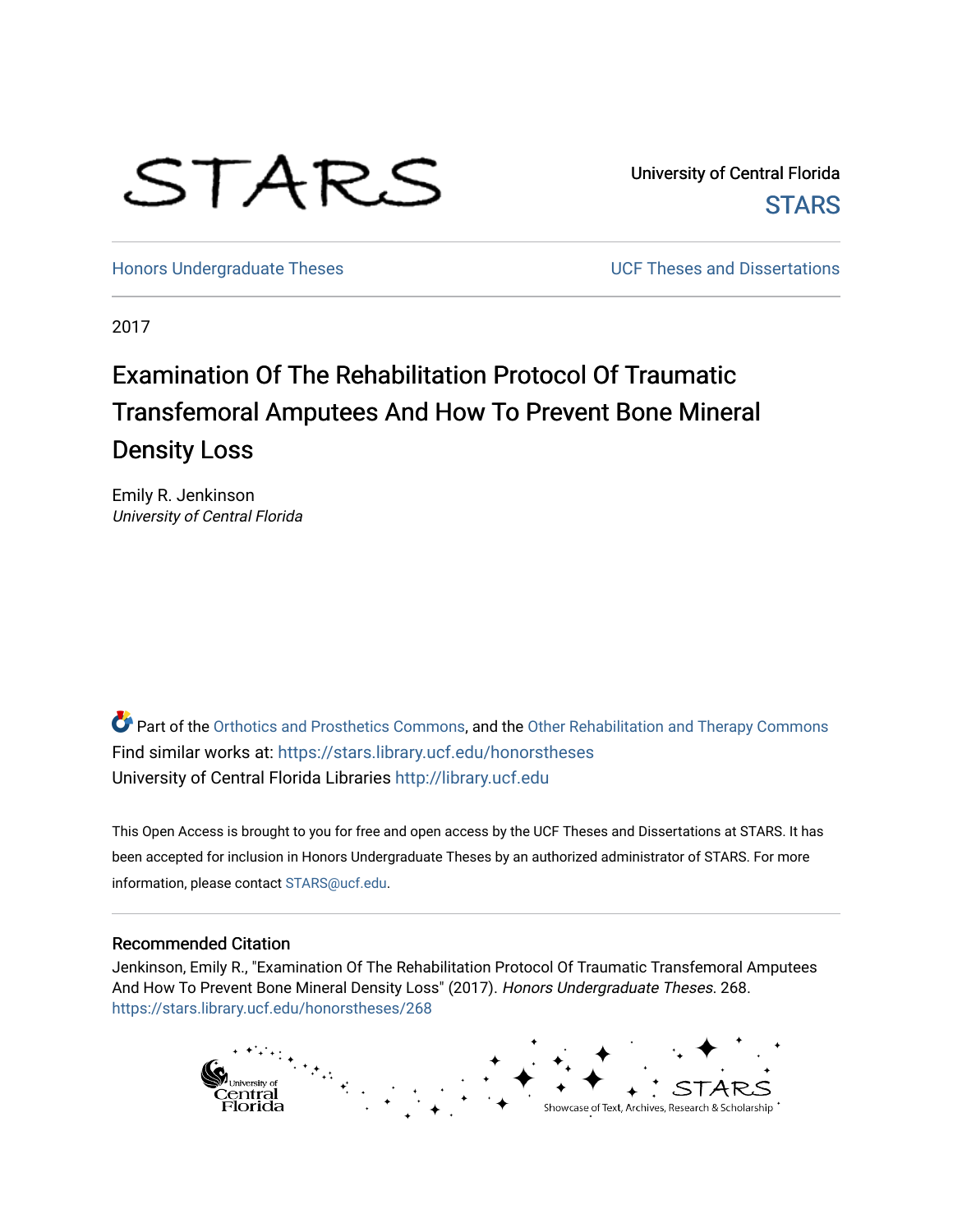## EXAMINATION OF THE REHABILITATION PROTOCOL OF TRAUMATIC TRANSFEMORAL AMPUTEES AND HOW TO PREVENT BONE MINERAL

## DENSITY LOSS

by

## EMILY R. JENKINSON

A thesis submitted in partial fulfillment of the requirements for Honors in the Major Program in Sport and Exercise Science in the College of Education and Human Performance and in the Burnett Honors College at the University of Central Florida Orlando, FL

Fall Term, 2017

Thesis Chair: Dr. Thomas Fisher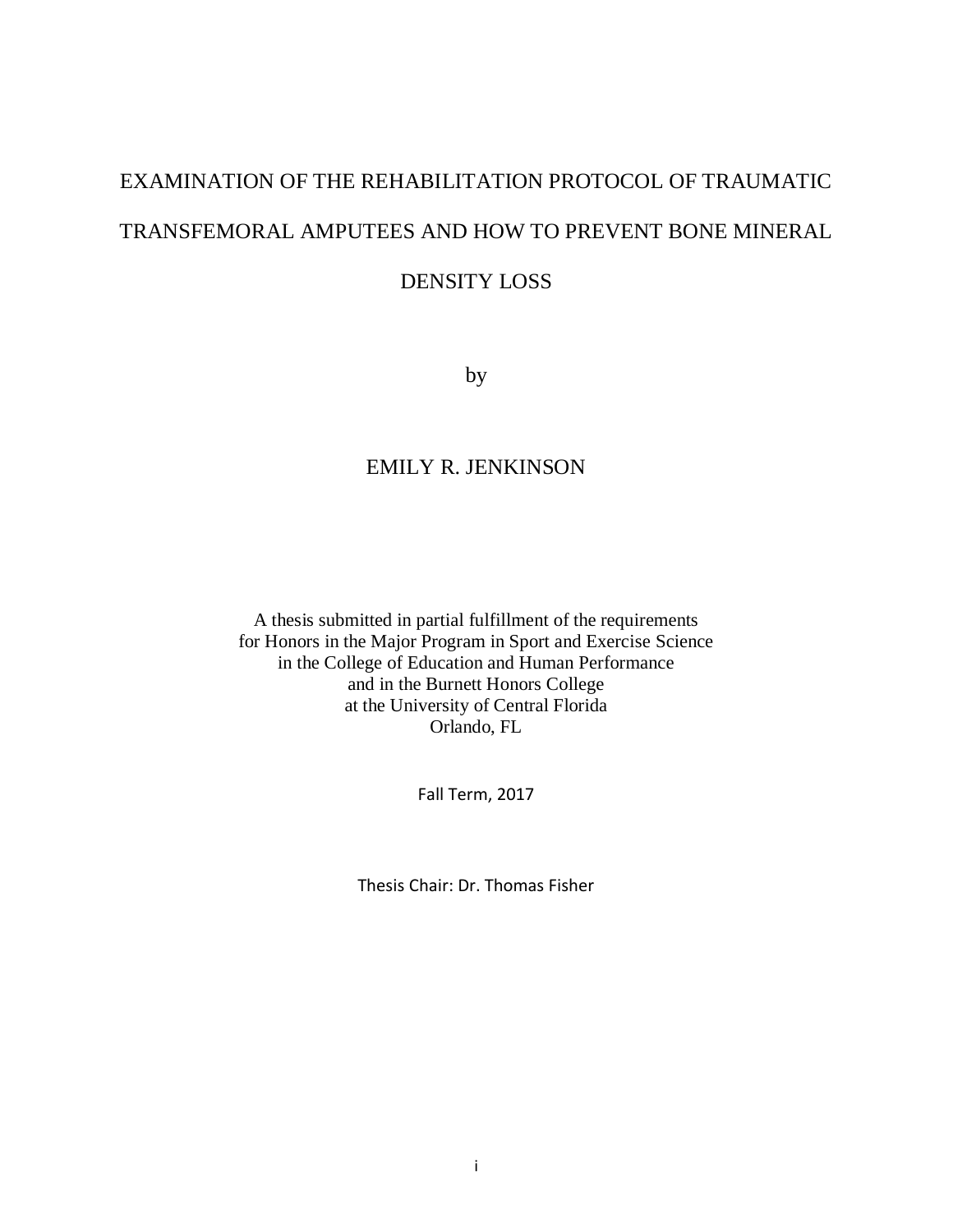©2017, Emily R. Jenkinson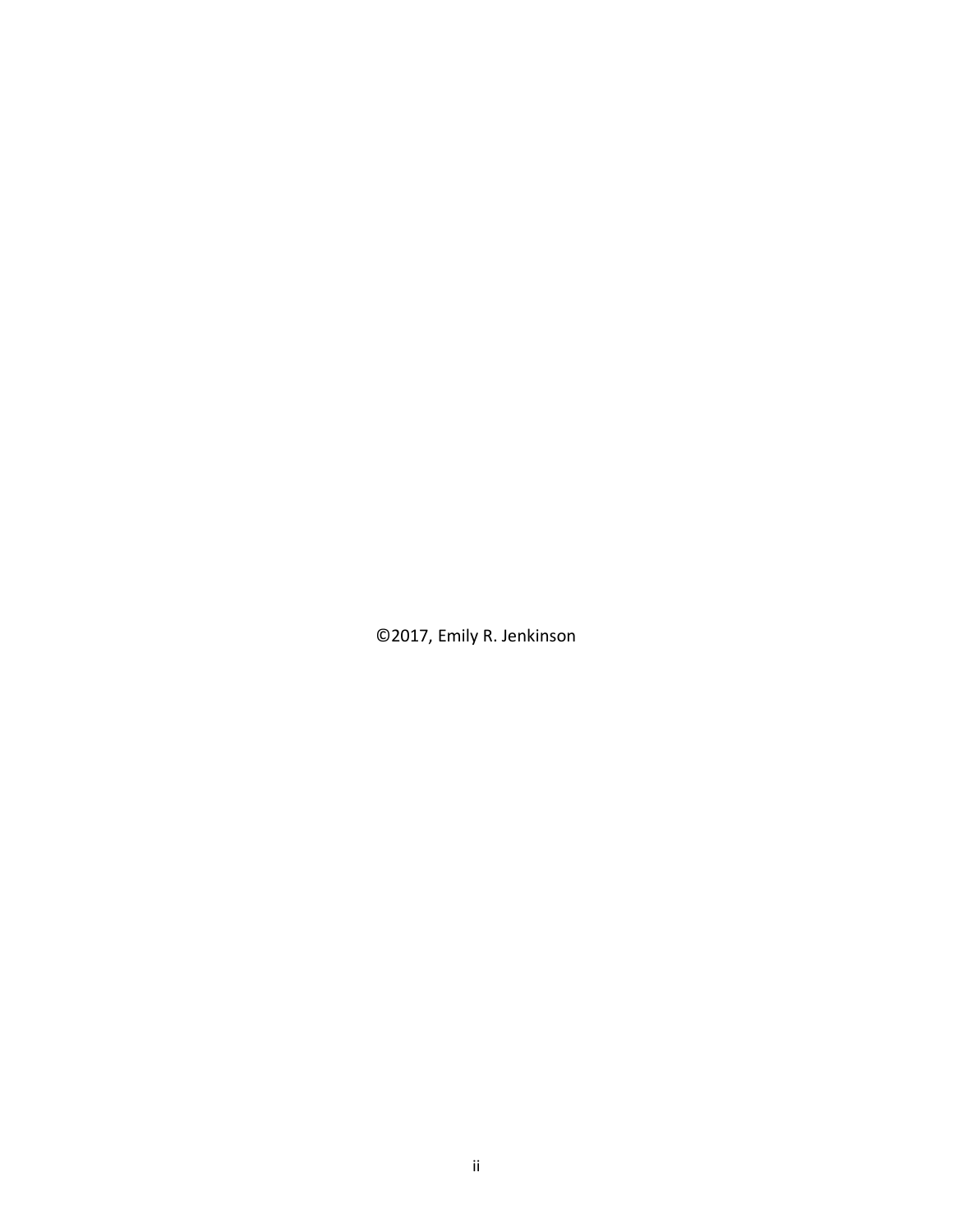## **ABSTRACT**

The purpose of this literature review was to identify any adaptations that could be made to the rehabilitation process for Traumatic Transfemoral Amputees. Traumatic Transfemoral Amputation is particularly debilitating with the amputees encountering many obstacles throughout the rehabilitation process. These obstacles can prevent the return to pre-morbid functioning. With an ever-increasing number of amputees within the United States, it is imperative the rehabilitation process be addressed. This literature review addresses possible adjustments in the initial stages of rehabilitation examining the post-operative, pre-prosthetic, and prosthetic rehabilitation stage to enhance the physical functioning for the amputee. This comprehensive literature review encompassing 63 academic and medical journals analyzes the research literature regarding each of the three stages of the post-operative procedure. The literature review synthesizes the research findings to see how procedures may be adapted to reduce the risk of further co-morbidities such as loss of bone mineral density and disuse atrophy. Loss of bone mineral density and disuse atrophy are the major contributing factors to the amputees decreased mobility. Reducing this loss can be addressed within the initial postoperative, pre-prosthetic, and prosthetic rehabilitation stages. Further research is required to examine the efficacy of these alterations in relation to this specific population.

Key Words: Traumatic, Transfemoral Amputation, Bone Mineral Density, IPOP, TMR

iii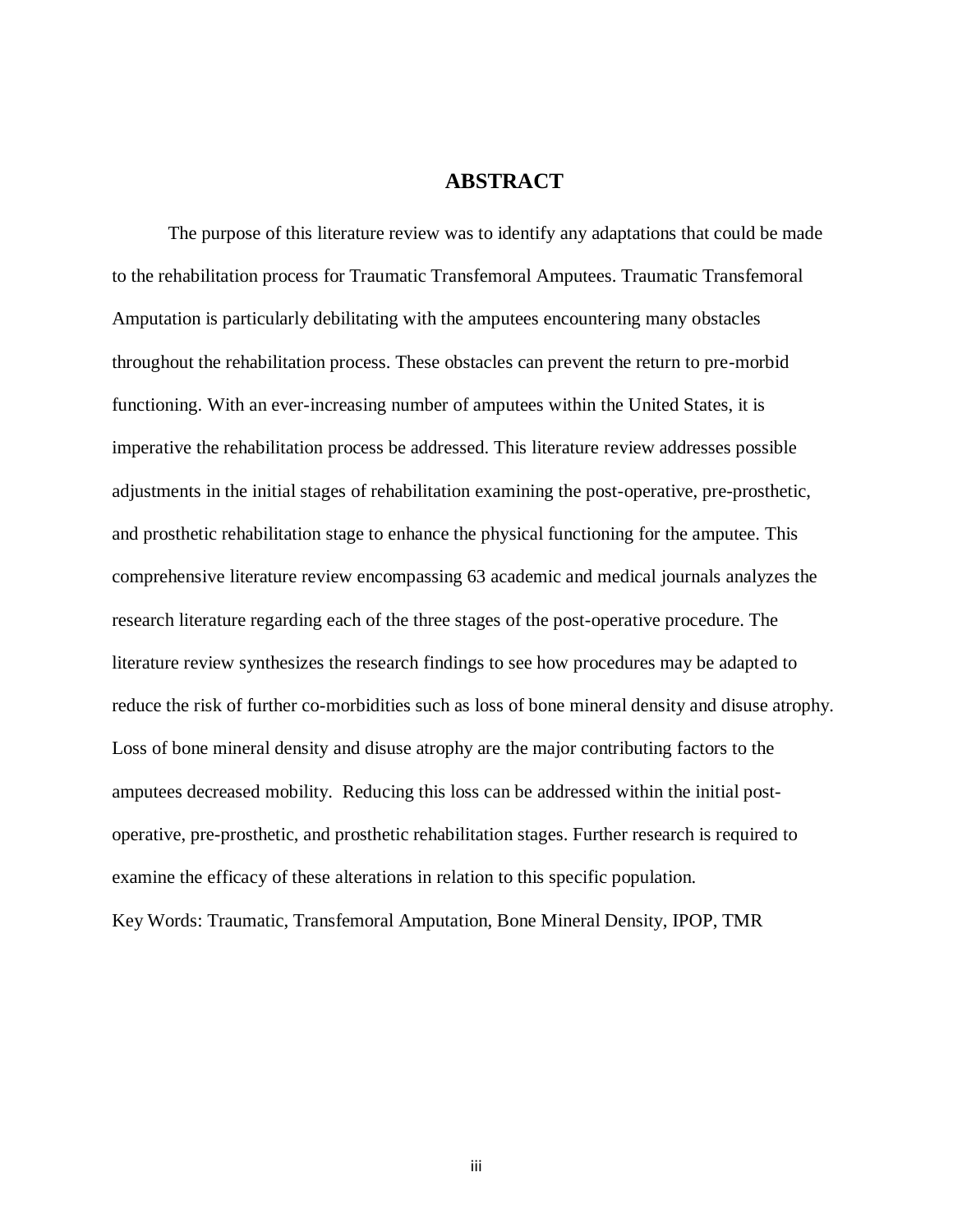## **ACKNOWLEDGEMENTS**

I would like to thank Dr. Alvin Wang and the college of Education and Human Performance for awarding me the inaugural Alvin Wang Scholarship in recognition of my thesis I would also like to thank Dr. Thomas Fisher for serving as my thesis chair throughout and out and helping guide me through this process I could not have done it without your help I would also like to thank Dr. Sherron Roberts for always being there with a smile and much needed advice

Finally, I would like to thank Dr. Anna Valdes for serving on my committee and offering important support and guidance throughout this process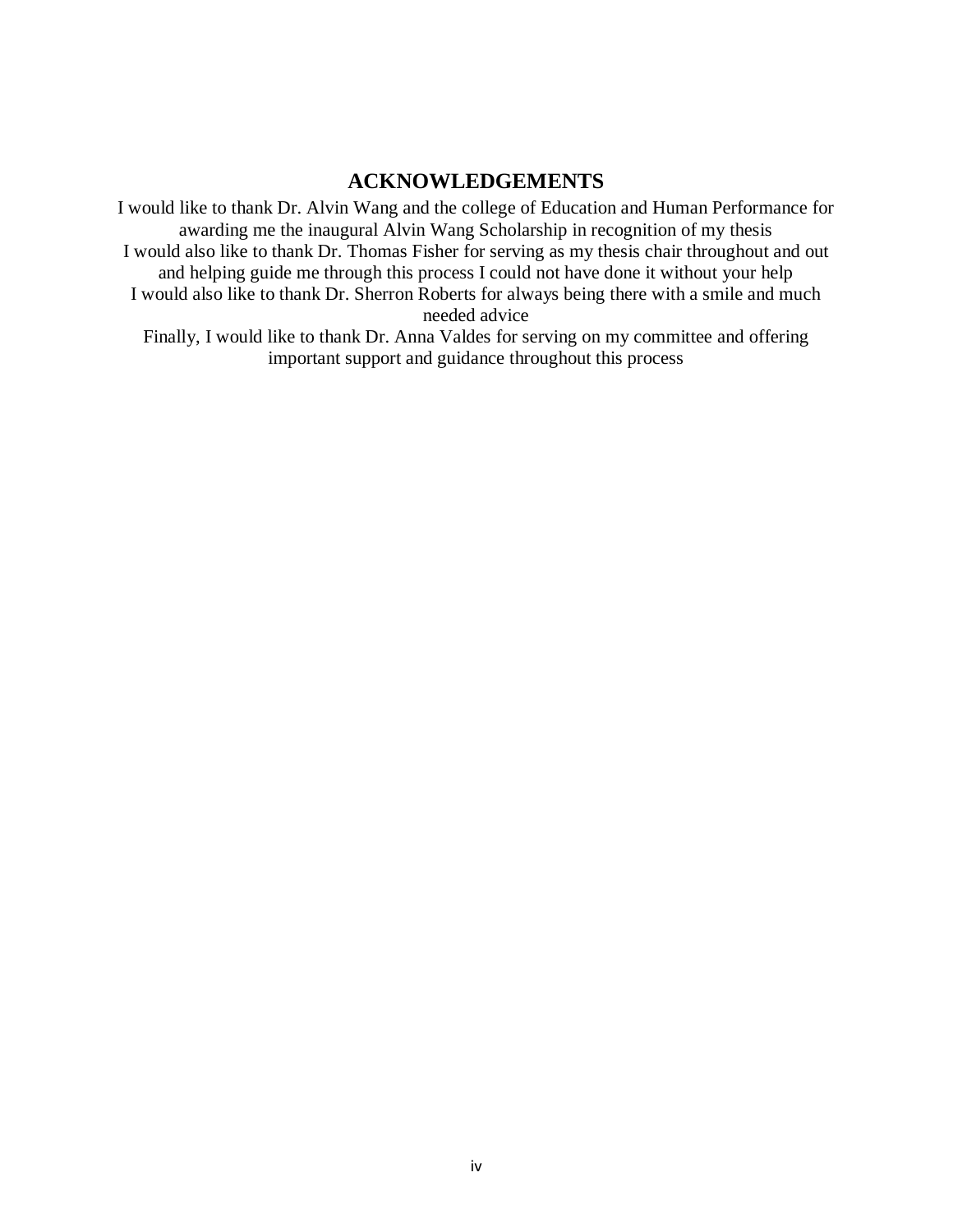## **TABLE OF CONTENTS**

| BENEFITS OF EXERCISE FOLLOWING TRAUMATIC TRANSFEMORAL AMPUTATION |
|------------------------------------------------------------------|
|                                                                  |
| PHYSIOLOGICAL BENEFITS OF EXERCISE FOLLOWING AMPUTATION  19      |
|                                                                  |
|                                                                  |
|                                                                  |
|                                                                  |
|                                                                  |
|                                                                  |
| IMPLICATIONS AND RECOMMENDATION FOR FUTURE REHABILITATION  47    |
|                                                                  |
|                                                                  |
|                                                                  |
|                                                                  |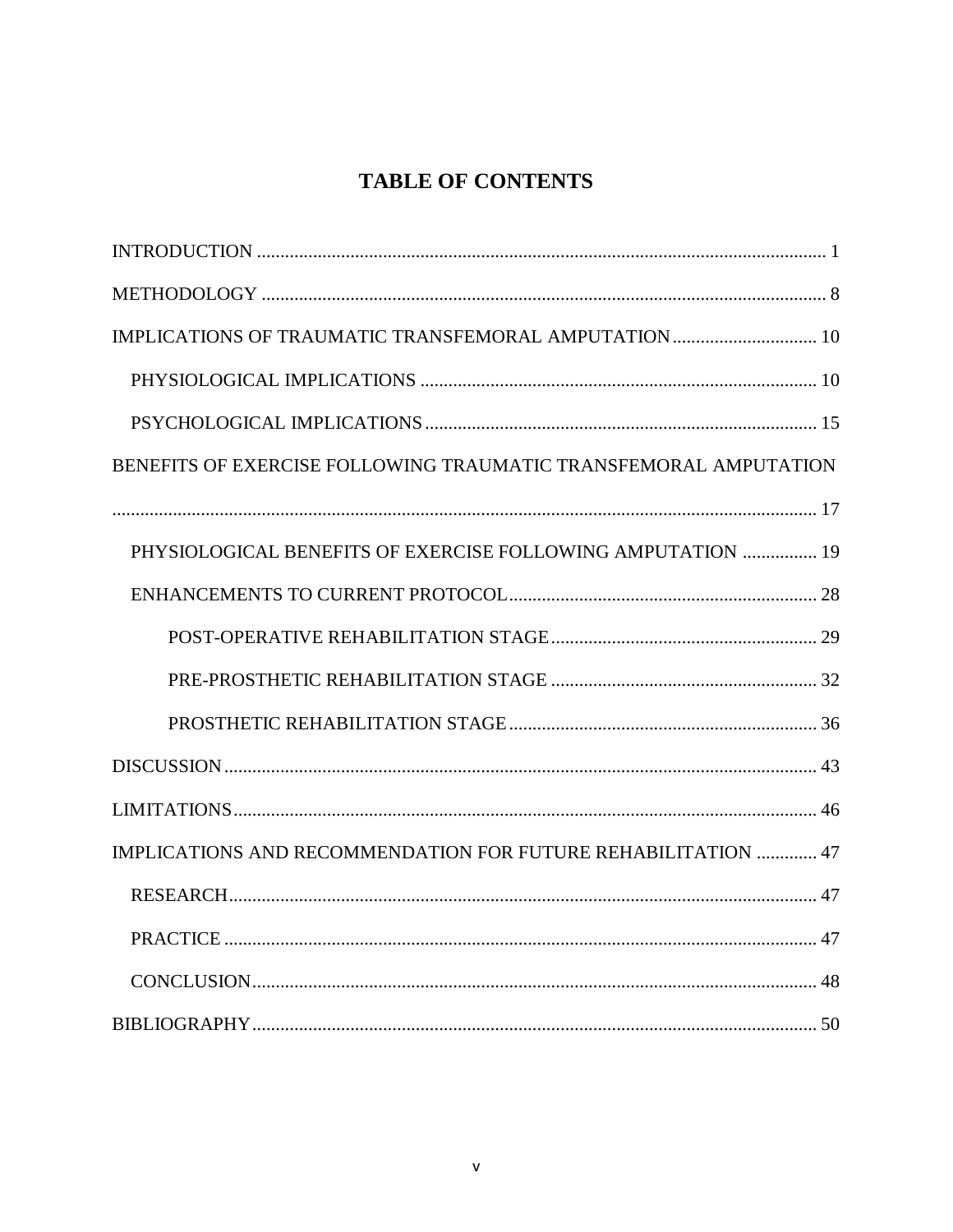## **INTRODUCTION**

Transfemoral amputation, or Above-Knee Amputation (AKA), is a lower limb amputation often associated with trauma, vascular diseases, diabetes, severe infection, or tumor/cancer (Gottschalk, 1999). Traumatic transfemoral amputation accounts for 45% of all amputations, with vascular causes being the most common (Pasquina, Miller, Carvalho, Corcoran, Vandersea, Johnson, Chen, 2014). Traumatic transfemoral amputations are the most emotionally distressing causes of amputations, as the amputees are often unable to come to terms with their new reality prior to the life altering event.

Estimates by the Amputee Coalition of America (ACA) indicate that 185,000 amputations occur each year within the United States including both military and non-military amputations (Ziegler-Graham, Mackenzie, Ephraim, Travison, & Brookmeyer, 2008). Although several statistics on amputation vary, it is estimated of the 185,000 amputations, 113,000 of these are lower-limb amputations (Statistics Brain, 2016). Due to this high prevalence of lower-limb amputations, it is imperative to research further into how life following amputation may be improved. Although this review will focus on traumatic transfemoral amputation, many of the practices discussed could also be used to aid with recovery from other causes of amputation. However, some of the procedures may have to be slightly altered. The age of these patients tends to be much higher and, therefore, may not be applicable depending on the overall health of the patient.

Traumatic AKA could be caused by several mechanisms. These include impact injuries, such as a car accident, penetration wounds, as well as injuries sustained while on military duties. Due to the sudden causes of these amputations, the average age of these individuals is generally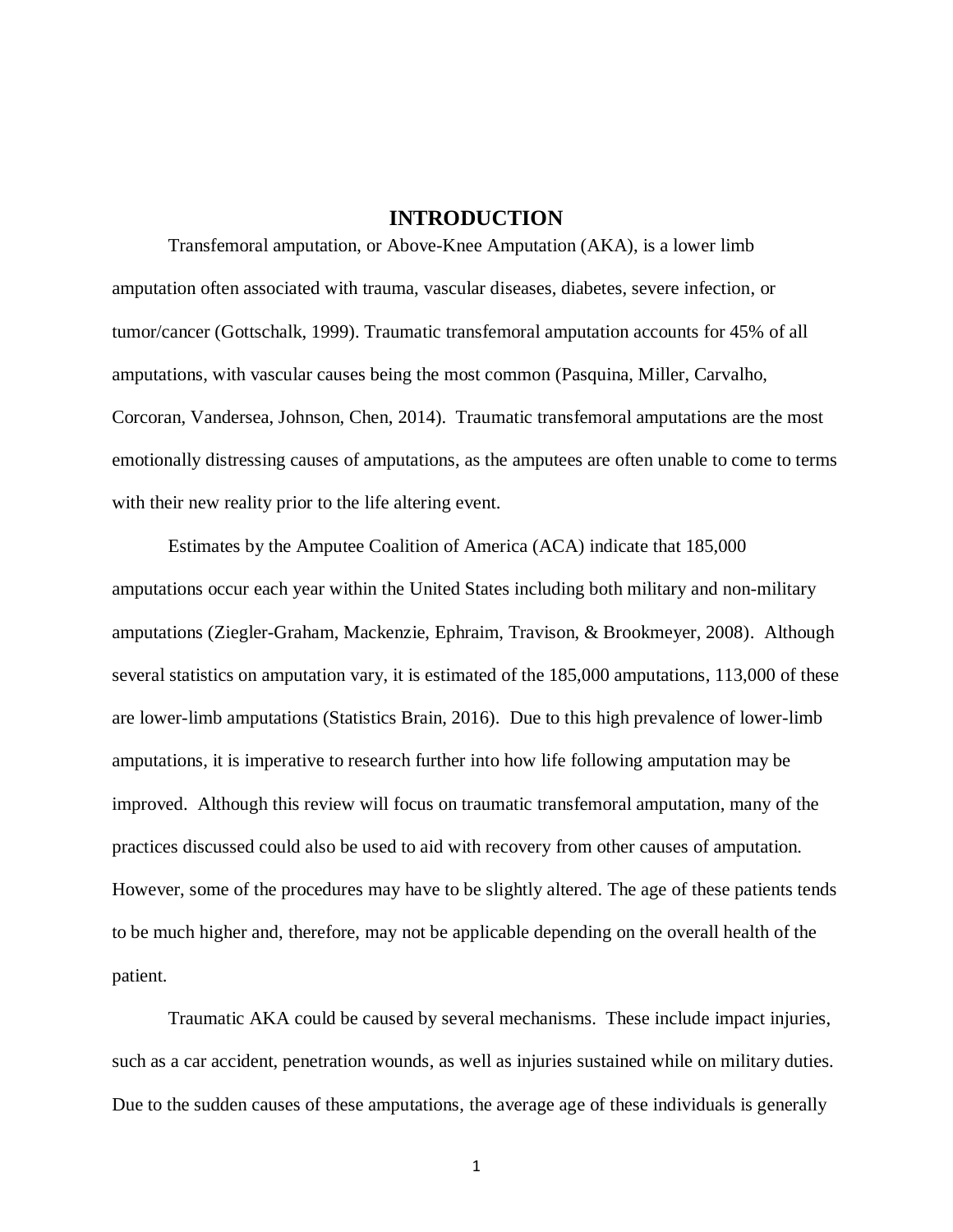lower than amputations associated with other causes. One study found the average age of traumatic amputation to be 37.2 years (Pasquina, et al., 2014). This means they must adapt to this new reality for the remainder of their lives. Due to their young age. the average of this remainder is much longer than those who have had an amputation because of something other than trauma. Therefore, it is even more essential to return to pre-morbid functioning as soon as possible. Many of these individuals, especially those injured while on military duties, are active, healthy, young men and women. Thus, it is a necessity for these individuals' mental health and well-being that they return to pre-morbid functioning as soon as possible and be able to maintain their independence. The aim of the rehabilitation program should be to ensure that amputees are able to function effectively within society following their amputation. The effective social functioning should extend evident at their previous job, with new employment opportunities, or simply in day-to-day activities.

Many of the traumatic amputees come from the military population because of Improvised Explosive Device (IED) explosions or other military related traumas. The Department of Defense (2014) stated that, since April 4<sup>th</sup>, 2011, the start of the conflicts in Iraq and Afghanistan, 1,186 service personnel suffered major amputations, with most these caused by improvised explosive devices (Goldberg, 2014). At the time of injury, these individuals are at peak health and were suddenly faced with a life-changing injury. The prospect of this new life has been particularly daunting, and everything must be done to ease their transition into life with a loss of a limb. Several issues face these amputees transitioning to their new reality. However, it is more than possible for those who suffer an amputation to return to pre-morbid functioning with just a few minor adjustments to cater for their new reality.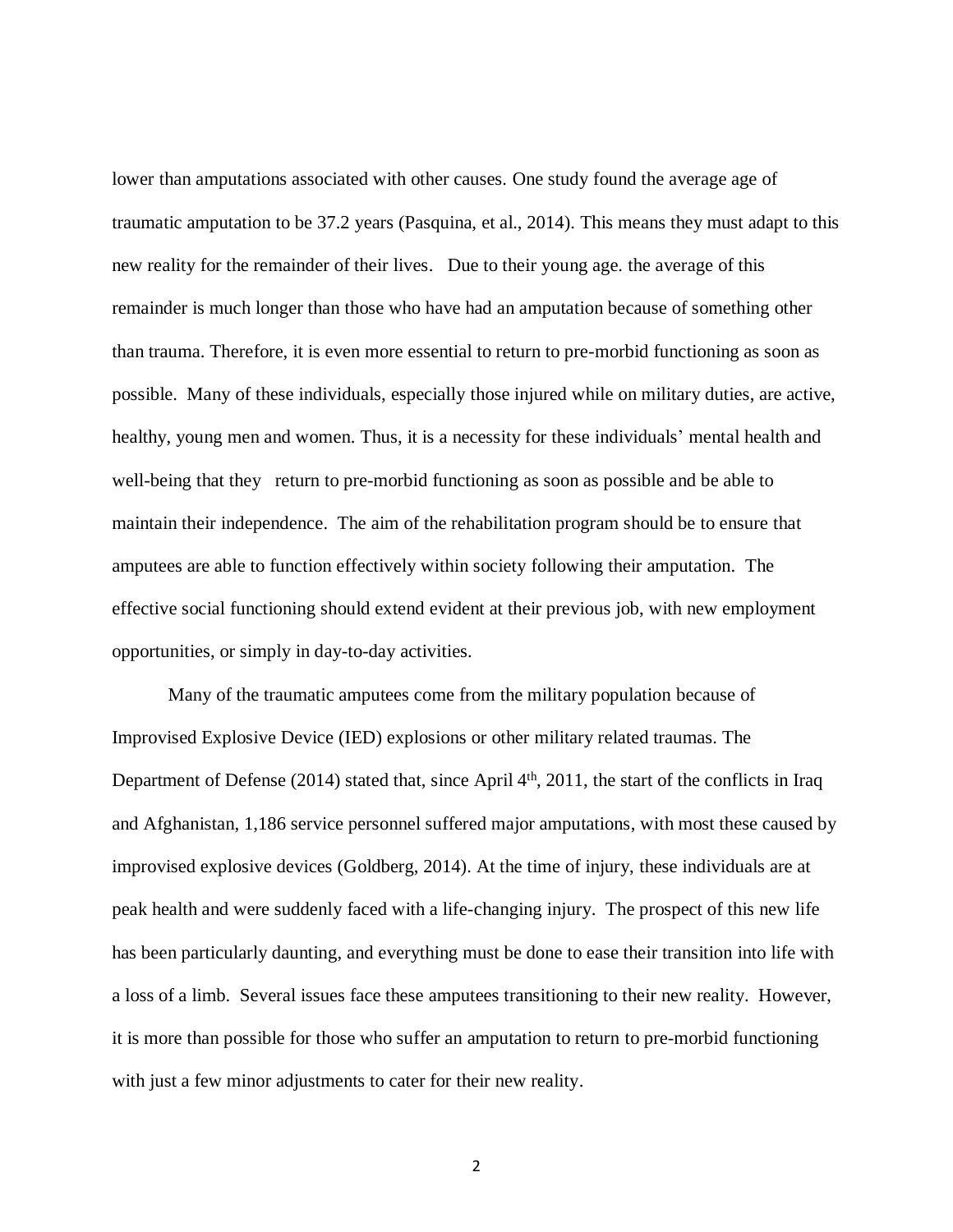One of the issues facing individuals who have undergone transfemoral amputation is a loss of bone mineral density. Low bone mineral density is concerning because it places the amputee at a greater fracture risk. Low bone mineral density (BMD) is more common in individuals with transfemoral amputation than transtibial amputation (Below the knee) (Gailey, Allen, Castles, Kucharik, & Roeder, 2008). Low BMD is defined using Z-score values as opposed to the usual T-score values used to assess osteoporosis and osteopenia in postmenopausal women and men over the age of 50. A Z-score of 1 Standard deviation below the mean is considered a low BMD and a Z-score of 2 standard deviations below the mean is considered severe BMD loss which results in a significantly increased fracture risk (Flint, Wade, Stocker, Pasquina, Howard, & Potter, 2014). This is a problem area for this particular population. The average age of the traumatic transfemoral amputations is 37.2 years of age. For those who have had combat-related amputations, this age could be even lower. Consequently, these individuals may want to return to high-impact activities such as running or even a return to military service. However, many amputees also experience femoral neck and acetabular stress fractures (hip stress fractures) or low-energy fragility fractures which can prevent them from returning to these activities. (Flint, et al., 2014).

Transfemoral amputees are at an increased risk of developing femoral neck and acetabular stress fractures due to the large compressive and sheer forces placed through the femoral neck during ambulation (Wildstein & Schutte, 2015). This form of stress fracture is commonly seen in athletes and military personnel due to the repetitive submaximal stresses placed on the bone (Boden & Osbahr, 2000). Therefore, military personnel prior to amputation are already at an increased risk of femoral neck stress fractures due to the nature of their lifestyle.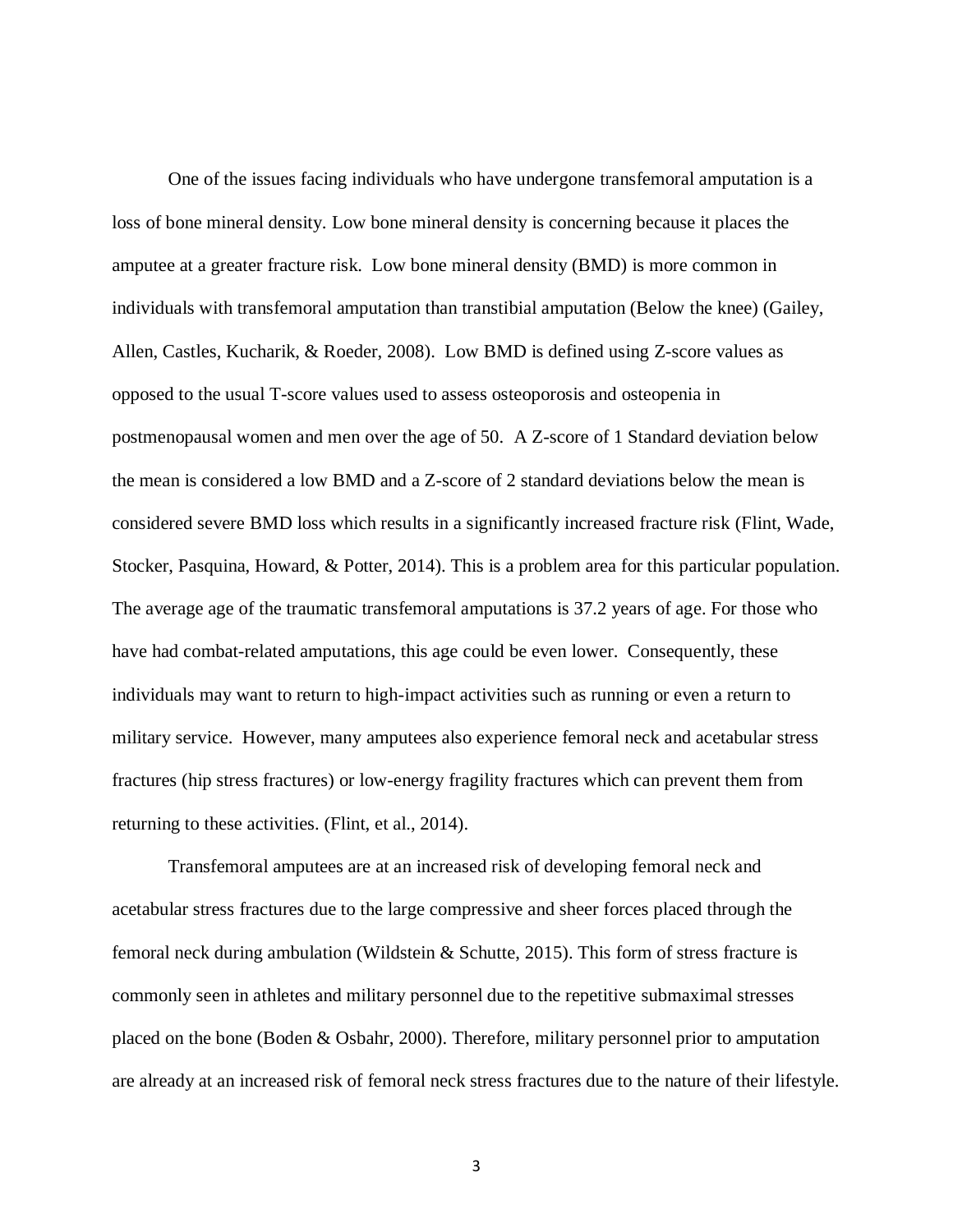Then, following amputation, one study found individuals to have between 10-28% lower BMD than the control group at the neck of the femur. This puts them at a significantly increased risk of fracture (Smith, Comiskey, Carroll, & Ryall, 2011). There has been much evidence to suggest a link between the loss of BMD, specifically at the femoral neck, and hip fractures. One study discovered individuals of both sexes who suffered a hip fracture had lower BMD than the baseline level. This caused thinning of the cortical bone (the outer surface of the bone), increased bone width, decreased strength and increased instability (Rivadeneira, et al., 2007). Due to the high prevalence of BMD loss following transfemoral amputation, hip fractures are a significant problem facing amputees and must be addressed to ensure quality of life following amputation.

It has also been found that following transfemoral amputation, individuals expend approximately 65% more energy to ambulate at half of the normal speed those without amputation (Ertl, Brackett, Ertl, & Pritchett, 2016)**.** Because of this increase in required energy, and time taken to perform simple day-to-day activities, individuals may adapt their daily activities to perform less demanding activities to avoid fatigue. This can result in a significant decrease in physical activity, resulting in a more sedentary lifestyle. Significant reductions in activity level for military personnel who, prior to injury, were extremely active, can be detrimental to their overall health (Hisam, et al., 2016). Further, it also increases their risk of BMD loss associated with disuse atrophy and, consequently, their risk of fragility fractures is also increased (Flint, et al., 2014).

BMD is a measure of how strong and dense bones are. The lower the bone density, the thinner and weaker the bones, often resulting in an increased fracture risk. As individuals age,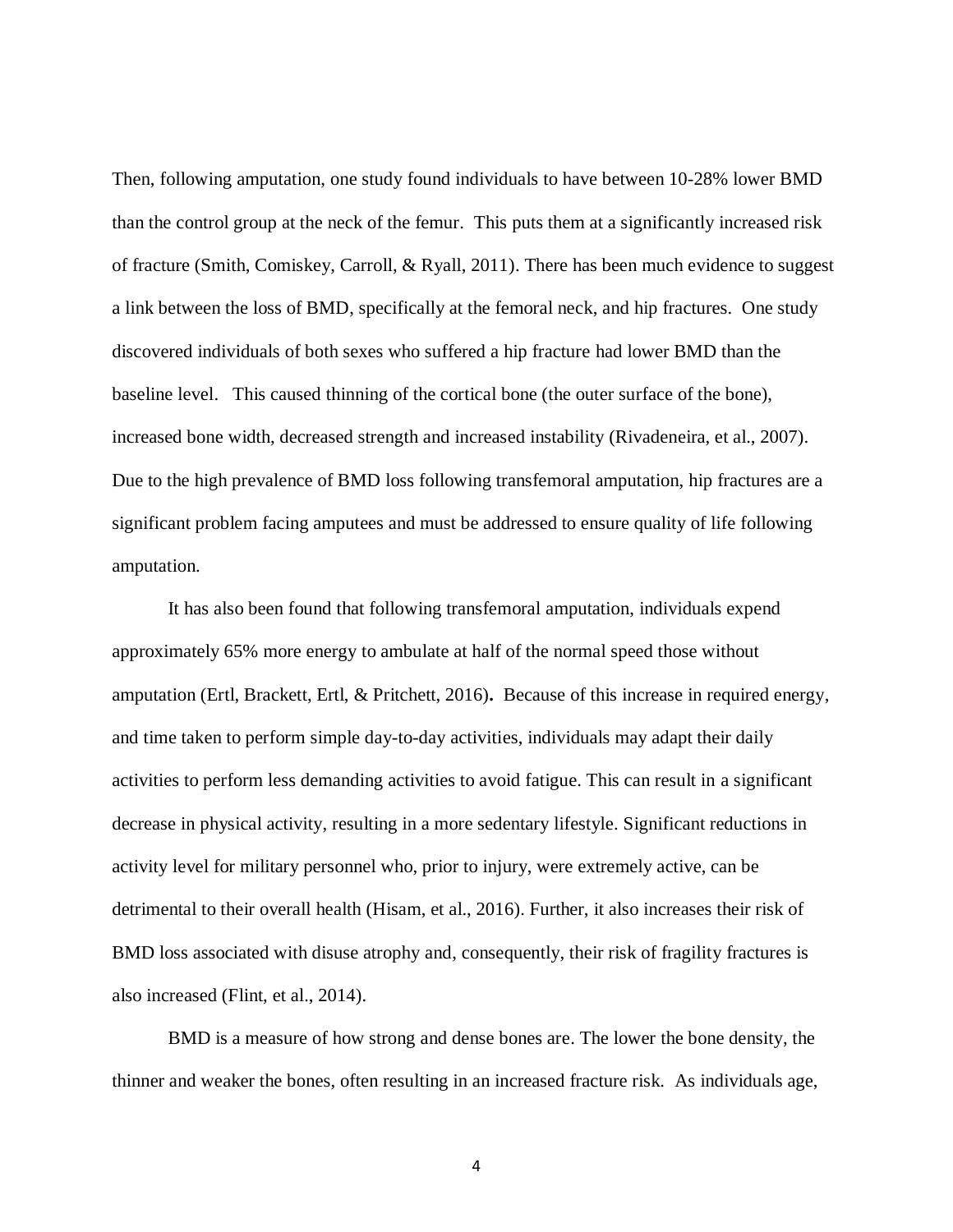the bones naturally become thinner as the existing bone cells are absorbed by the body much faster than the rate at which new bone is made (Romito & Herman, 2015). Due to the gradual loss of minerals, mass, and structure, the bones slowly become weaker, thereby increasing the risk of fracture. For most individuals, this process starts to occur in middle age, and it is more predominant in women (Romito & Herman, 2015). Surprisingly, many fit and healthy young individuals who have undergone transfemoral amputation are now experiencing loss of bone mineral density leading to fragility fractures. This is an alarming discovery, especially due to the age and health status of these individuals suffering from low BMD following amputation. They would not typically be placed "at risk" for BMD loss at this stage in their lives. However, low BMD is a very serious issue for individuals who have had transfemoral amputation. It can prevent them from regaining pre-morbid functioning.

BMD can be measured in several ways. The most common is a Dual-energy x-ray absorptiometry (DXA) scan. The DXA passes x-rays through the body and records the number of x-rays able to pass all the way through without being absorbed by tissues such as fat or bone (NHS, 2016). The measurements acquired through the DXA are then compared to the averages of individuals of the same age and gender. The results are used to determine whether the individual is at risk of fractures due to a low BMD reading. In the case of combat-related amputation, it may also be useful to compare the readings from their amputated side to their nonamputated side (Robbins, Vreeman, Sothmann, Wilson, & Oldridge, 2009). Due to the nature of their high intensity training/lifestyle prior to injury, they may have a much higher BMD compared to average individuals. Although the results may be normal on the amputated side when compared to the average population, the amputees could have significantly reduced BMD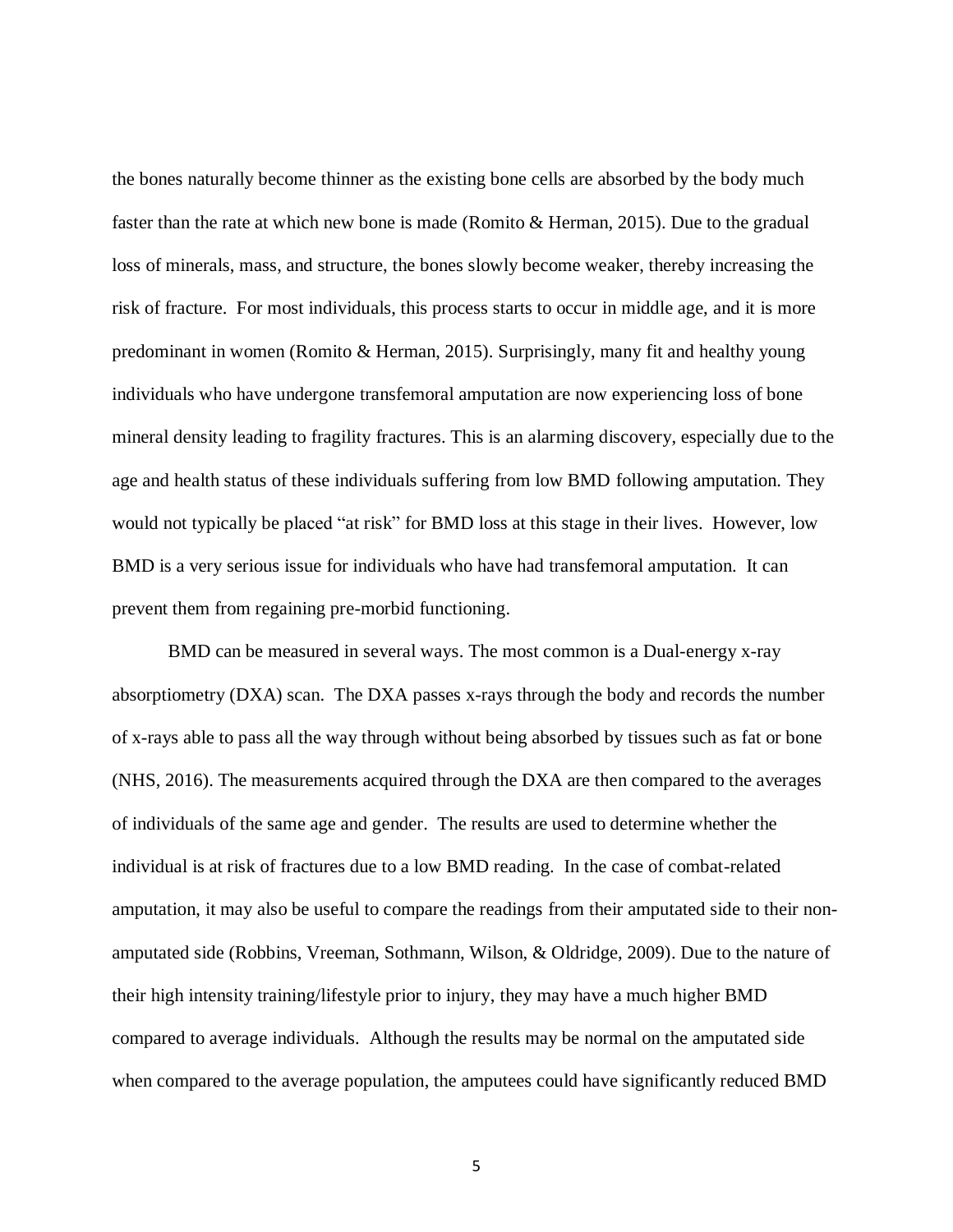compared to their own non-amputated limb. As a result, this could place them at risk of fractures and other difficulties associated with loss of BMD.

BMD loss is generally present in the residual limb (the remaining part of the limb following amputation) on the amputated side. This research study proposed that the loss of BMD is associated with disuse atrophy because of decreased limb loading through the amputated side (Flint, et al., 2014). This may be due to the prolonged time before ambulation following surgery, adjustments in gait pattern, or reductions in physical activity. Following amputation, patients experience varied durations of bed rest and reduced ambulation. This is all dependent on their previous health status, the surgical procedure, any complications experienced, along with the patients' motivation to return to pre-morbid functioning (Sherk, Bemben, & Bemben, 2008). These factors could contribute to the loss of BMD and increase the individuals risk of fractures. This could further hamper their quality of life as well as their ability to perform day-to-day activities. Because the individuals experiencing traumatic amputations are generally younger, and fitter than those from different causes of amputation, returning to pre-morbid functioning could occur much sooner. If these individuals were to return to weight-bearing activities or strength training at an earlier stage than the current rehabilitation guidelines suggest, it may be possible to reduce the negative physiological effects. This could result in reducing the risk of fractures associated with loss of bone mass and disuse atrophy (Beck, Daly, Fiatarone singh, & Taaffe, 2016).

The purpose of the following review is to suggest a possible protocol for returning to ambulation or exercise at an earlier date following transfemoral amputation. This could help reduce the damaging physiological and psychological effects experienced by the traumatic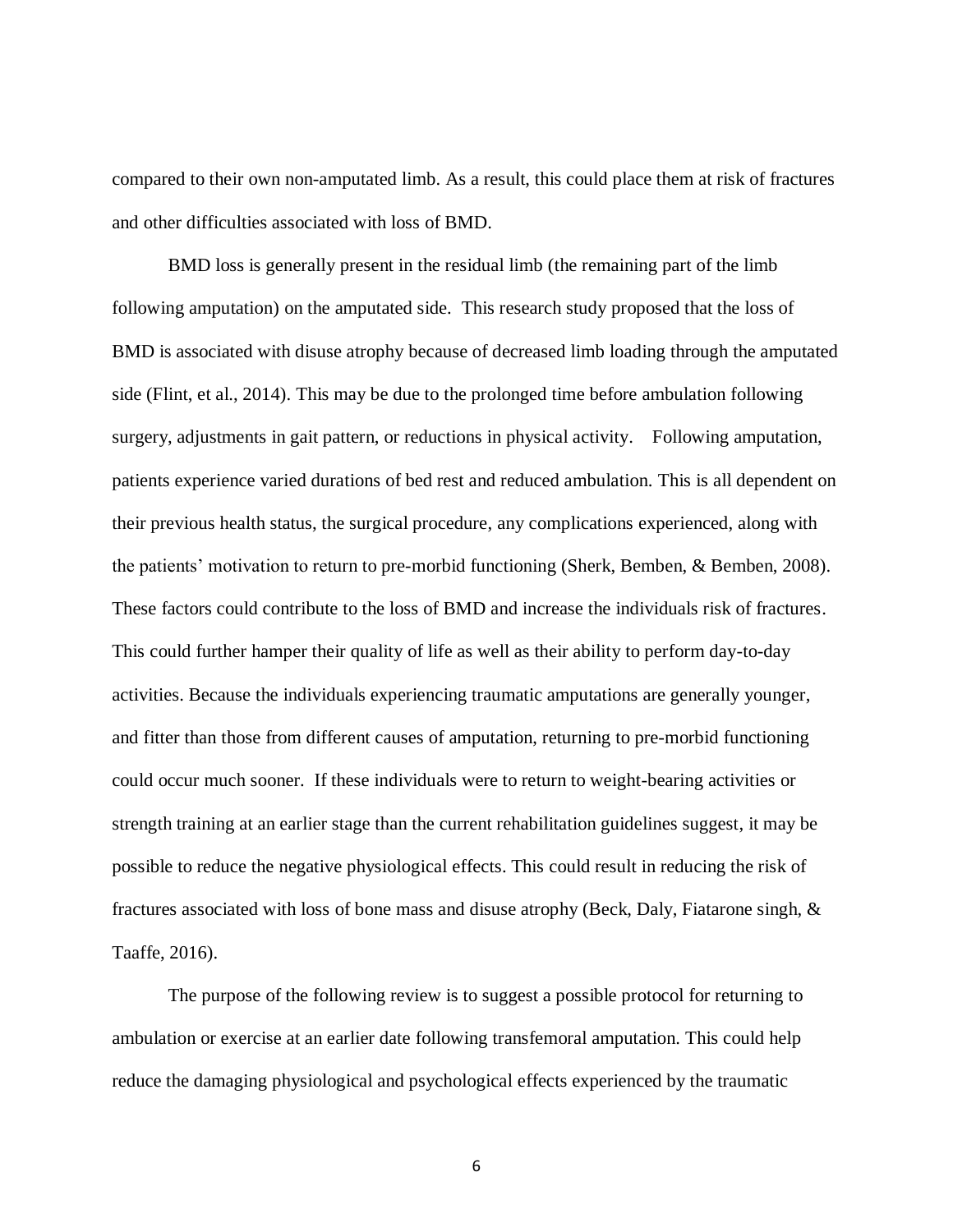amputees. Discovering a way to reduce the physiological, psychological and biomechanical effects of traumatic transfemoral amputation is a priority, as currently the long-term, functional outcomes are poor. Therefore, more focus should be placed on the post-acute care of the amputees to improve their functional outcome and to reduce the risk of secondary conditions which hamper their recovery (MacKenzie, Bosse, Pollak, Webb, Swiontkowski, Kellam, Smith, Sanders, Jones, Starr, McAndrew, Patterson, Burgess, & Castillo, 2005).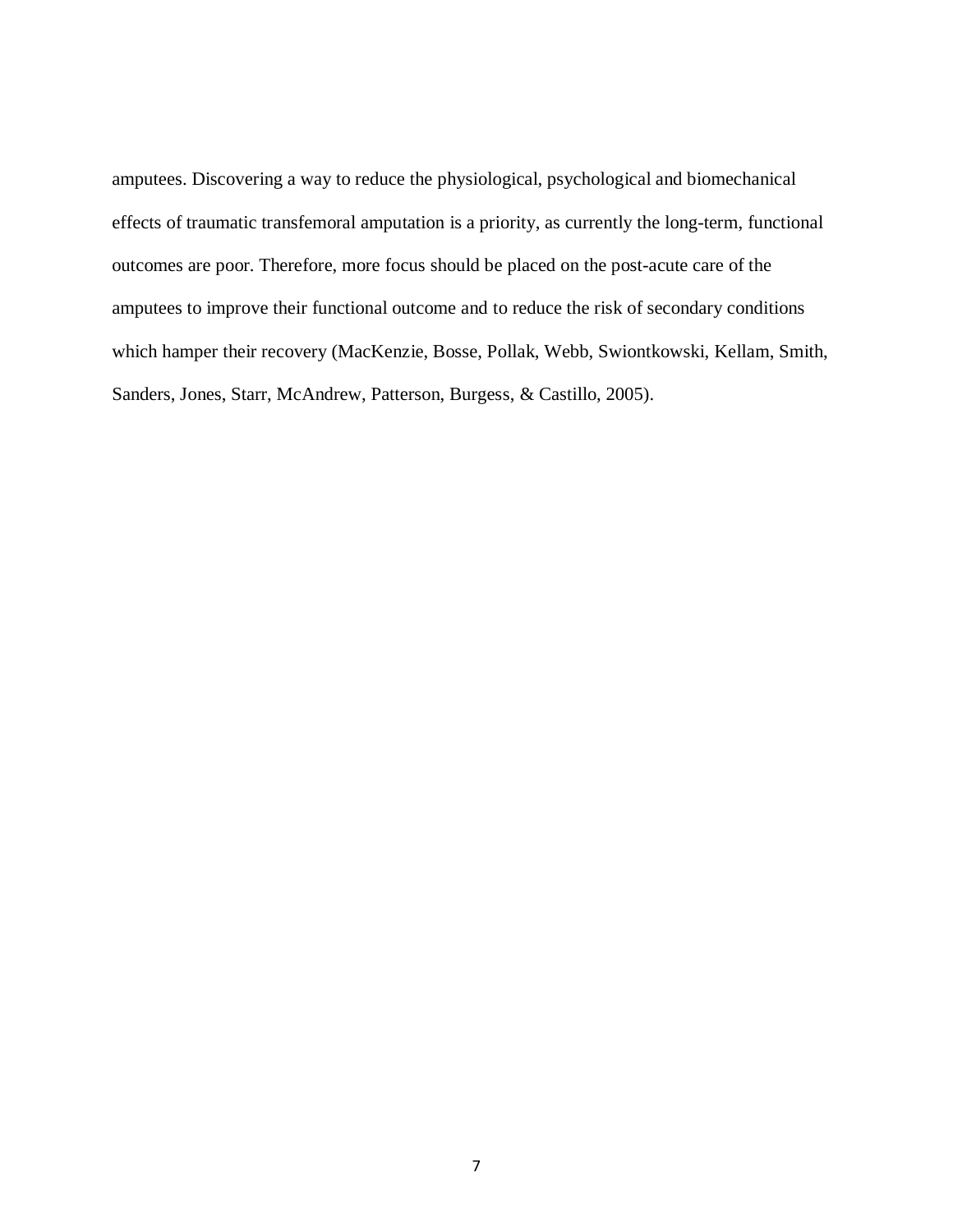## **METHODOLOGY**

In order to address the issue of loss of BMD in traumatic transfemoral amputees, this thesis will examine the published literature pertaining to this issue. This comprehensive literature review focuses solely on Traumatic Transfemoral amputation and the loss of BMD Therefore, any research studies focusing on amputation outside these parameters were discounted and not included. However, research articles addressing the effects of exercise on BMD for transfemoral amputees were read, summarized, and analyzed for the purpose fo this thesis.

With the guidance of my thesis chair and a reference librarian, initial searches on this topic revealed few articles solely focused on early ambulation for traumatic transfemoral amputees. Therefore, the parameters for research were expanded to include more general studies that considered the effects of exercise on increasing BMD in sedentary populations and to include all studies from 1975 to present. With the assistance of a professional reference librarian, the criteria used to find these scholarly studies included the use of a longitudinal timeline to assess the effect of exercise on BMD over a longer period. This helped to predict what the longterm outcome of this protocol could be for the amputees.

To be included in this comprehensive literature review, the participants in the research studies will have, preferably, been sedentary prior to undertaking the exercise protocol to mimic the 'new lifestyle' following the loss of the limb. All the research articled included in this thesis were summarized, synthesized into physiological impacts, psychological impacts, followed by the three significant stages of amputee rehabilitation including the post-operative, pre-prosthetic and prosthetic rehabilitation stage. Therefore the following chapter headings and subheadings are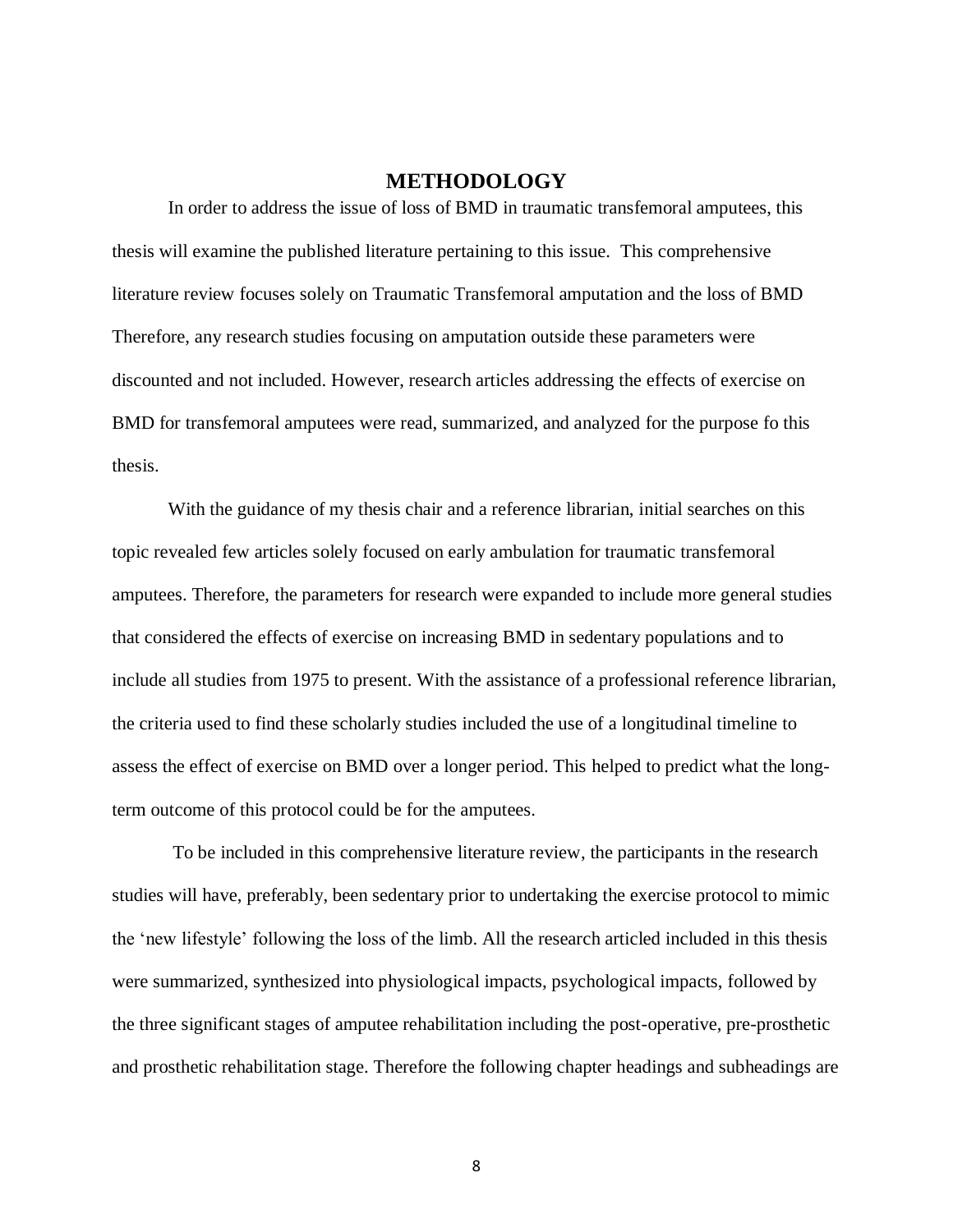used to share the results of this comprehensive literature review and further break down the results.

Key Words: Traumatic, Transfemoral Amputation, Bone Mineral Density, IPOP, TMR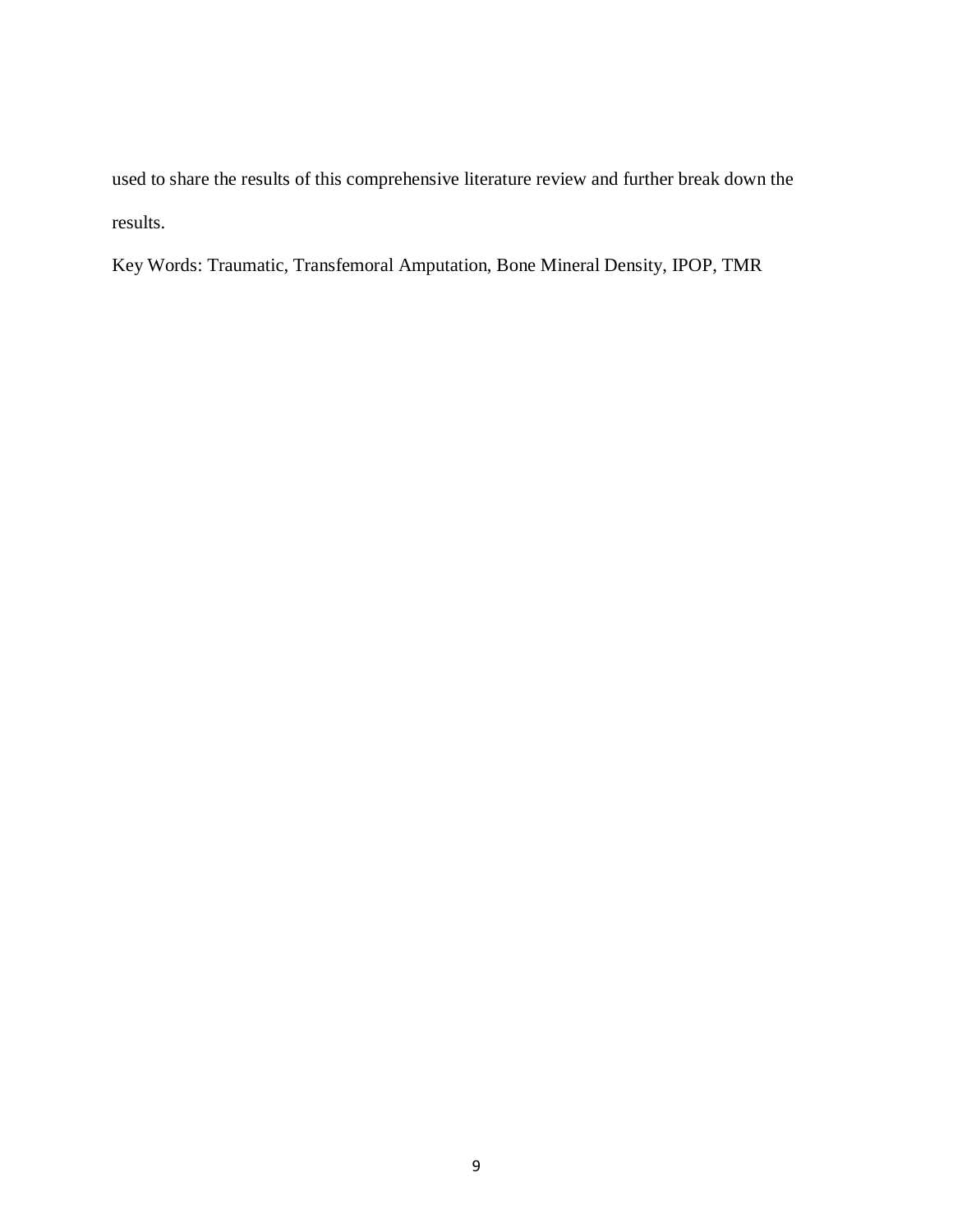## **IMPLICATIONS OF TRAUMATIC TRANSFEMORAL AMPUTATION**

There are many concerns when treating a traumatic transfemoral amputee. For the sake of this literature review, only the physiological effects of traumatic transfemoral amputation will be considered. Despite this, the psychological implications of amputation are just as important to consider in the rehabilitation process of the amputee. However, this is outside the scope of this literature review. Amputation is generally very debilitating for the individual. However, when the amputation is the result of a trauma, there are even more consequences to consider, when deciding how best to approach the rehabilitation process. Friends, family, and all the professionals helping the amputee through this process should be aware of the consequences of the traumatic amputation. Having everyone informed will help to ensure the highest quality of care and rehabilitation for the amputee as they progress toward pre-morbid functioning.

## Physiological implications

Physiological implications of traumatic transfemoral amputation addresses the changes that occur within the body following amputation. While there are numerous adaptations the body will undergo because of traumatic transfemoral amputation, a few of the more troublesome changes are outlined below.

Loss of BMD in traumatic transfemoral amputation patients is particularly troubling because the individuals exhibiting the symptoms are significantly younger than the average patient suffering from loss of BMD. For example, in one study considering BMD loss after combat-related lower extremity amputation, the median age was 24. This is significantly lower than the expected onset-age of osteopenia and osteoporosis (Flint, et al., 2014). Flint et al (2014) considered 156 amputees who were being treated at a tertiary military care facility. All the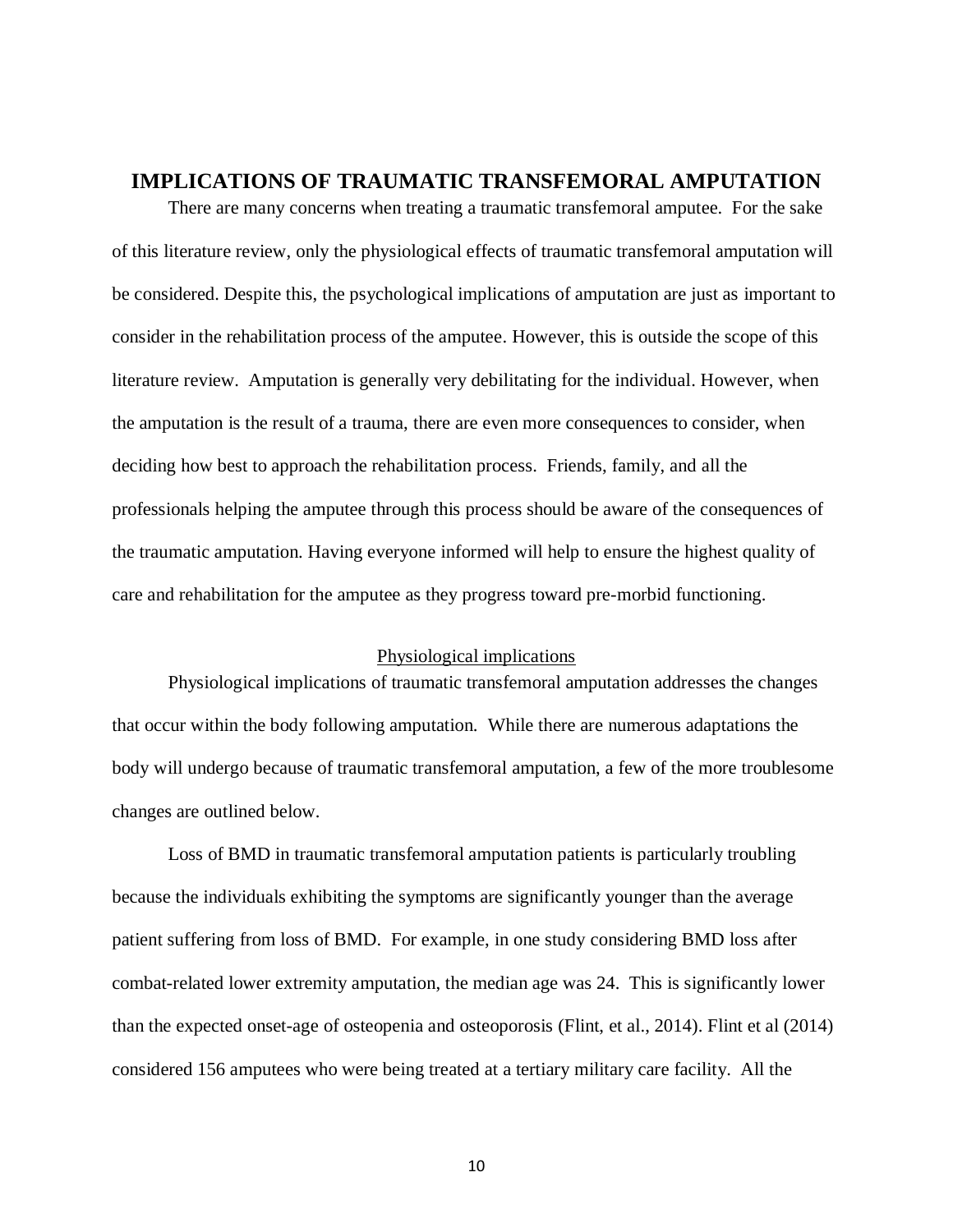participants underwent a DXA scan to determine their BMD and to detect if they were at risk of fractures. They discovered 42% of the patients had a Z score <-1.0, which placed them into the 'low bone mineral density' category. A further 15% of the participants were two or more standard deviations below the mean, placing them in the 'severe BMD loss' category. Adachi (1996) suggested that each standard deviation decrease below the mean BMD, represented an increased risk of hip fracture of 2.8 persists. The young average age of these participants highlights the importance of this problem and how it must be addressed. The purpose was to reduce the risk of femoral neck and acetabular stress fractures along with low-energy fragility fractures. This will assist the amputees' return to high intensity activities, which is, ultimately, the goal for many of these patients.

Loss of BMD is more significant in individuals who experience transfemoral amputation as opposed to transtibial amputation according to Gailey, Allen, Castles, Kucharik, & Roeder (2008). Flint et al (2014) found that 68% of transfemoral amputees in their study suffered from low or severe BMD compared to just 28% of transtibial amputees. This finding is further supported in a study by Leclercq, Bonidan, Haaby, Pierrejean, & Sengler, (2004). They found evidence to support a significant decrease in BMD in those with transfemoral amputation compared to transtibial amputation. Leclerq et al (2004) also found a further increased risk of BMD loss if the cause of amputation was due to trauma compared to non-traumatic causes. There was further support from Rush, Wong, Kirsh, & Delvin, (1994) who discovered that there was an average 28 percent loss of BMD in 81 percent of their subjects with transfemoral amputation. This significant loss of BMD following transfemoral amputation suggests the development of osteopenia leading to osteoporosis is a high probability for these individuals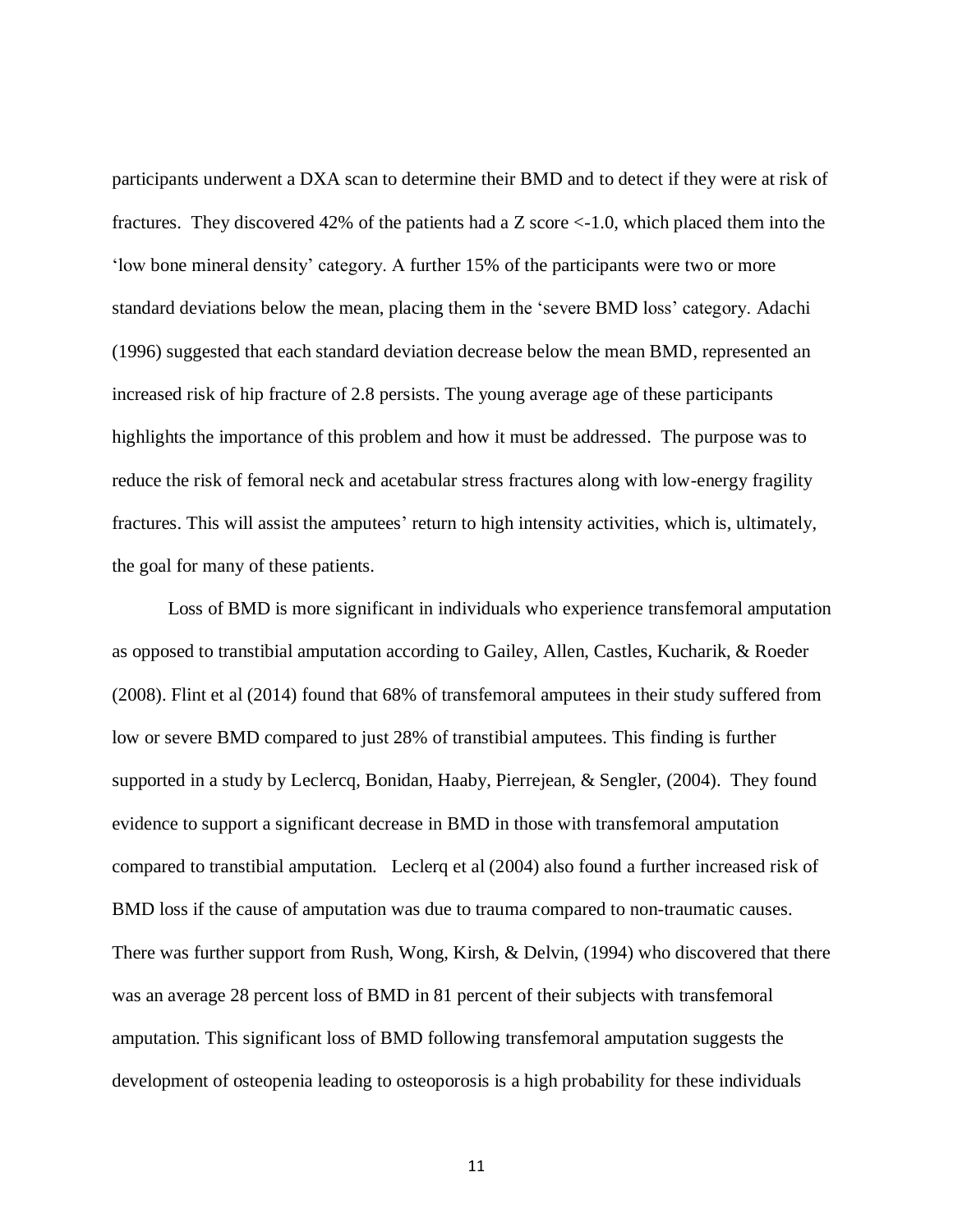(Gailey, Allen, Castles, Kucharik, & Roeder, 2008). Because of these findings, it is suggested that individuals who undergo a transfemoral amputation because of trauma are at a higher risk of losing BMD. This puts them at an increased risk of fractures compared to other amputees, and significantly higher risk than non-amputees of similar age. (Al-Ani, Cederholm, Sååf, Neander, Blomfeldt, Exström, Hedström, 2015)

It has been suggested that the cause of the significant reduction in BMD following transfemoral amputation is a result of disuse atrophy due to the immobilization and reduced limb loading through the amputated side (Flint, et al., 2014). The decreased stress being transmitted through the amputated limb following amputation, along with the altered gait mechanics during ambulation reduces the stress placed on the bones. Consequently, this prevents the bone remodeling process from being stimulated and will eventually result in loss of BMD leading to increased susceptibility to fractures (U.S. Department of Health and Human Services, 2004).

Individuals who wear a prosthesis for more than six hours a day have been found to have significantly greater hip BMD than individuals who wear the prosthesis for less than six hours a day (Sherk, Bemben, & Bemben, 2008). There is a need for a more standardized measures of an individual's increased risk of low BMD to determine whether the individual is able to walk outside or only walks inside on smoother, less undulating surfaces. One study found that amputees who were comfortable walking with the prosthetic outside on rougher ground had a significantly greater BMD than those who only felt comfortable walking inside on their prosthetic (Smith, Comiskey, Carroll, & Ryall, 2011). Individuals who feel more comfortable walking around on their prosthetics outside are more likely to be more physically active. Consequently, they are more likely to place greater stress through the bone to promote bone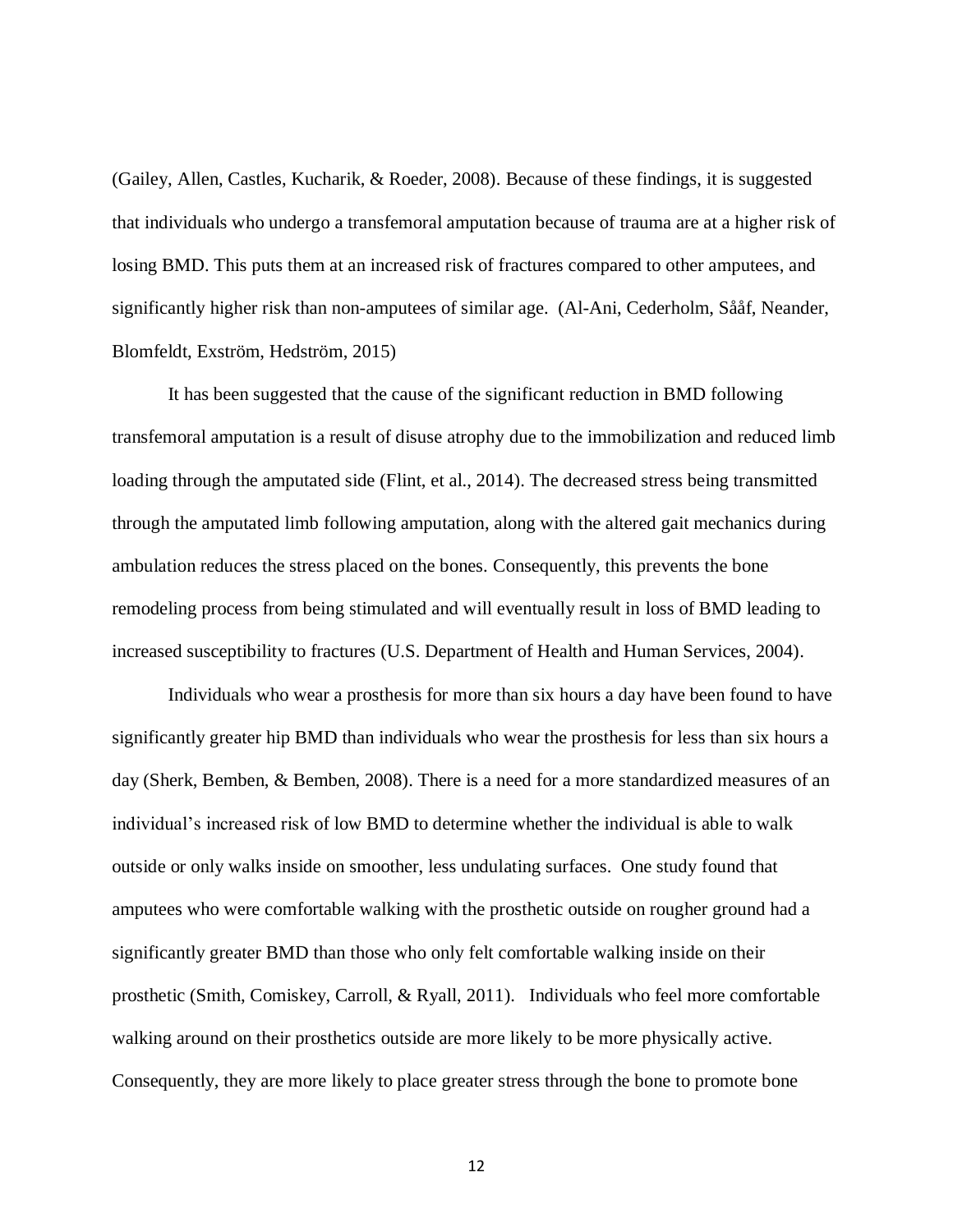remodeling, thus reducing the effects of bone resorption (U.S. Department of Health and Human Services, 2004). These findings suggest a relationship between the physical activity status of individuals following transfemoral amputation and the loss of BMD. With increased physical activity, the individuals can offset the loss of BMD (Kemmler, Lauber, Weineck, Hensen, Kalender, Engelke, 2004). This decreased physical activity in individuals following amputation can also have other detrimental effects to their health.

Many individuals following amputation tend to lose muscle mass. This is due to atrophy because of the decrease in physical activity and the associated gain of fat mass. A gain in fat mass tends to occur during the first two years following amputation (Robbins, Vreeman, Sothmann, Wilson, & Oldridge, 2009). This puts these individuals at risk of developing cardiovascular diseases, diabetes and other associated disorders. Besides the obvious health risks of increased fat mass, it has also been found that the simultaneous decrease in fat free mass places these individuals at an increased risk of fracture (Al-Ani, et al., 2015). Because of these findings, it is imperative that post-amputation patients are able to limit the loss of muscle mass and gain of fat mass through exercise and alterations in diet. This will help lower the risk of femoral neck fractures and hip fractures. Fractures will undoubtedly result in a more pronounced loss of BMD following the injury due to the need to be more sedentary to allow the fracture to heal.

Altered gait mechanics also contributes to loss of BMD, with higher rates of joint disorders being found in the amputee population compared to the general population (Pruziner, Werner, Copple, Hendershot, & Wolf, 2014). To feel more comfortable while walking, amputees tend to favor their non-amputated limb. This places more force through the limb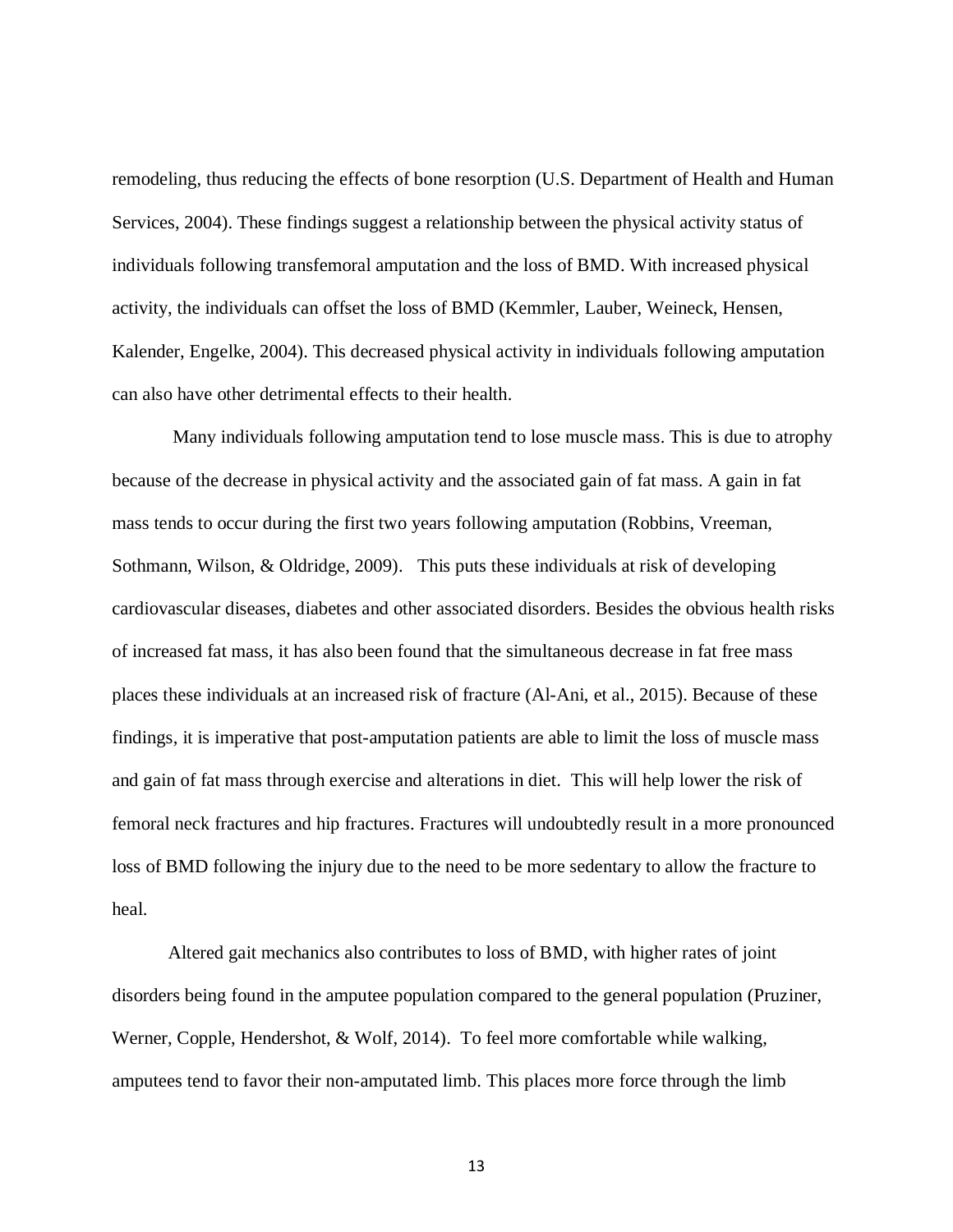consequently reducing the stress placed on the amputated side. Because of the altered gait mechanics while ambulating, individuals typically favor their non-amputated limb. Therefore, amputees spend significantly longer on the unaffected limb compared to the amputated limb (Burke, Roman, & Wright, 1978). These findings may explain why the remaining muscles atrophy so dramatically following amputation as individuals compensate for the loss of confidence in their prosthesis. This, in turn, reduces the stresses transmitted through the muscles and bone resulting in atrophy and loss of BMD. It has also been suggested that a lack of muscular action at the extremity may be associated with increased bone resorption (Rush, Wong, Kirsh, & Delvin, 1994). Therefore, lack of stress being transmitted through the amputated limb could result in increased loss of BMD due to an increased rate of bone resorption compared to bone remodeling (U.S. Department of Health and Human Services, 2004).

Given that loss of BMD is a particularly serious problem for transfemoral amputees, the rehabilitation protocols must be addressed to limit the effects of BMD loss (MacKenzie, et al., 2005). By adjusting the rehabilitation protocol, individuals may be able to regain pre-morbid functioning much sooner and limit the risk of fragility-fractures. Numerous studies have considered the effects of physical activity and BMD and found a strong correlation between increased activity levels and increased BMD (Nilsson, Ohlsson, Odén, Mellström, & Lorentzon, 2012). This principle could be applied and adapted to fit the rehabilitation needs of many transfemoral amputees. Hopefully, this protocol will limit the loss of BMD and aid in the return to pre-morbid functioning at an earlier date. In addition, prolonged aerobic exercise (swimming) will be beneficial to maintain the individual's fitness and limit the increase of fat mass. However, because non-impact exercise does not provide any notable stimulus to bone, it is not useful in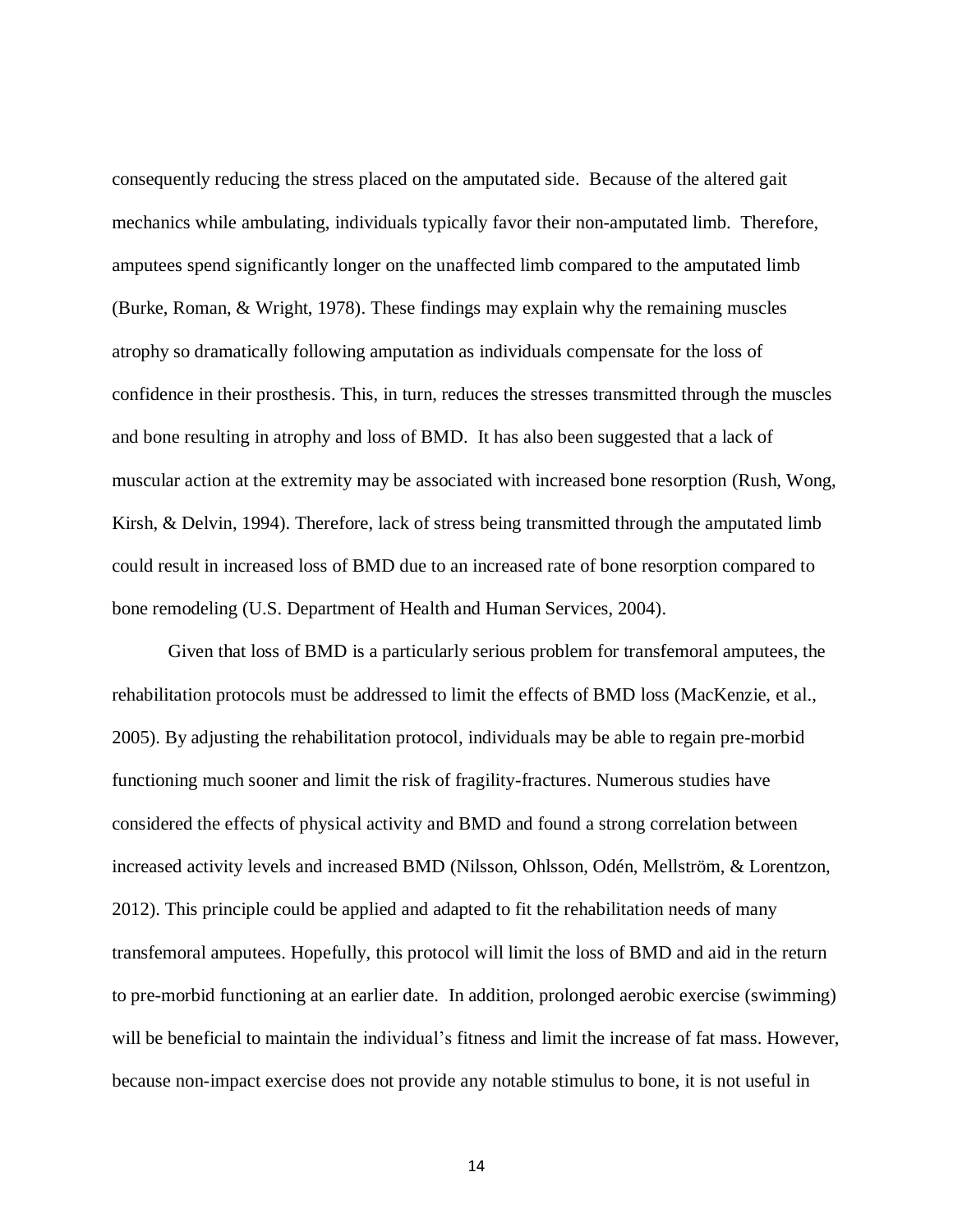preventing the loss of BMD (Beck, Daly, Fiatarone singh, & Taaffe, 2016). Therefore, focus should be placed on activities that cause pressure to be transmitted through the amputated limb to stimulate the bone remodeling phase and maintain the strength and integrity of the bones (U.S. Department of Health and Human Services, 2004).

#### Psychological implications

While the psychological effects of traumatic transfemoral amputation are outside the scope of this literature review, they must not be completely ignored. The psychological effects address the amputees' mental and emotional state following amputation. These factors have a significant impact on the rehabilitation of the amputee. For those who do not see the amputee daily, some of the signs may not be obvious. Therefore, it is important to understand what to look for so that the appropriate help can be provided as it is required. Traumatic amputation does not allow the individual to come to terms with the future loss of their limb prior to the event occurring. Therefore, it presents a completely new host of issues to be addressed compared with those whose cause of amputation was not trauma.

The main concerns with traumatic transfemoral amputation are anxiety, major depression and PTSD. It is suggested that approximately 54% of trauma related amputees suffer from one of these issues (Haldaman & Glassman, 2011). Any of these factors could impact the effectiveness of the rehabilitation and must be addressed concurrently with the physical aspects of rehabilitation following amputation. It has been suggested that at the six-month period (the typical discharge point from rehabilitation) amputees begin to display many of these symptoms due to the daunting prospect of having to adapt to their new reality. (Haldaman & Glassman, 2011). Therefore, it could be beneficial to have a sport or training group arranged for these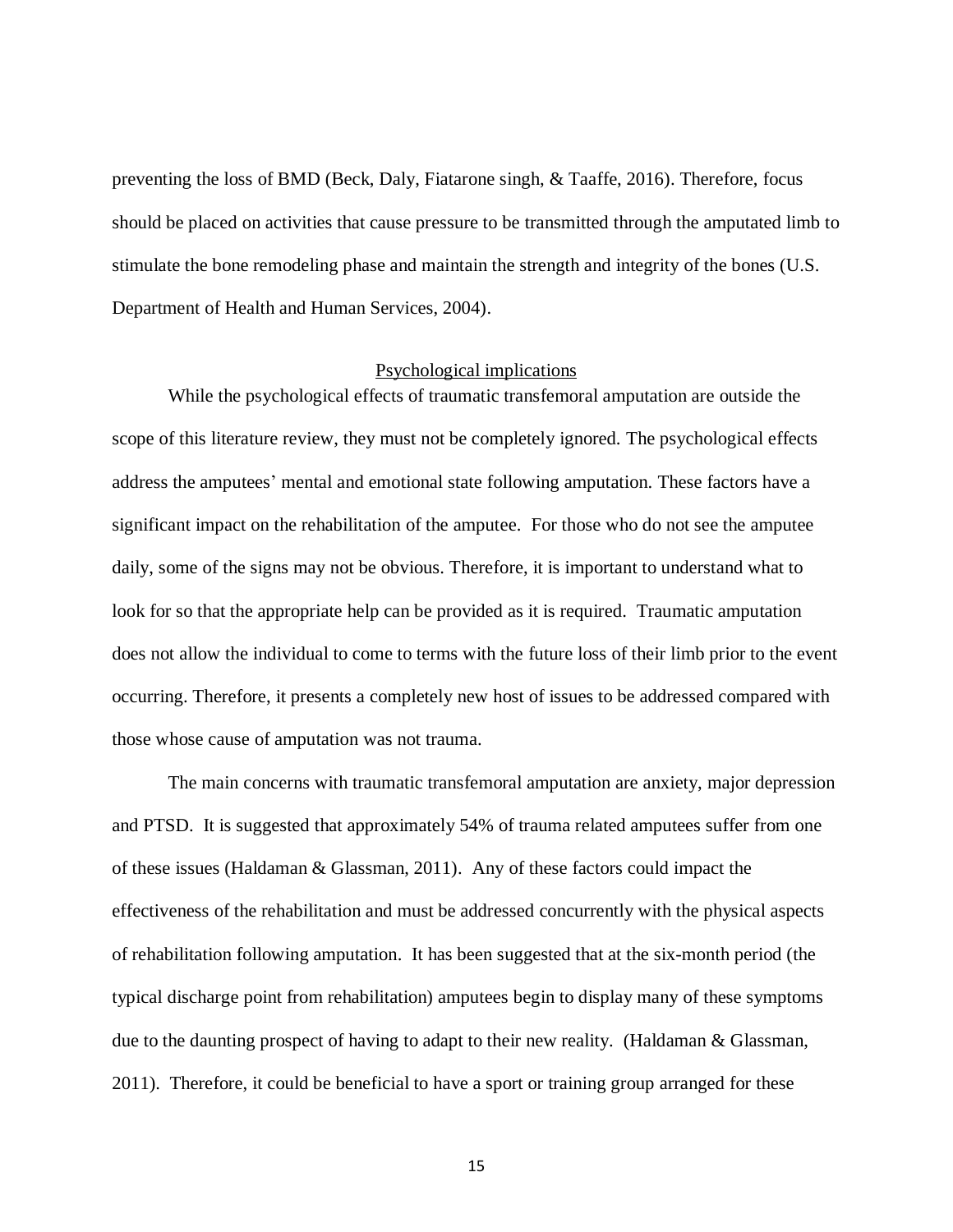individuals to encourage them to continue their rehabilitation. It could also provide them with a viable social group to interact with outside of their family, friends and rehabilitation team. It has been reported that individuals who feel socially integrated into their community and society feel more 'normal' post amputation. This often helps the amputee adapt better to their new reality compared to those who may feel socially isolated. (Ferguson, Sperber, & Gomez, 2004)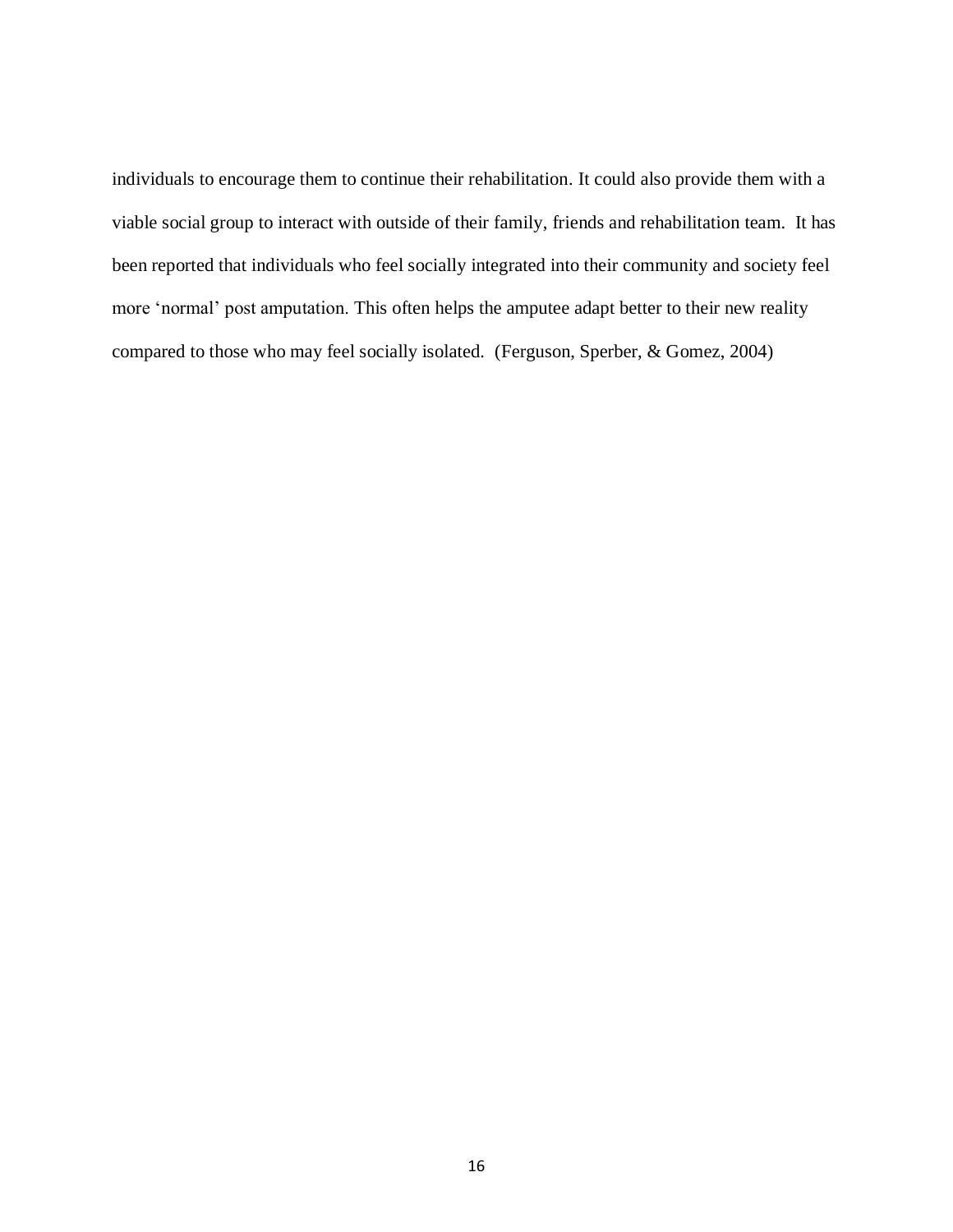## **BENEFITS OF EXERCISE FOLLOWING TRAUMATIC TRANSFEMORAL AMPUTATION**

As discussed previously, there are numerous implications to traumatic transfemoral amputation that must be considered when designing and implementing the rehabilitation protocol for each individual amputee. For the purposes of this review, the focus was predominately placed on the physiological effects of traumatic transfemoral amputation. The most troublesome physiological effects the amputee may experience, and that rehabilitation should address, are described below:

- 1) The loss of BMD and the increased risk of fractures
- 2) Disuse atrophy caused by the increased tendency towards a sedentary lifestyle
- 3) A gain in fat-mass and the associated secondary conditions
- 4) Gait alterations and the associated increase in joint disorders

The introduction of exercise at an earlier stage in the rehabilitation protocol for traumatic transfemoral amputees could address all the issues listed above and provide the amputee with an enhanced quality of life. Because the average age of traumatic amputees is significantly lower than other causes of amputation, the rehabilitation protocol should be significantly different. Traumatic amputees, specifically those coming from the military, possess characteristics that may make the adjustment following amputation even more challenging. Service members are faced with life or death situations on a regular basis and must believe that they will make the correct decision. As a result, military personnel have a strong sense of independence and selfconfidence. Military personnel also exhibit high levels of determination and possess a "nevergive-up" attitude. These characteristics, together with the energetic nature of their lifestyle and young age, make facing their new reality as an amputee a very daunting prospect.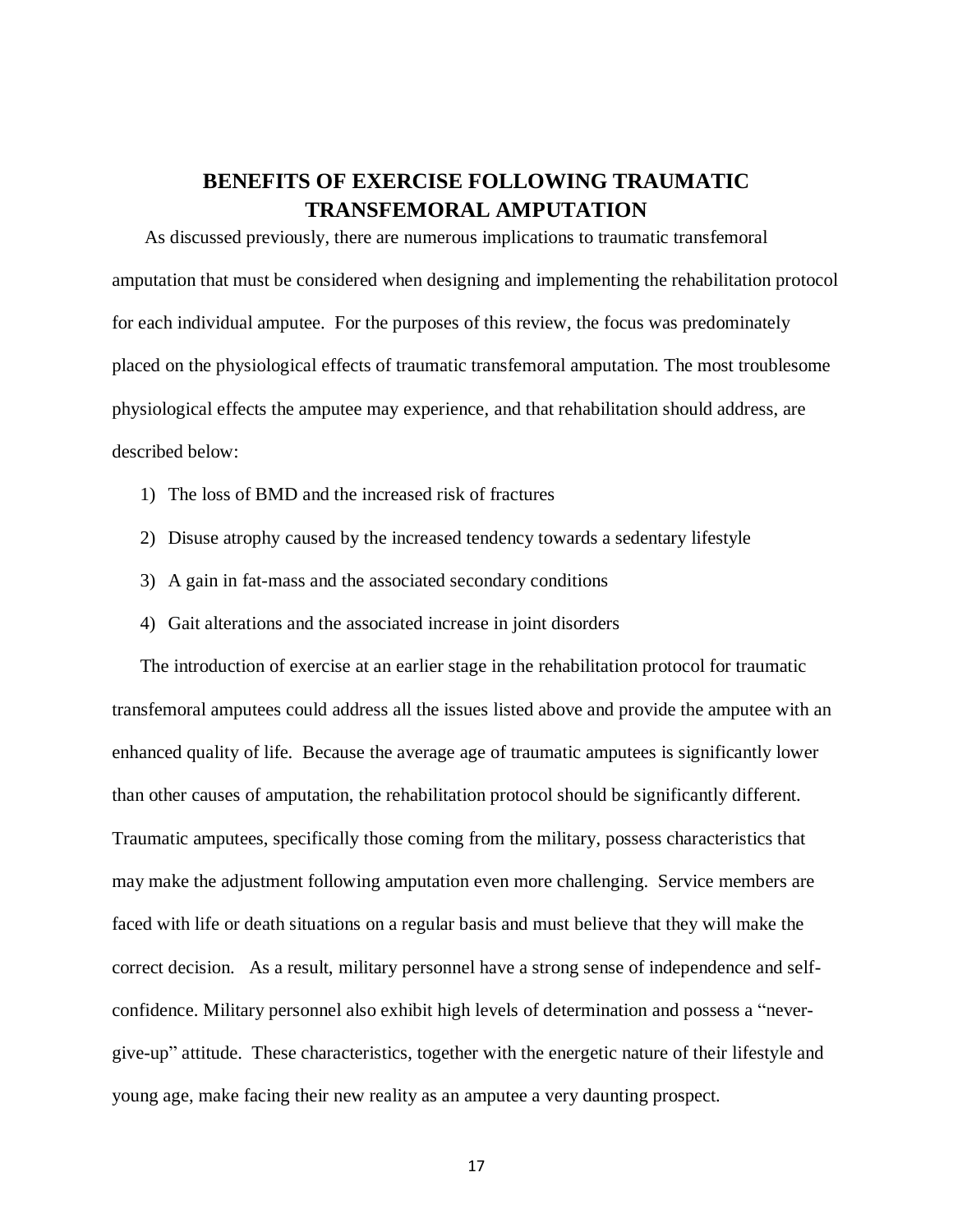However, if the rehabilitation protocol could be adjusted to include physical activity at an earlier stage of rehabilitation, it could allow the individual to find new goals to strive towards. Additionally, it could help them feel less 'useless and lost' post-amputation if they were able to participate in adapted exercises, instead of being bed-bound or confined to their wheelchair. This could make the adaptation to their new reality less daunting. They could see that they could still to do things they could before amputation, with slight adaptations. Opportunities for amputees to compete in sporting activities are ever increasing, with the Paralympics becoming a more prominent and eagerly anticipated event in many countries. This means there are more sporting opportunities and facilities accessible to this population. These facilities could open new windows of opportunities for the amputees. If, during rehabilitation, the amputees were introduced to these new opportunities, it could enhance their rehabilitation, and decrease the physiological and psychological effects of amputation. Enabling amputees to participate in physical activity could suggest opportunities they still have despite their condition. Many amputees are unaware of their capabilities and focus solely upon what they can no longer do. One study discovered that 93% of the amputees were unaware of existing sports facilities available to them (Bragaru, Dekker, Geertzen, & Djikstra, 2011). Therefore, opportunities must be more widely publicized to enable the amputees access.

Exercise could open the door to more successful re-integration into society for the amputees. Providing the amputees with a new goal of competitive sport, or simply the confidence to become independent again, could allow them to take control of their lives instead of being defined by their injury.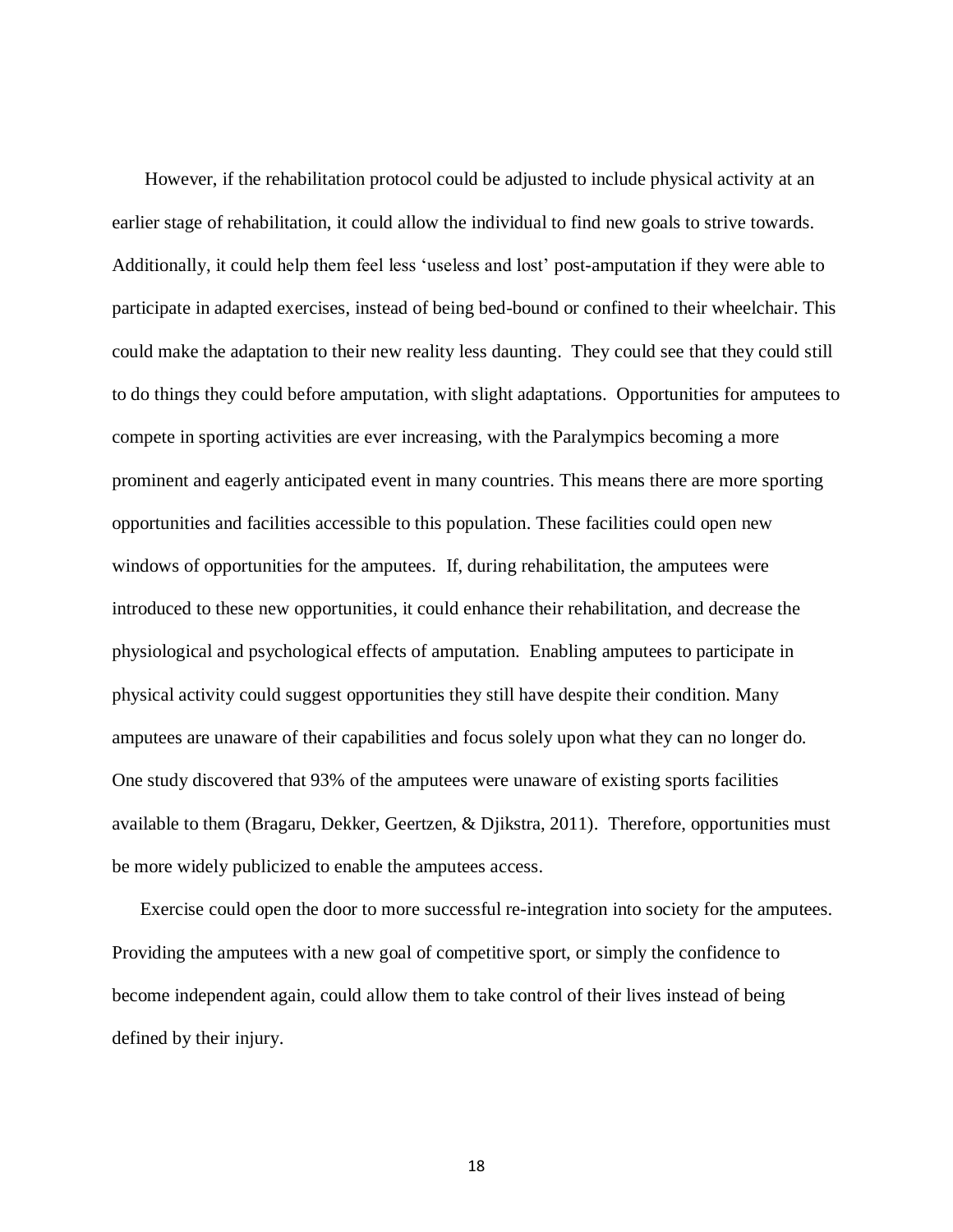## Physiological benefits of exercise following amputation

 The benefits of exercise on BMD has been extensively researched especially in postmenopausal women. These individuals, along with men over the age of 50, are at the highest risk of BMD loss (Romito & Herman, 2015). The principles applied to these studies can also be applied to the traumatic transfemoral amputees. They are going through similar losses of BMD, although for the amputees at a much younger age. At time of amputation, the traumatic amputees generally have higher levels of activity which places them at an advantage for gaining BMD. It has been found that increases in BMD are more significant for those who have a high level of activity prior to injury compared to those with a low level of pre-morbid physical activity (Nilsson, Ohlsson, Odén, Mellström, & Lorentzon, 2012). If individuals can combat the trend of decreasing their physical activity levels post amputation, remaining at a high level of physical activity has been associated with smaller losses of BMD (2012). This suggests that, if the amputees and their rehabilitation team (family, therapists, etc.) can maintain high levels of activity, they would able to reduce the losses of BMD. Therefore, the amputees would reduce the risk of fragility fractures and enhance their overall well-being.

Most forms of exercise will provide some benefit to the traumatic transfemoral amputee by increasing stress on the bone, maintaining fitness levels, and decreasing the gain in fat mass. It has been suggested, for the most beneficial response from the bone, that exercises performed should be dynamic, induce relatively high bone strains, and be applied rapidly. Short bouts of exercises followed by periods of rest are more beneficial than continuous exercises, as the bone becomes desensitized to repetitive patterns of bone loading (Beck, Daly, Fiatarone Singh, & Taaffe, 2016). Because of these findings, rehabilitation programs for the transfemoral amputee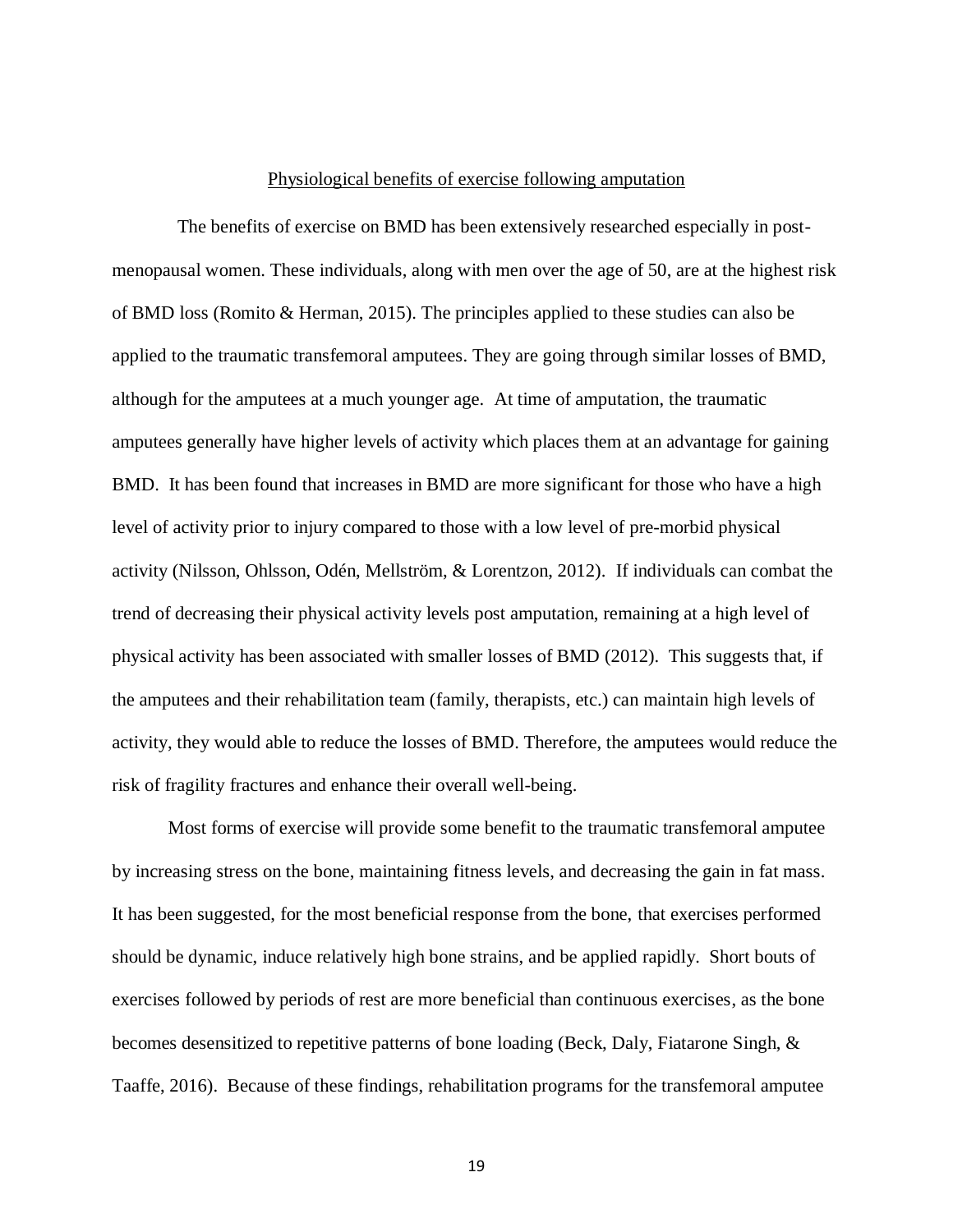should include a diverse range of exercises. Avoiding excessive use of repetitive movements, such as jogging and walking, places different strains on the bone. This could involve various resistance training exercises that may be altered to fit the needs of the amputee in the early stages of rehabilitation.

As the rehabilitation program progresses, multidirectional exercises should be incorporated into the individuals' daily exercise regimen. This would serve to place unusual strain on the amputated limb which will aid in developing high levels of mobility (Gaunaurd, Roach, Raya, Hooper, Linberg, Laferrier, Campbell, Scoville, & Gailey, 2013). Further, the incorporation of multidirectional exercises will also build the individuals' confidence for using the prosthesis which will help in increasing their physical activity levels (Miller, Deathe, Speechley, & Koval, 2001). It has been shown that amputees who feel comfortable wearing their prosthesis for more than six hours a day have a significantly higher BMD than those who wore the prosthesis for less than six hours a day (Sherk, Bemben, & Bemben, 2008). Therefore, it is essential that these individuals gain confidence and become comfortable using their prosthesis. The increased time wearing the prosthesis would generally be associated with increased physical activity levels which, in turn, increases BMD.

Further research found that an increase in physical activity of 2.5 hours a week, compared to a reduction in physical activity of 2.5 hours a week, was associated with a difference of 14% loss of BMD in the hip (Nilsson, Ohlsson, Odén, Mellström, & Lorentzon, 2012). Therefore, decreases in physical activity often associated with amputation is detrimental to BMD. This should become a factor in the rehabilitation process if the individuals' desire is to get back to high levels of activity and mobility post-surgery. This is the goal for most service personnel.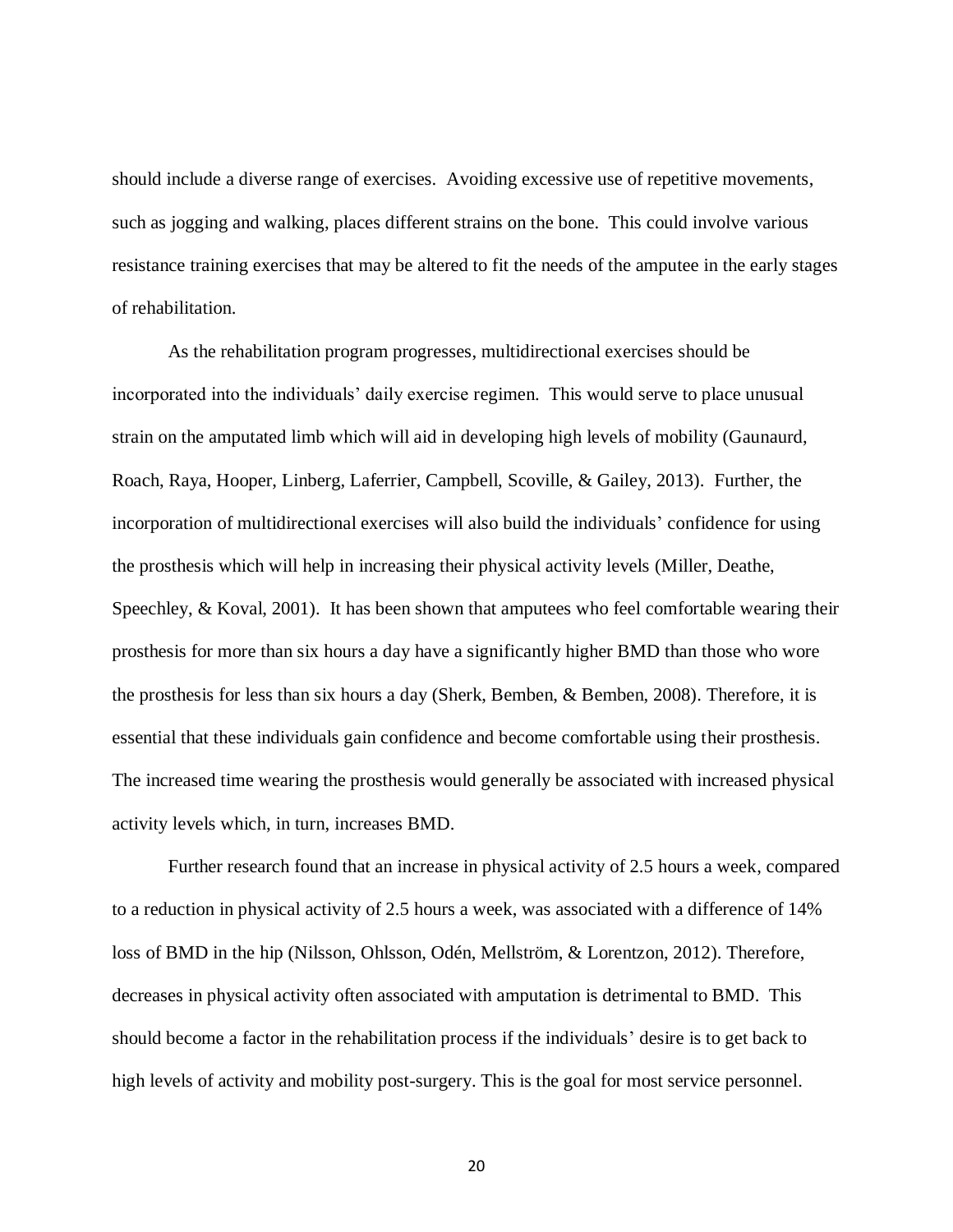Once this goal has been established, the correct protocols should be put in place to enable the goals to be reached. This should be a progressive program focusing on the individual becoming more independent and more able to ambulate as the program progresses (Meier III & Melton, 2014). The program should start as soon as possible following amputation. This would limit the loss of BMD and decrease the amount of time the limb is completely unloaded. Once the individual has been fitted with a prosthesis, generally 3-6 weeks following surgery, they should begin to ambulate starting with support from parallel bars, and progressing through to the use of non-ambulatory aids (Meier III & Melton, 2014). If the individual can ambulate without the use of aids it will increase the stress placed through the amputated limb thereby reducing the risk of BMD loss.

Once the individual has undergone the surgery and is able to handle the limb discomfort, the amputee can start muscle strengthening exercises to prevent the atrophy of muscle. It is recommended that range of motion exercises should begin immediately, resulting in fewer restrictions once the individual is able to ambulate. This could help prevent significant asymmetries in gait from occurring (Turkyilmaz Ozel & Kottke, 1975). These exercises should focus on the amputees' primary gait muscles to ensure as close to 'normal' gait following the prosthesis fitting. Exercises should address the amputees' gluteus muscles, hip flexors, hamstrings, quadriceps, abductors and adductors. Exercises could include bridging, leg raises, side-lying hip abduction, prone hip extension, and prone adductor squeezes (Center of Advanced Prosthesis, 2007). By incorporating several muscle strengthening exercises prior to being able to start ambulation could decrease the asymmetries seen in gait. This should also help maintain muscle strength. Muscle strength can be further enhanced through isometric contractions lasting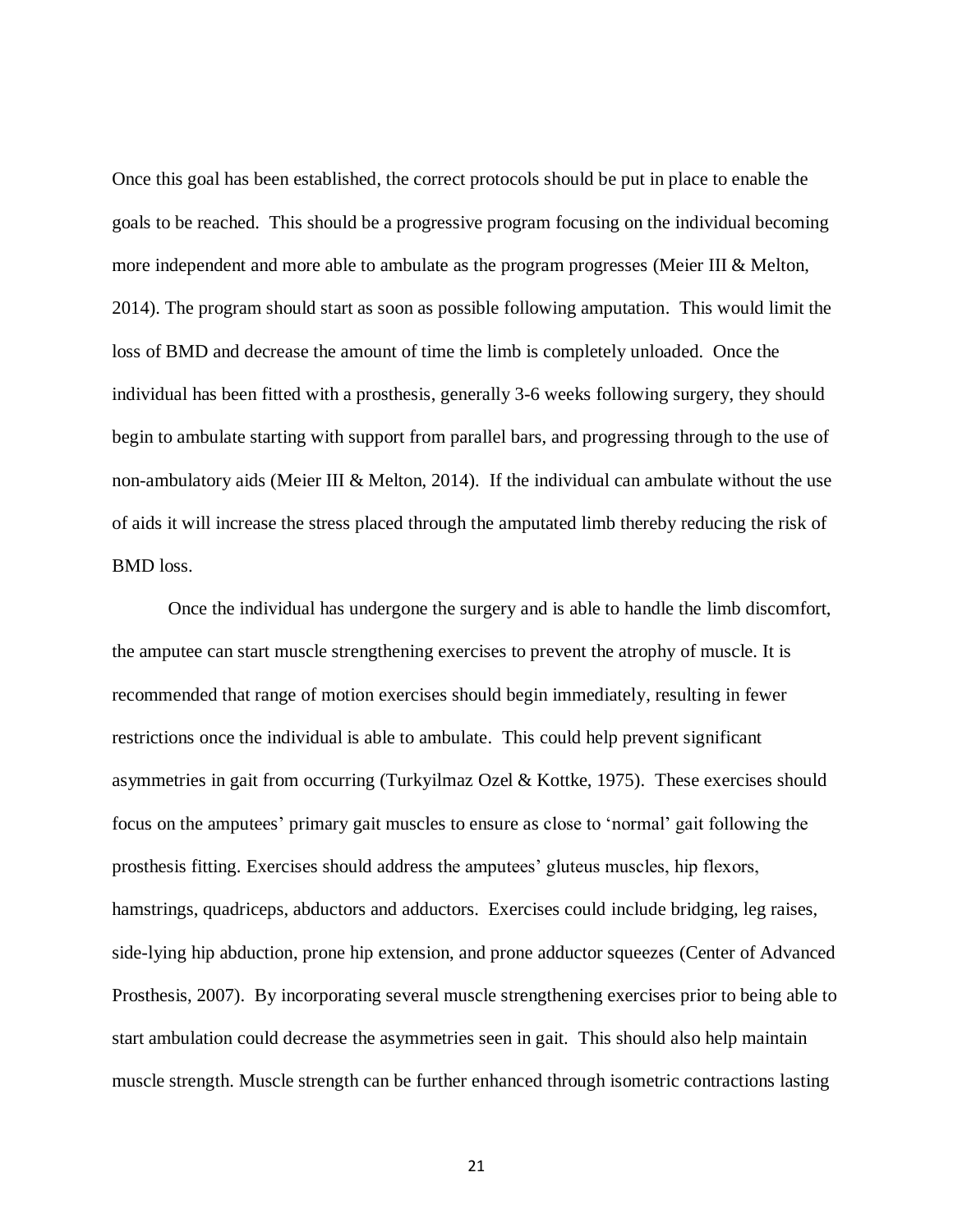six seconds about 20 times a day. This will increase the tensile strength and endurance of the muscle above the level achieved by only exercising once daily. (Turkyilmaz Ozel & Kottke, 1975) If the individual can perform the range of motion exercises alongside the muscle strengthening and isometric exercises, the amputee may be able to return to independent ambulation at an earlier date. It could also prevent the loss of BMD and other negative effects associated with the amputation.

While the loss of BMD and muscle atrophy can be very limiting for the individuals, it is possible for the amputees to regain most of the BMD lost post amputation. This should be done through a focused and intensive rehabilitation protocol. One study discovered the use of resistance exercise in post-heart transplant patients could restore BMD levels back close to their previous baseline (Braith, Mills, Welsch, Keller, & Pollock, 1996). This study showed that resistance exercise is osteogenic (stimulates bone production) and, therefore, should play a pivotal role in the rehabilitation process of traumatic transfemoral amputees. Strength training will have to be adapted to ensure sufficient strain is being transmitted through the bone to induce the bone remodeling process. Further support for the use of strength training was found after participant's femoral neck and spine BMD increased significantly following a rigorous resistance training program. This included 2-3 days a week for two years of specific strength training for patients with Rheumatoid Arthritis. Along with increases in BMD, there was an outstanding increase in muscle strength ranging between 19-59%. In addition, the participants experienced improvements in walking speed and physical function (Häkkinen, Sokka, Kotaniemi, & Hannonen, 2001). The significant improvements in strength and BMD, coupled with enhanced functional performance, emphasizes the importance of incorporating a structured and targeted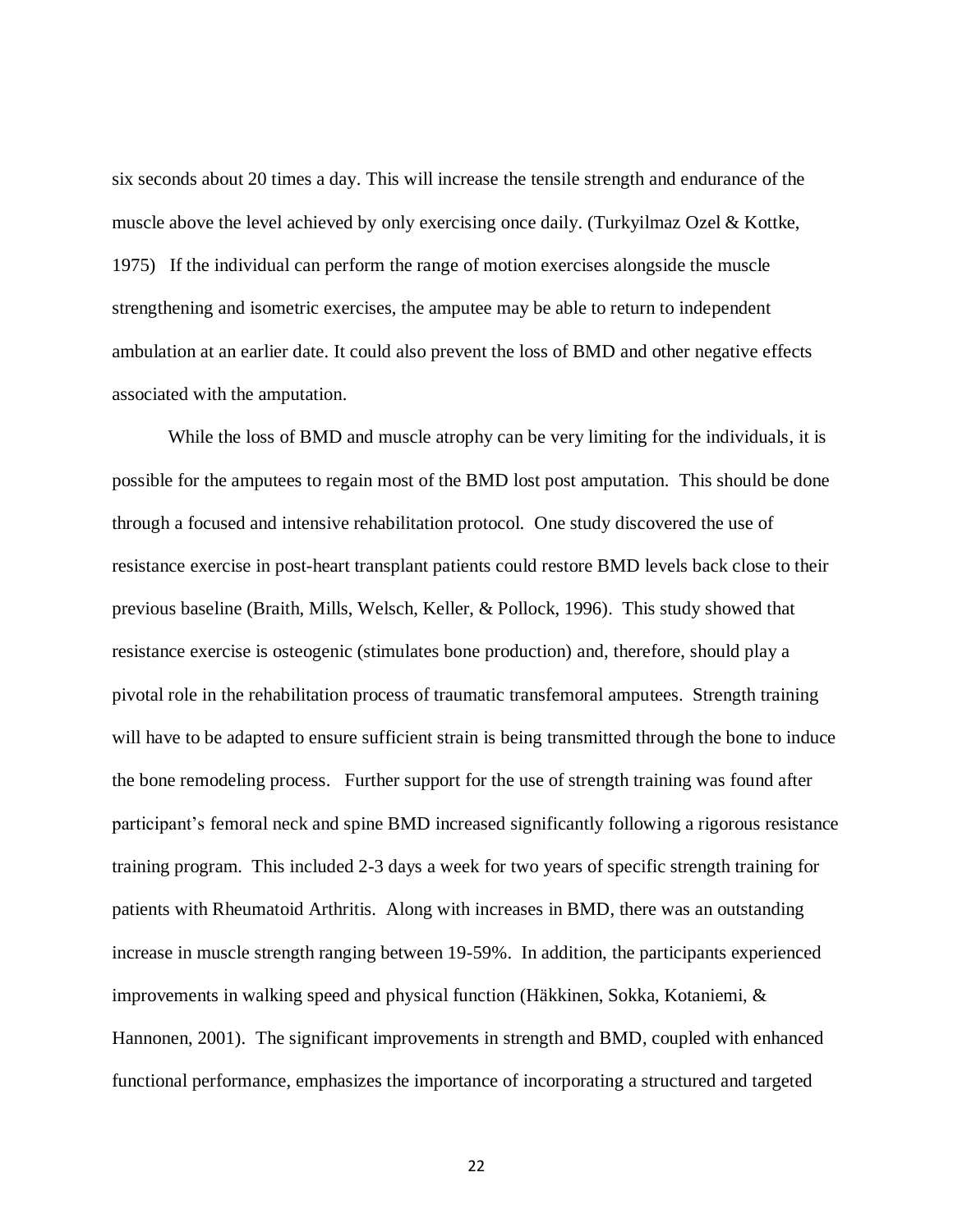strength training program into the rehabilitation protocol. If this were to be established early in the rehabilitation process, amputees' may not suffer as significant loss of BMD. Therefore, the amputee will hopefully be able to regain pre-morbid functioning much quicker while regaining their independence sooner.

Further research has suggested that, to ensure higher levels of mobility following amputation, therapy must be focused on lower-limb strength, and dynamic balance (Gaunaurd, et al., 2013). By incorporating balance and strength training into the rehabilitation protocol, individuals would be more stable on the prosthesis and more confident. These findings correlated to higher levels of mobility. The higher levels of mobility reduces significant loses of BMD. It has also been found that a combination of smaller waist circumference (less central adiposity), increased lower-limb strength, and dynamic balance are associated with significantly higher levels of mobility (Gaunaurd, et al., 2013). One of the best tests to determine levels of mobility is the individuals' ability to perform the "stand-to-sit" activity without the use of upper-limb support (Gaunaurd, et al., 2013). If individuals can perform this without the support of the upper limbs, they have sufficient strength in the lower limbs to control movements. They are more likely to have higher levels of mobility than those who are unable to perform this exercise (Gaunaurd, et al., 2013). Therefore, focus should also be placed on neuro-motor control exercises. These place a focus on enhancing gait, coordination, balance, agility and proprioceptive training. These are all pivotal areas of assessment for amputees hoping to regain high levels of mobility (Khadir, n.d.).

The goal of every rehabilitation program should be ensuring mobility for the amputees, allowing them to continue with as much independence as possible post amputation. Functional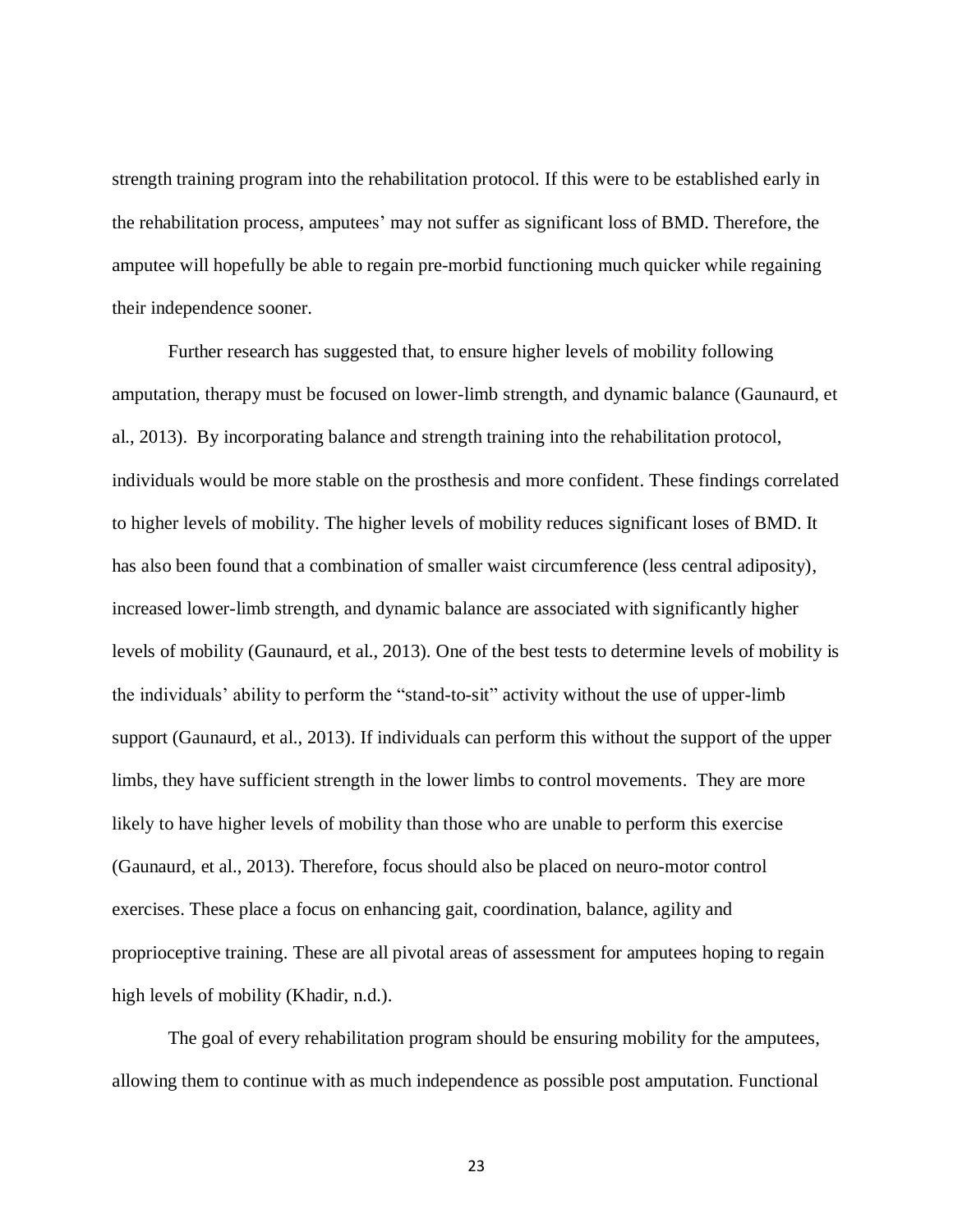performance of amputees has been measured using numerous tests. These include the timed "up and go" test, 2-minute walk test, physiological cost index, and measures of the weight bearing on both legs. One study compared these test results to a control group of amputees. It showed significant improvements in functional performance for those who underwent the intensive physiotherapy rehabilitation program. The intervention protocol consisted of one-hour sessions requiring the amputees to focus on lower limb strengthening, weight bearing, coordination tasks, corrected walking, obstacle management and functional training (carrying water) (Rau, Bonvin, & Bie, 2007). This study showed that, after intensive physiotherapy focusing on functional skills, there was a 20.15m improvement in distance covered for the 2-minute walk test compared to only 8.93m for the control group (Rau, Bonvin, & Bie, 2007) . This showed significant benefits to a more focused rehabilitation protocol addressing the amputee's ability to complete day-to-day tasks and increasing their strength through activity.

A focus on the amputees' ability to complete day-to-day tasks should become a part of the early stages of the rehabilitation process. It has been suggested that a reduction in the number of Activities of Daily Living (ADL's) completed is one of the main causes of detraining and atrophy which further limits their ability to complete such tasks (Pauley , Devlin, & Madan-Sharma, 2014). It has been suggested that lower limb amputation can cause up to 40-60% muscle atrophy on the amputated side (Pauley , Devlin, & Madan-Sharma, 2014). This significant loss of muscle mass makes even simple tasks significantly harder to perform and control. A significant loss of muscle mass through disuse atrophy can result in functional impairments due to the loss of strength and control. The functional impairment of disuse atrophy has been shown to be three times greater in older women, and two times greater in older men,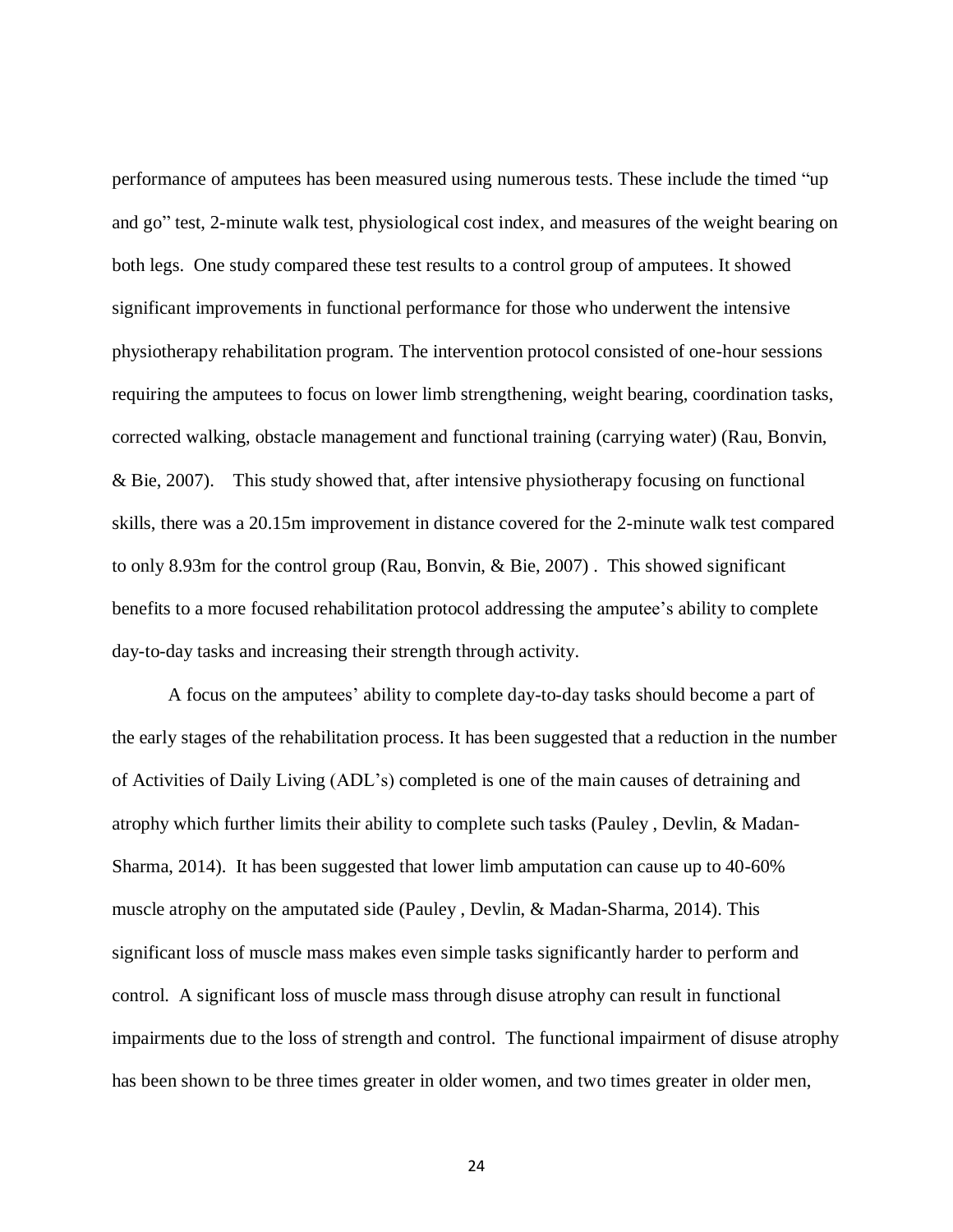when compared with individuals who have not experienced disuse atrophy (Jansen, Heymsfield, & Ross, 2002).

However, it has been shown that the loss of muscle mass typically experienced by traumatic transfemoral amputees can be combatted. One study demonstrated that, after a period of bed rest, a seven-week intensive recovery period returned the individuals peak torque, anglespecific torque and muscle cross-sectional area back to normal (Berg, Dudley , Haggmark, Ohlsen, & Tesch, 1991). This research implies that specific rehabilitation protocols of amputees can limit the reduction of muscle atrophy. This would, in turn, increase the amputee's functional performance making ADL's easier, resulting in increased independence.

Ensuring the amputees remain active will help prevent the loss of muscle mass associated with disuse atrophy. This will enable them to retain much of their pre-morbid strength and diminish the asymmetries in gait pattern often seen in transfemoral amputees. Compared to inactive transfemoral amputees, physically active amputees retain a higher percentage of premorbid maximal torque at their hip flexors and extensors on the amputated limb. The physically active amputees recorded 65.3% of their premorbid maximal torque, while their inactive counterparts scored 55.9% (Kowal & Rutkowska-Kucharska, 2014). By remaining active, this study found that the ability to generate torque was significantly faster for those who remained active compared to their inactive counterparts (Kowal & Rutkowska-Kucharska, 2014). These findings further emphasized the importance of remaining physically active post-amputation as it limits the loss of strength at the hip flexors and extensors. This will result in a more efficient gait pattern which, in turn, will limit further complications caused by gait asymmetries because of amputation.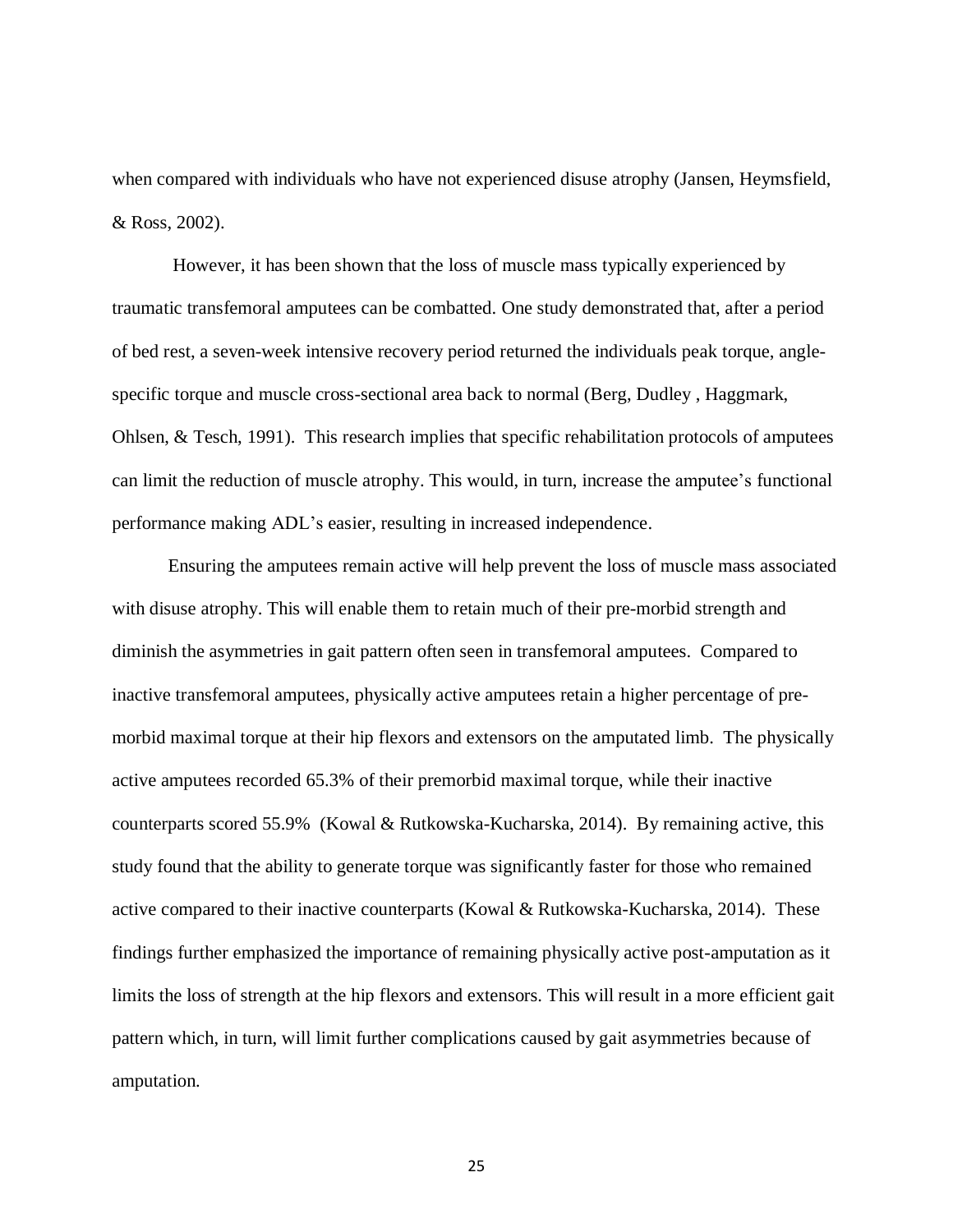Amputees have reported the main barriers to physical activity to be pain, embarrassment, insufficient training, and the lack of organized sports programs (Pepper & Willick, 2009). Therefore, these concerns should be addressed during rehabilitation to ensure the amputee is fully prepared to participate in physical activity. The rehabilitation team should ensure the amputee is fully prepared and confident before advising them to participate in physical activity outside of the rehabilitation facility. If the amputee is pushed into activity before they are ready, injury is more likely to occur, further setting them back in their recovery. This approach could require a graduated return to activity. The activity should start with lower impact activities outside the facility such as walking, swimming. Even cycling could be pursued, if this were an activity the amputee hopes to pursue. After the amputees have adapted to this initial protocol, higher intensity exercise should be introduced as they regain the ability to perform pre-morbid activities.

The physiological benefits gained from participating in physical activity earlier on in the rehabilitation process far outweighs the concerns of participating. Therefore, exercise should play a major role of the rehabilitation protocol from an early stage. This will limit the loss of BMD and muscle atrophy while helping to enhance their functional performance. This will also allow the amputees to participate in sports earlier in rehabilitation, as they are not having to overcome such severe muscle atrophy and bone weaknesses. If rehabilitation can limit this loss it could help combat some of the frustrations experienced by amputees. As one amputee, undergoing rehabilitation at Headley Court in the UK stated, "One of the most frustrating things is that I can't play sport – tennis, football, rugby, golf." (Gentleman, 2010). Although the amputees may not be able to return to these sports, the possibility of returning to high intensity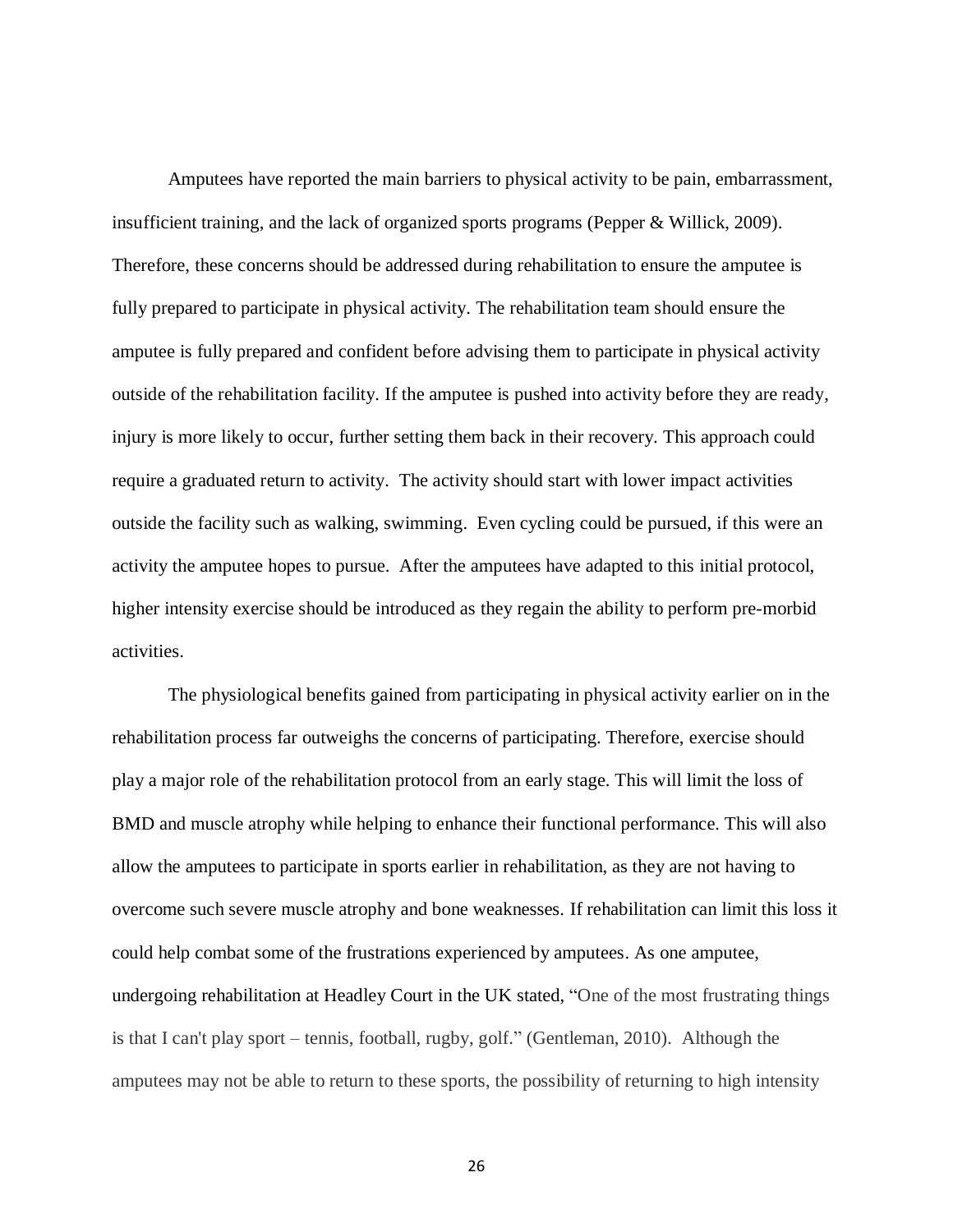activities is not out of the question. Therefore, it should be a goal of the rehabilitation process. This requires a focus on increasing BMD, and reducing atrophy to allow this goal to be achieved and not be exacerbated by further injury.

Research has also suggested that supplementation with calcium and Vitamin D, together with physical activity, can reduce the loss of BMD and reduce the risk of fractures. It has been shown that low levels of calcium and Vitamin D in the diet are highly correlated with the development of osteoporosis and fracture risk (Lips, Bouillon, Schoor, Vanderscheuren, Verschueren, Kuchuk, Milisen, Boonen, 2010). Having adequate amounts of Vitamin D and calcium in the diet has been shown to prevent osteoporosis and provide a modest increase in skeletal mass without undesirable effects on the skeleton. (Turkyilmaz Ozel & Kottke, 1975). Vitamin D is required for the body to ensure the absorption of calcium into the bones. Without sufficient amounts of Vitamin D, the bones and teeth would be unable to absorb enough calcium to maintain bone strength, thereby leading to loss of BMD and increased fracture risk (Reginster, 2007). Individuals should consume 1000mg of calcium daily and 50-75 nmol/l range (Lips, et al., 2010). Maintaining these levels, together with the increased physical activity, should reduce the risk of fragility fractures and loss of BMD. Consequently, transfemoral amputees should be able to return to a high intensity lifestyle and independence at a sooner date.

In conclusion, research has shown that transfemoral amputees are at an increased risk of loss of BMD, fragility fractures, and significant muscle atrophy making a return to pre-morbid functioning much more difficult. Attention to increased physical activity from a much earlier stage in the rehabilitation program will help to limit the loss of BMD, disuse atrophy, and reduce the trend for significant gains in fat mass. This will help the amputees return to pre-morbid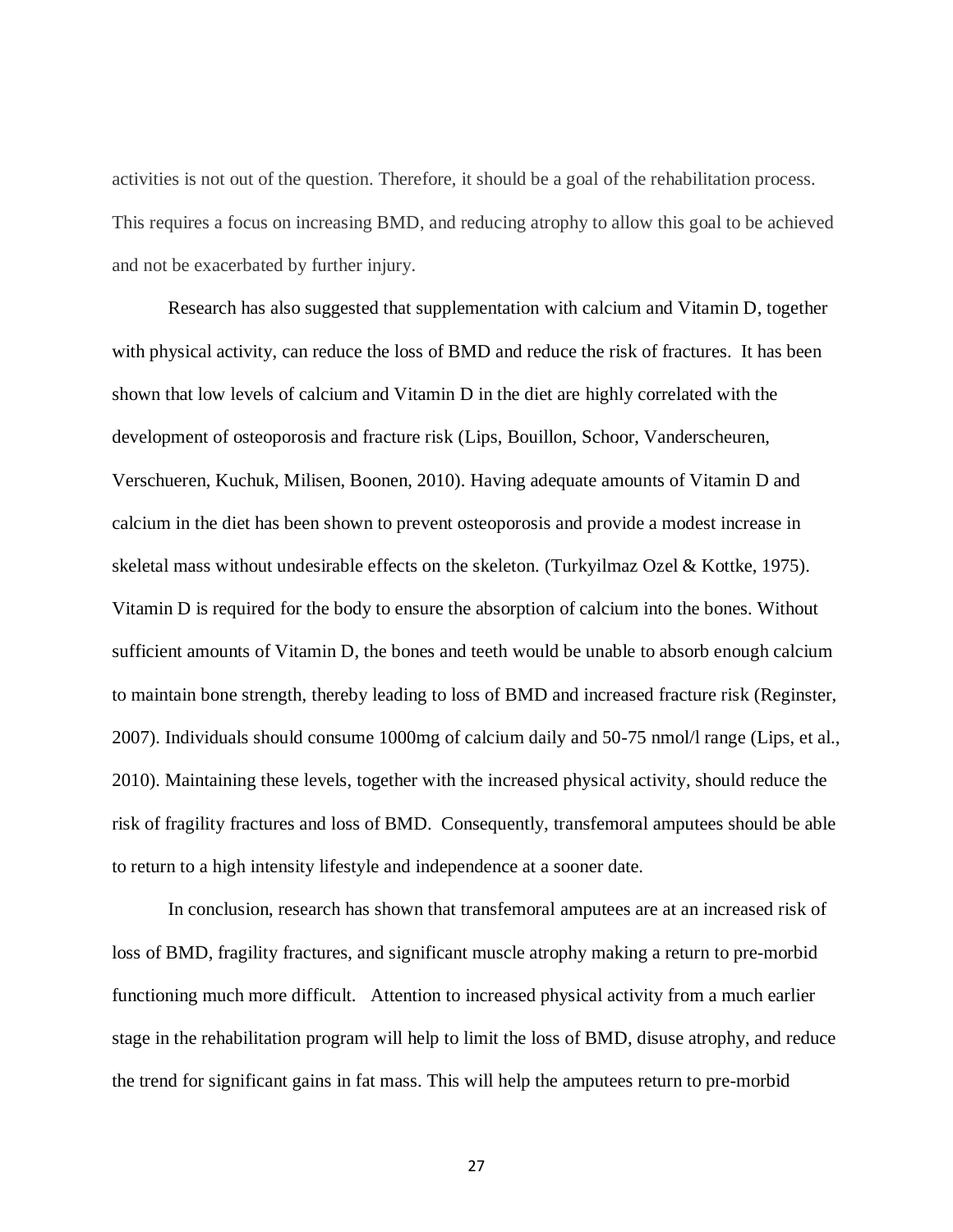functioning with fewer limitations. This is the goal for most trauma-related amputees due to their young age.

## Enhancements to Current protocol

Traumatic transfemoral amputee rehabilitation is a very delicate and specific process, especially when addressing the needs of service personnel. The rehabilitation process is constantly evolving to cater for new research advancements to ensure the most effective treatment for the amputees. New research should address the benefits of early ambulation and physical activity as part of the rehabilitation protocol. It should explore how to enhance the reduction of BMD and atrophy experienced post-amputation. By reducing these problems, the amputee lowers their risks of suffering from further complications which can lead to prolonged recovery time and future difficulties. This is a necessity, specifically for traumatic transfemoral amputees. Because they are generally younger and have lived a very different lifestyle (very active, high-intensity work) than other amputees, their rehabilitation goals tend to be very different compared to those who have undergone non-traumatic amputations.

Following examination of current protocols and current research it would be advisable to encourage amputees to return to ambulation at an earlier date. If ambulation is not possible, load bearing exercises should be introduced. This would allow stresses to be transmitted through the bone, encouraging the bone remodeling process to occur. This will help to reduce the significant loss of BMD often experienced by transfemoral amputees. Currently, there are three main post amputation stages each amputee goes through before they can successfully re-integrate into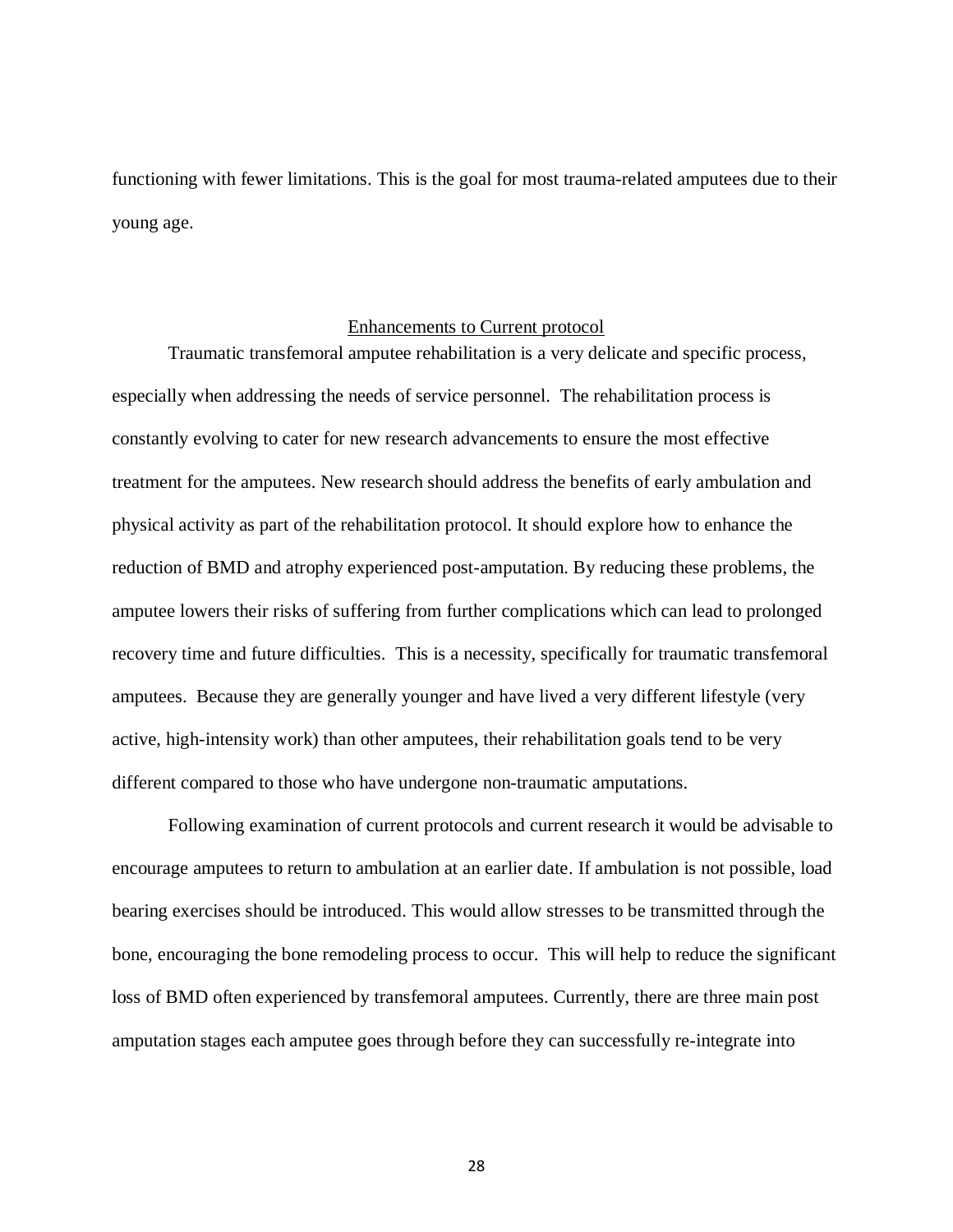society with full independence. The three stages are: the post-operative rehabilitation stage, preprosthetic rehabilitation stage, and the prosthetic rehabilitation stage (Kovač, et al., 2015).

#### Post-operative rehabilitation stage

The post-operative rehabilitation stage focusses primarily on pain management. This stage begins immediately after surgery when the individual has awakened from anesthesia and is transferred back on the ward. Once the amputee has become medically stable, the attention of the support team should address rehabilitation intervention emphasizing optimization of function, mobility and quality of life for the amputee. (Department of veterans Affairs  $\&$ Department of Defense, 2008). The main concerns during this stage are the prevention of postoperative complications such as deep vein thrombosis, pulmonary embolism, wound infection, hematoma or hemorrhage at surgical site, and soft tissue debridement (The Brigham and Womens Hospital, 2016). Due to the high levels of care required, few alterations can be made at this stage. It is essential to ensure the wound heals correctly so the amputee does not experience too much discomfort when wearing the prosthesis and undergoing rehabilitation. As a result, this portion of recovery cannot be rushed or shortened. The amputee must be fit to start rehabilitation to prevent further injury and pain if the wound is not correctly healed. However, it is difficult to place a specific time frame, as individuals may progress at different rates and be able to tolerate different volumes of exercises.

Despite the need for caution during this stage, the amputee does not have to be completely rested. During this stage of recovery, the amputee can perform in-bed exercises (during the first few days post operation) focusing on strengthening the intact limb and trunk. It is also vital that the amputee, if tolerable, begin Range Of Motion (ROM) exercises addressing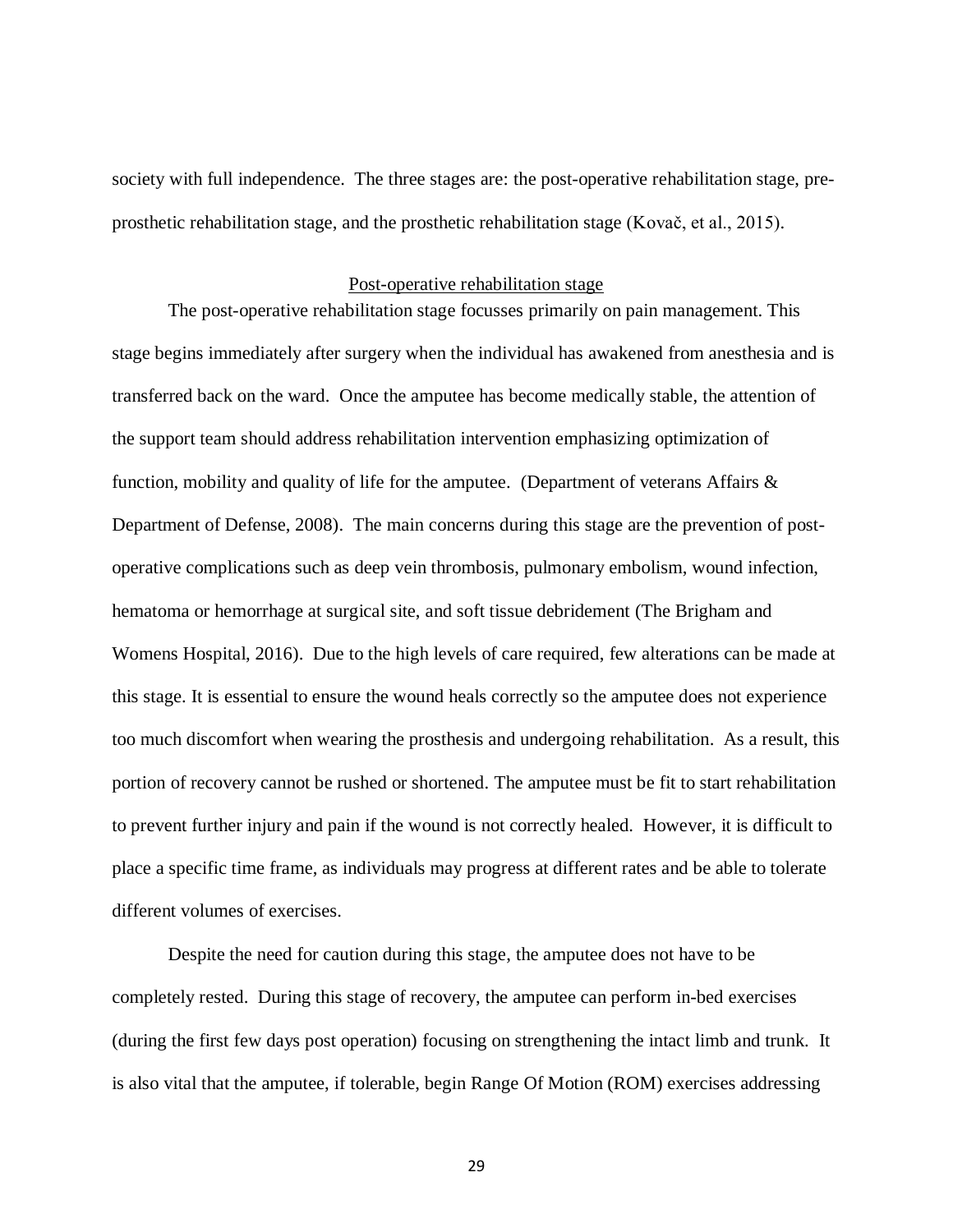hip flexion, extension, as well as adduction and abduction on the amputated limb. This is essential as range of motion at the hip joint must be maintained during the recovery process to reduce the risk of significant gait asymmetries during ambulation (Benyaich, Lowe, Hafeez, & Khadir).

Once the range of motion exercises are well tolerated, the amputee should progress to strengthening exercises to start transmitting stress through the amputated limb and limit the disuse atrophy. Isometric strengthening exercises may be used involving contractions of the hip extensors, and flexors. For example, simply laying in either a prone or supine position (whichever is most comfortable) and squeezing the gluteal muscles together represents and effective isometric exercise. Further exercises could include hip squeezes, by placing a pillow between the thighs and having the amputee try to squeeze their thighs together (The Brigham and Womens Hospital, 2016) .

Following the introduction of the strengthening exercises, individuals should progress to balance, mobility and functional activities (Department of veterans Affairs & Department of Defense, 2008). Attention should be placed on the amputee's ability to maneuverer themselves into and out of their wheelchair safely and independently. This will also prepare the amputees for discharge from hospital, as they will no longer have the constant care available to them. Therefore, this stage of recovery addresses the functional activities allowing the amputee to live relatively independently outside of the hospital.

Initially, after surgery, the amputee will use the wheelchair to maneuver around until their ability to balance on one leg has improved and they can begin to ambulate. Therefore, after approximately 5-10 days post operation, the amputee should begin to increase the difficulty of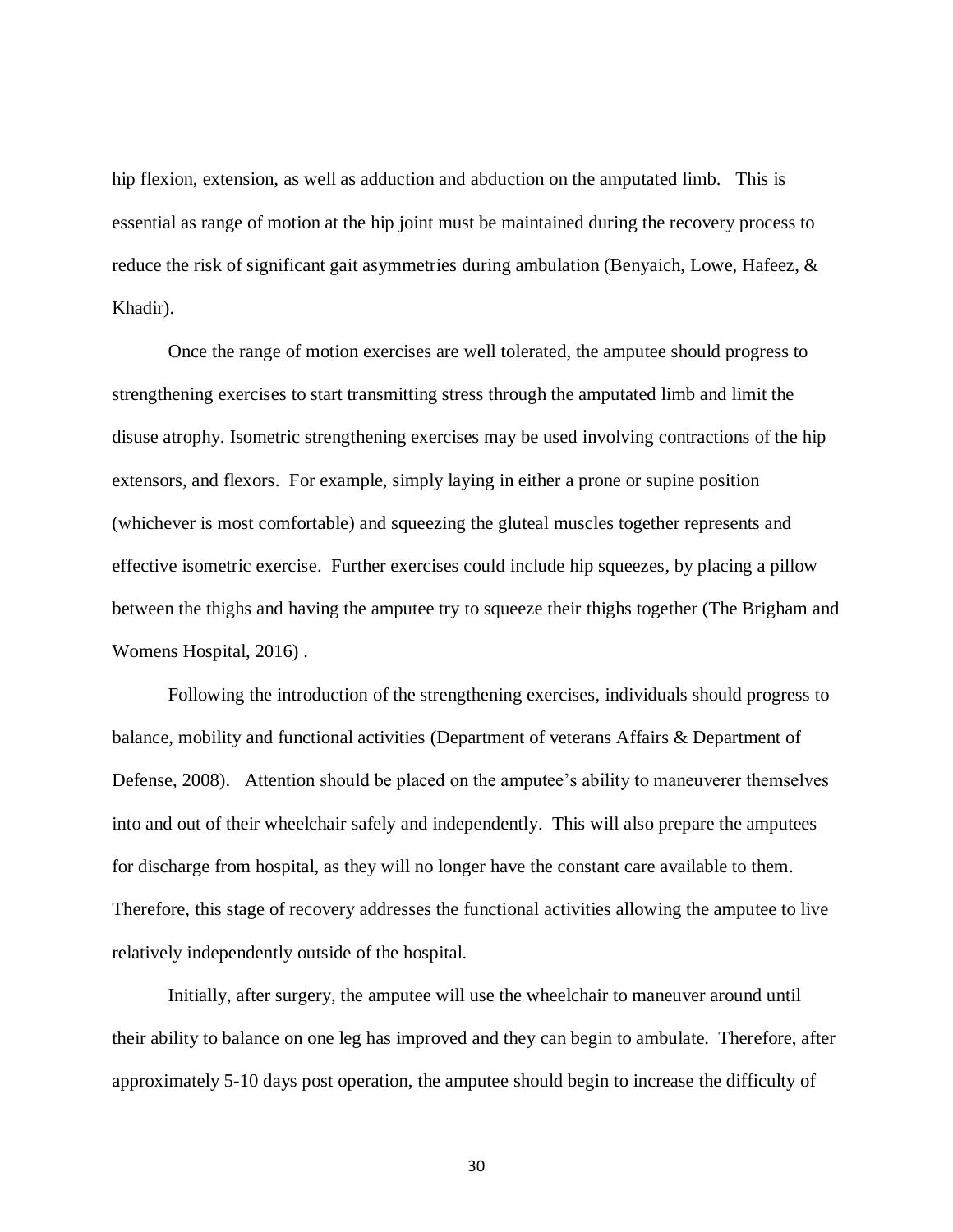their strengthening exercises. If possible, they should begin to ambulate with walking aids such as a preparatory or training prosthesis (Kovač, et al., 2015). This should be encouraged as early as possible to get the amputee comfortable in a prosthesis and to limit the time the limb is completely unloaded. However, it should not be rushed. If this stage is rushed, it could make the amputee uncomfortable in the prosthesis, resulting in a slower recovery time. Therefore, the amputee should try to regain their sense of balance. Following surgery, the amputees center of gravity will typically shift toward the remaining limb (Fitzsimmons, 2011). This shift in center of gravity makes ambulation slightly more difficult post amputation. Because of this, restoring the amputee's locus of control is of vital importance. This may initially require assistance from ambulatory aids such as crutches and walking frames. However, it should slowly progress to where the amputee feels comfortable standing without any aids (Khadir, Angama, Aird, & Lowe).

Rehabilitation at this stage should be conservative. The amputee should not be pushed beyond their pain tolerance as it could push them further back in the recovery phase. However, slight progressions should be made each day. The sooner the amputee is able to stand up and balance, the quicker they can advance towards the next stage of rehabilitation. The earlier the amputee can stand and start placing pressure through the amputated limb, the risk of significant loss of BMD and disuse atrophy is reduced. As a result, the purpose of this stage of the protocol is to minimize the post-operative complications and maximize the progression of rehabilitation. Amputees who begin rehabilitation sooner after surgery reduce the risk of phantom limb pain and increase the ability to master prosthetic ambulation (Kovač, et al., 2015). Also, if the amputee can master prosthetic ambulation at an earlier date, it will significantly reduce the risk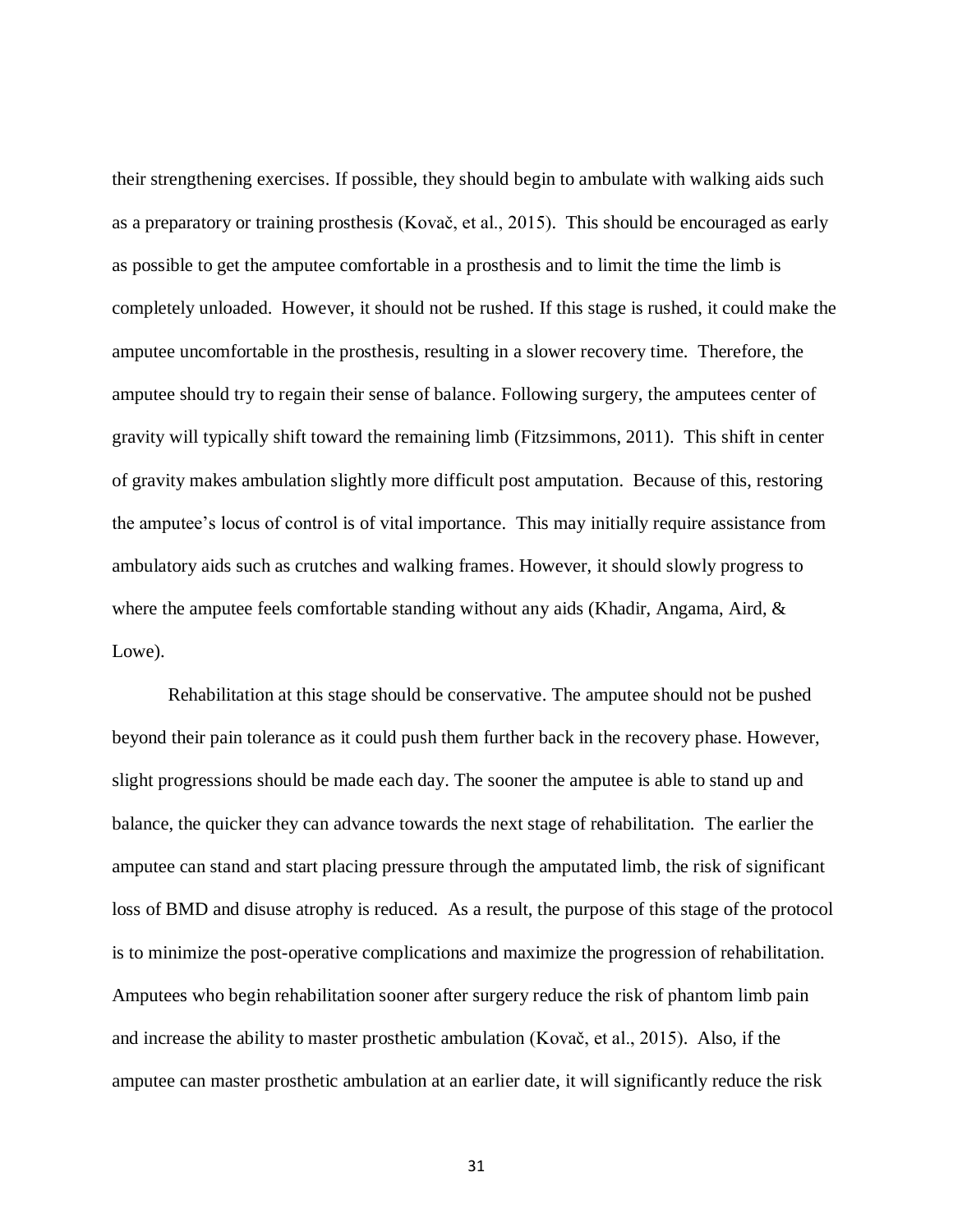of excessive BMD loss and disuse atrophy. This will reduce the risk of further complications and increase the post-surgery independence of the amputees.

#### Pre-Prosthetic Rehabilitation Stage

The Pre-Prosthetic Rehabilitation stage begins as soon as the post-operative stage of recovery is completed. This is the stage of rehabilitation where the amputees are most vulnerable to losses in strength, range of motion and BMD (The Brigham and Womens Hospital, 2016). As a result, this stage of recovery should be addressed to limit these effects. This stage of rehabilitation is concerned with the preparation of the residual limb to ensure it is prepared for the prosthesis. This stage also focusses on the physical conditioning of the amputee to ensure they are prepared for the stresses placed through the body throughout the prosthetic rehabilitation. However, the overall purpose of this stage is to return the amputees' sense of control (Esquenazi & DiGiacomo, 2001). This is essential for traumatic amputees, as the events preceding the amputation were completely out of their control. However, now the amputees can take control of the rehabilitation and their life. This must be provided to them in this stage.

This Pre-prosthetic rehabilitation stage of recovery involves limb shaping, stump shrinking, skin care, increases in range of motion and muscle strength, cardiovascular training, progressive functional mobility training and patient education (The Brigham and Womens Hospital, 2016). This stage of recovery could possibly be manipulated the more than the others. The manipulation of this stage of recovery revolves around the type of dressing applied to the residual limb following surgery. There are multiple options which can be used, and all are effective in protecting the wound. However, the type of dressing used may prolong the time until ambulation. Therefore, the type of dressing may increase the risk of BMD loss and disuse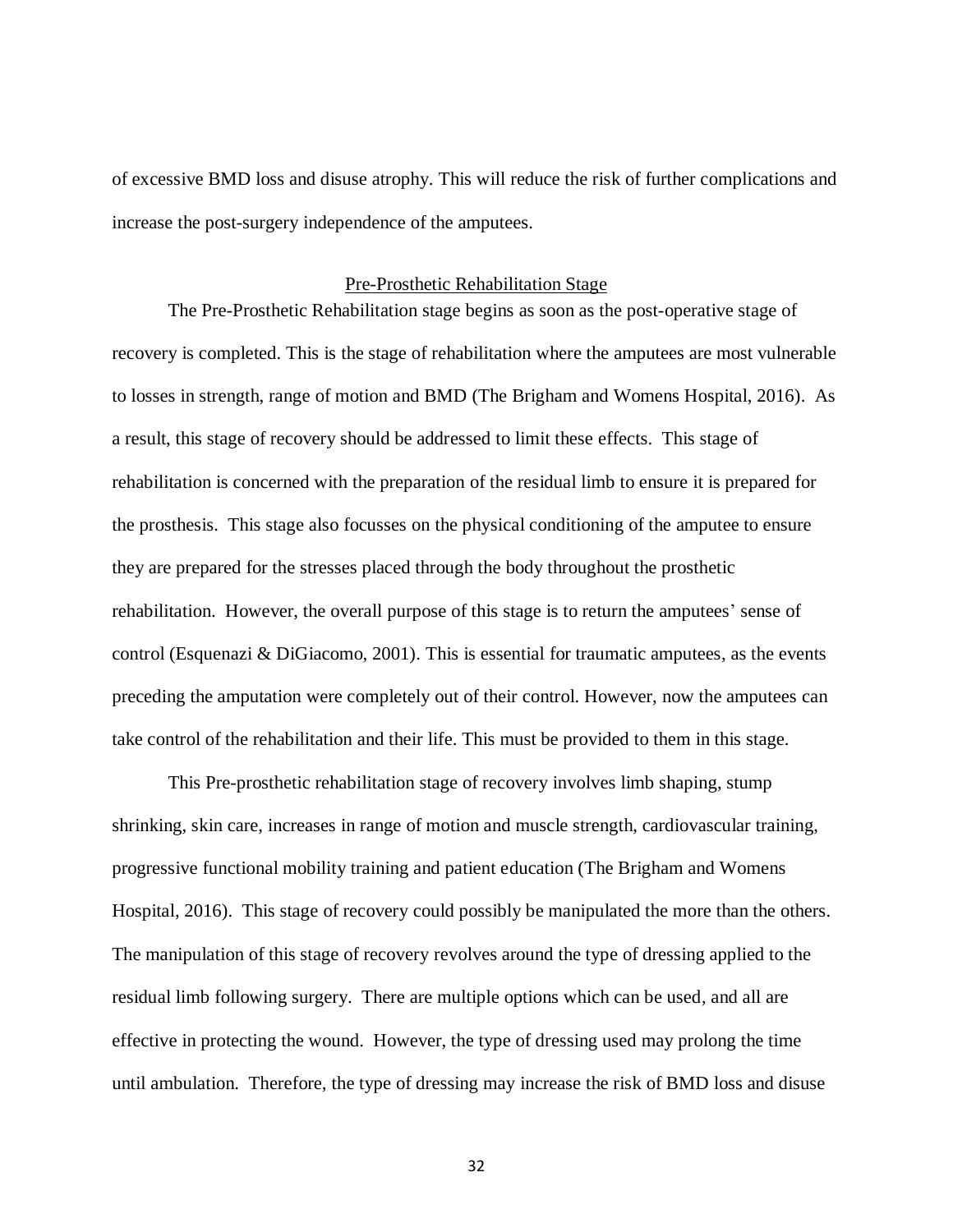atrophy, something they want to avoid if they wish to return to high-intensity exercise following surgery. The options available to the amputees include soft dressings, immediate postoperative prosthesis (IPOP's), and Removable Rigid Dressings (RRDs) (Kinor, Gaussa, & Sutton, 2013). These options are all suitable in ensuring effective healing of the wounds. However, some of the options allow the amputees to return to weight-bearing at an earlier date. This is an attractive option, especially when dealing with young traumatic amputees.

The most common post-operative dressing used for amputees is the soft dressing (Lusardi, Jorge, & Nielson, 2012). Soft dressings are typically used because they are more cost effective and provide easy access to the wound. This allows the amputee and medical professional to keep up with wound healing and to spot possible complications (Smith , McFarland, Sangeorzan, Reiber, & Czerniecki, 2003). However, this dressing is not necessarily the best dressing to be used for the traumatic transfemoral amputees' rehabilitation. It often prolongs the time until ambulation and the time required on bed rest (The Brigham and Womens Hospital, 2016). Increased time on bedrest following surgery will decrease the mobility of the hip joints further. This causes difficulty with ambulation once they are able to be fitted with a prosthesis. Beyond the decreased mobilization, the amputees will experience a more significant loss of BMD and disuse atrophy because the bed rest time can be more than doubled compared to other dressings (The Brigham and Womens Hospital, 2016). This is something amputees hope to avoid if they wish to decrease the time to return to pre-morbid functioning. Therefore, the amputees should avoid any complications associated with loss of BMD and disuse atrophy which could further increase the recovery time. Soft dressings may not be the best option to use for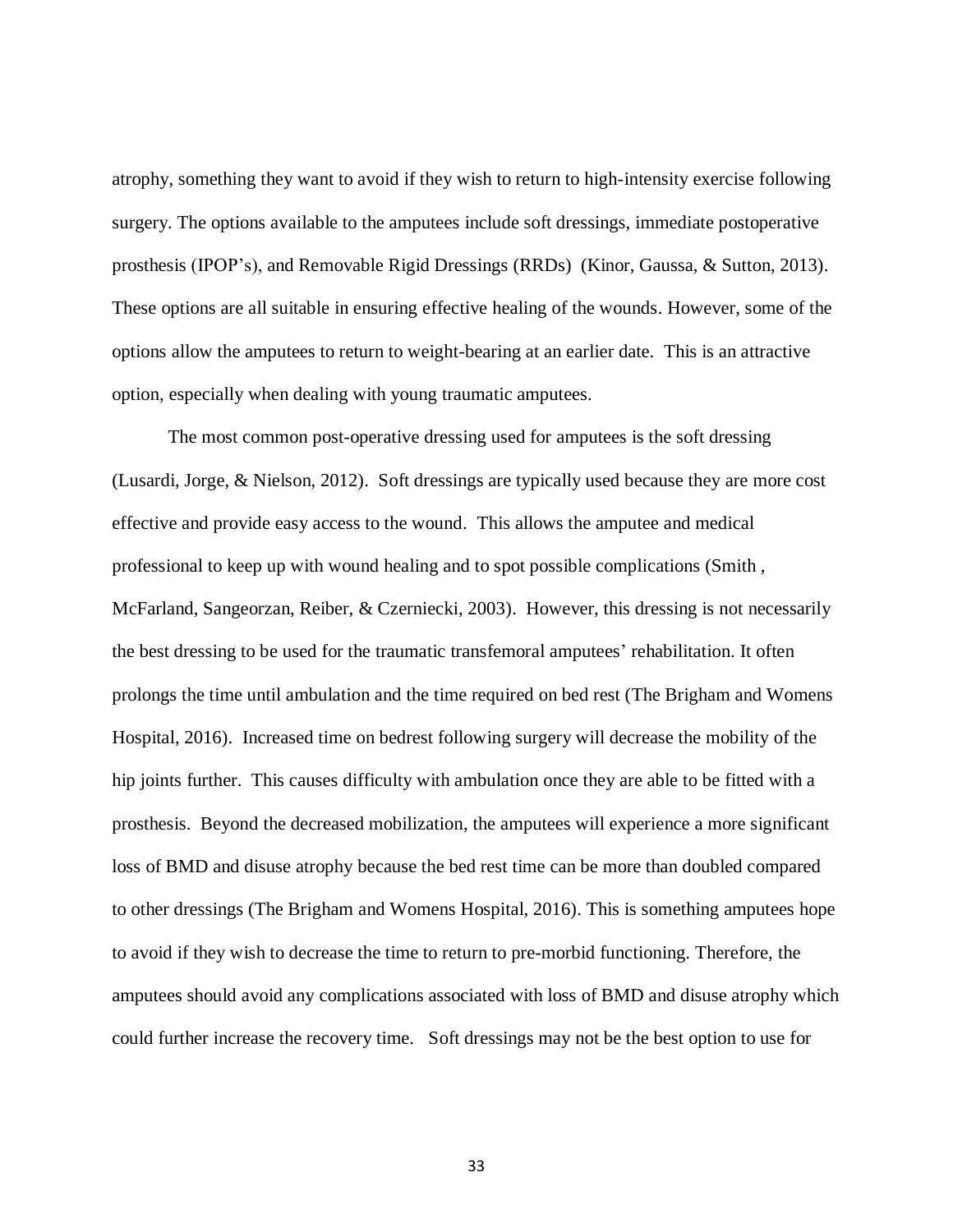this population. They tend to have more ambitious goals following amputation than those of other amputation causes who are generally significantly older.

Removable rigid dressings offer many of the same benefits as soft dressings. The ability to remove the dressing allows physicians and patients to view the wound, and to be aware of any possible infections (Kinor, Gaussa, & Sutton, 2013). However, it does require a trained individual to remove the dressing and replace it. Additionally, the dressing is unable to be removed for long periods of time. If it is removed for more 15 minutes, the limb will swell and prevent the reapplication of the dressing. (Deutsch, English, Vermeer, Murray, & Condous, 2005) . Despite these restrictions, many studies have found the RRD to be a superior dressing to the soft dressing in decreasing the wound healing time. This will allow the amputee to ambulate at an earlier date, thereby decreasing the potential loss of BMD and disuse atrophy. One study found that the residual limbs of a group of patients with an RRD dressing cut their wound healing time in half compared to a group of patients with a soft dressing (Wu & Krick, 1987). Further support for this finding came from Deutsch et al who discovered the incision site of those with an RRD healed two weeks quicker than those with a soft dressing (2005). Many studies have discovered decreased wound healing times associated with the use of RRD compared to the soft dressing. Therefore, it is preferable to the soft dressing for the traumatic transfemoral amputees. By decreasing the wound healing time, the amputees can be fitted for a prosthesis and begin ambulating at a sooner date. This results in the decreased likelihood of increased bed rest and decreased activity, conditions which contribute to a longer recovery time.

Immediate Post-Operative Prosthesis (IPOP) can be applied immediately following the completion of the amputation (Bowker, 2004). The IPOP is generally only used on individuals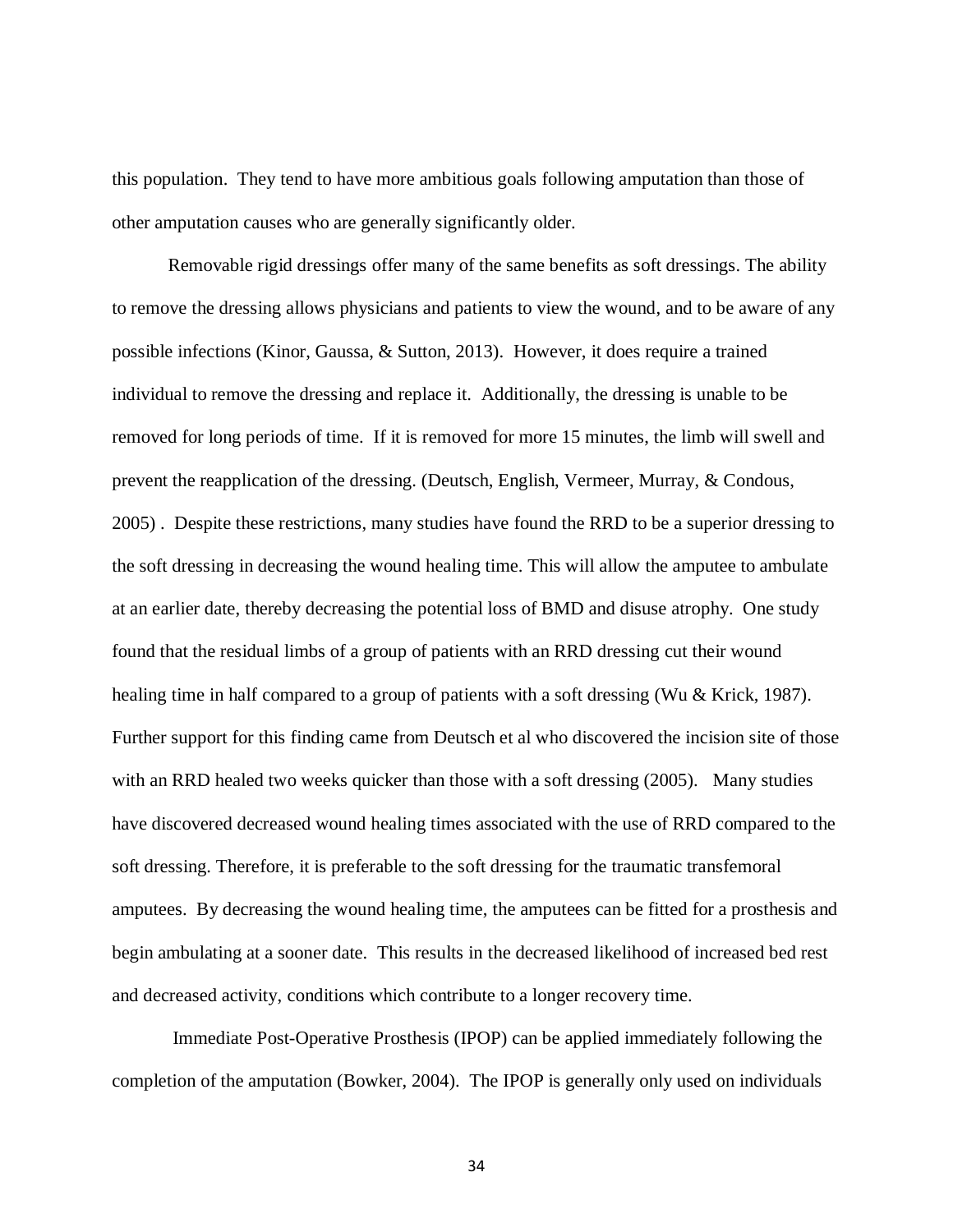who were previously active prior to the amputation and, therefore, is a suitable device for the typical traumatic transfemoral amputee. This device consists of significant padding and compression socks surrounding the residual limb and is protected by a rigid fiberglass or plastic wrap. An attachment plate is secured within the wrap and allows a pylon and a foot to be connected (Hutson, Dillingham, & Esquenazi, 1998). The IPOP is now used as a semi-rigid protective device to avoid the complications exhibited in the previously used plaster cast IPOP (Pongratz) . This allows the physician to remove the device to observe the wound, thereby decreasing the likelihood of missing any infections or pressure sores which can result in a delayed recovery process. There have been significant advantages associated with the use of the IPOP. These include both physiological and psychological advantages, because it has been suggested that with the IPOP there is a decreased perception of loss of function (Tintle , Keeling, Shawen, Forsberg, & Potter, 2010). This will aid in the rehabilitation process because the individual will feel less restricted by the amputation and progress quicker and easier through rehabilitation. This will enable their return to pre-morbid functioning sooner while reducing the loss of BMD and disuse atrophy which can hamper many traumatic transfemoral amputees progress.

Further studies have found support for the use of the IPOP following amputation. One study found transfemoral amputees fitted with the IPOP returned to ambulation far sooner with only 9.3 days post amputation (Folsom, King, & Rubin, 1992). This is a significant improvement compared to ambulation for the use of soft dressing generally being between 6-8 weeks post-operatively (The Brigham and Womens Hospital, 2016). This suggests that there are significant physiological benefits to advocating for the use of IPOP following traumatic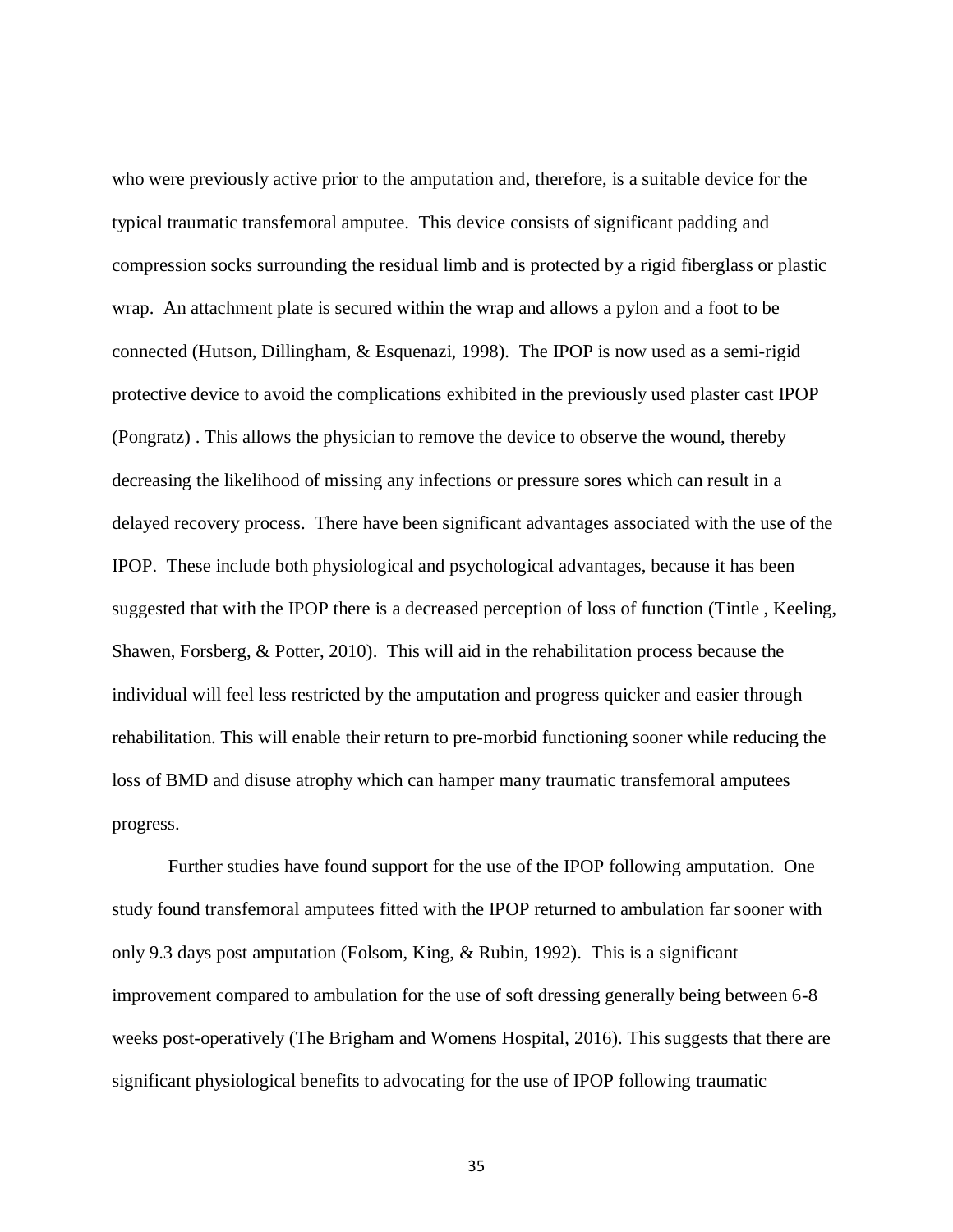transfemoral amputation for those who aspire to a high-intensity post-amputation lifestyle. Because the IPOP allows weight bearing at a significantly earlier stage of recovery, gait training can begin much earlier. This reduces the risk of significant gait asymmetries in the future which can result in further complications (Smith , McFarland, Sangeorzan, Reiber, & Czerniecki, 2003).

The current research suggests that the IPOP should be the preferred protocol following traumatic transfemoral amputation as it allows the amputees to reduce their recovery time significantly and decrease the time taken to the initial prosthetic fitting (Tintle , Keeling, Shawen, Forsberg, & Potter, 2010). However, the current protocol for traumatic transfemoral amputees does not involve the use of the IPOP. This is due, primarily, to the costs involved with the IPOP as well as the possible risks associated with early mobilization (Tintle , Keeling, Shawen, Forsberg, & Potter, 2010). However, due to the overwhelming advantages the amputees could possibly gain from the IPOP, more research should be conducted to ensure the effectiveness of this course of treatment. This could significantly enhance the recovery process if all traumatic transfemoral amputees were fitted with an IPOP, decreasing their risk of many of the co-morbidities associated with delay to ambulation. This could further enhance the amputees' quality of life post amputation and enable them to return to pre-morbid functioning at a much sooner date.

#### Prosthetic Rehabilitation Stage

The prosthetic rehabilitation stage begins as soon as the amputee has completed the preprosthetic stage. To start this stage, the rehabilitation team must be satisfied that the amputee is mentally and physically prepared to begin. Throughout this stage, the amputee and rehabilitation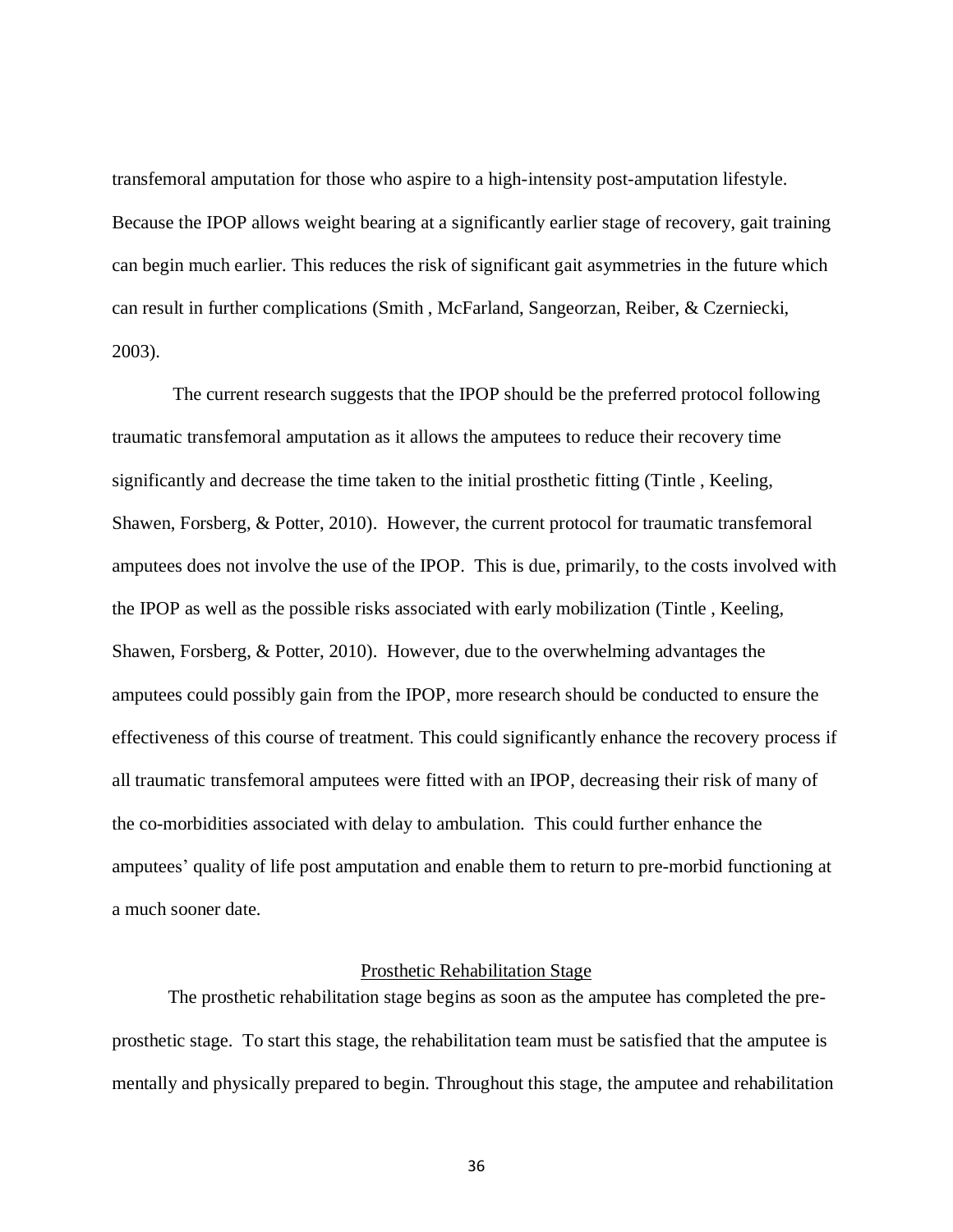team may encounter numerous obstacles as the amputee learns how to efficiently ambulate with their new prosthesis. The number and severity of obstacles may be reduced by decreasing the time between the amputation and starting this stage of recovery. As mentioned in the preprosthetic stage this can be accomplished by fitting the amputee with an IPOP device immediately after surgery. By doing this, the amputee will try to limit the risk of low BMD and disuse atrophy by slowing down the progress during this stage.

The goal throughout this stage of recovery is to achieve maximum functional independence for the amputee and ensure maximal mobility with the artificial limb (Department of veterans Affairs & Department of Defense, 2008). This stage of rehabilitation will identify the ability to ambulate by assessing their goals, overall health, fitness, and other medical conditions. Most of the traumatic transfemoral amputees will want to achieve the highest level of physical functioning possible post-amputation. Therefore, barring any further physical complications, they would be categorized in the "K4" category. "K4" is the highest level of functioning. This suggests the patient has the ability that can exceed the basic skill levels of prosthetic ambulation, allowing for high impact and high stress activities (Department of veterans Affairs & Department of Defense, 2008). The return to a high impact lifestyle is, typically, the goal for traumatic transfemoral amputees. Therefore, they should be designated the K4 category which will provide a prosthesis that is able to fit these needs.

One of the major issues facing the transfemoral amputee post-surgery is the significant increase in energy expenditure when completing activities of daily living. It has been suggested that transfemoral amputees expend 65% more energy when ambulating at half of their premorbid walking pace (Ertl, Brackett, Ertl, & Pritchett, 2016). Gait training from an early stage in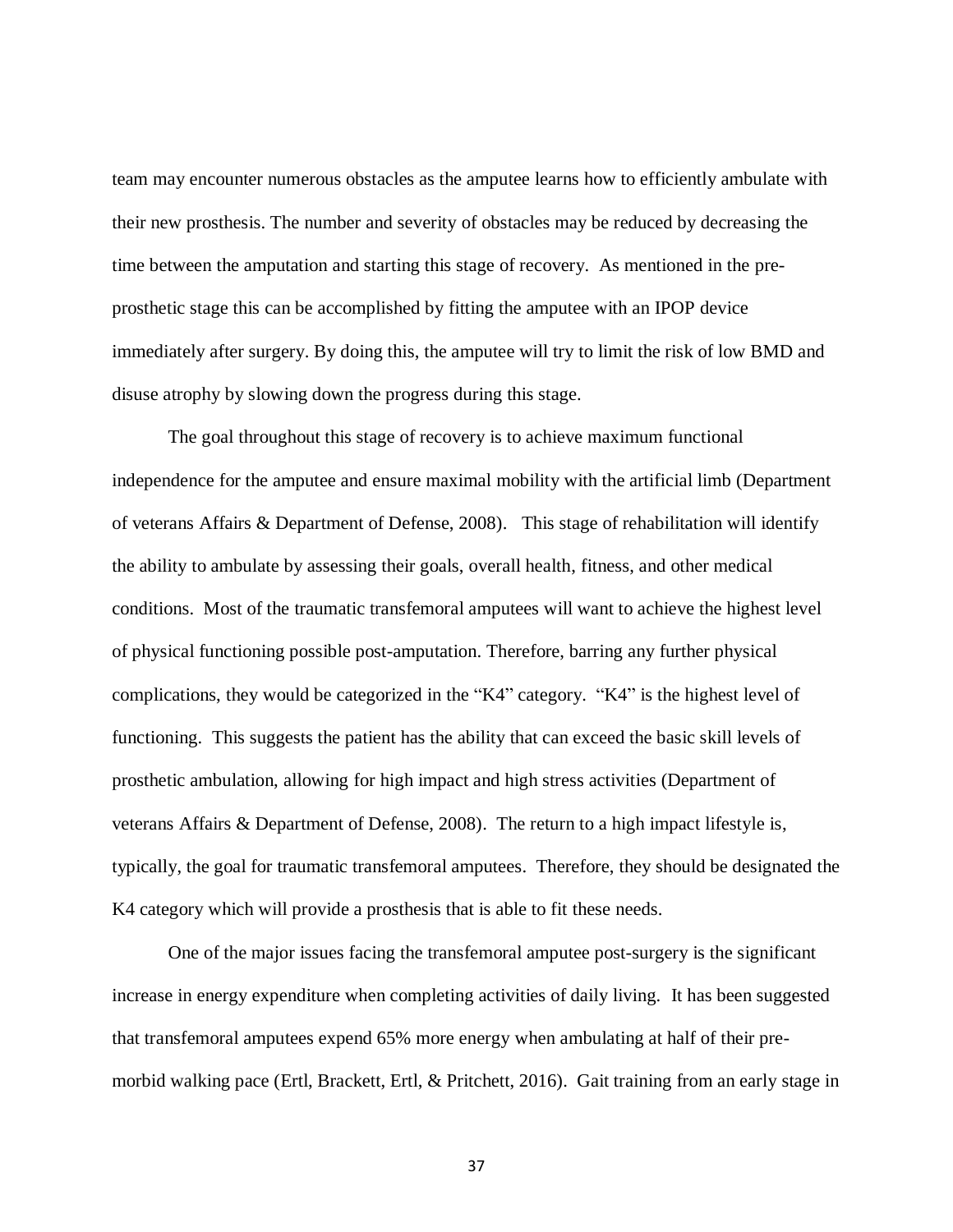the rehabilitation, as well as the use of more technologically advanced prostheses, such as the Targeted Muscle Re-innervation (TMR), could minimize this increase in energy expenditure. This could, allow activities of daily living to be completed with more ease, thereby encouraging a more active post-amputation lifestyle. This could combat the common trend towards decreased physical activity post-amputation and allow them to live more independently and less inhibited by their amputation.

TMR is a very recent advancement in prosthetic science. It attempts to provide amputees with significantly more control over their prosthetic limbs. This is regarded as incredibly important for high intensity, high performance activities (Jiang , Newman, & Hannaford, 2017). This could decrease some of the significant asymmetries observed in the prosthetic gait of amputees. TMR would increase the limb loading through the residual limb while reducing the strain transmitted through the non-amputated limb. If these benefits were to be observed, the combination of the IPOP in the pre-prosthetic stage, and the use of TMR in the prosthetic stage, could reduce the risk of significant loss of BMD and disuse atrophy. These effects would be due to the enhanced ability to perform weight bearing activity from a much earlier stage, and to the increased efficiency with which the amputee can ambulate.

TMR enhances prosthetic control by harnessing remaining nerves and transferring them to the residual muscles that are no longer biomechanically functioning due to the loss of limb. Once these muscles have been re-innervated, they serve as biological amplifiers of motor commands. These re-innervated muscles provide physiologically appropriate Electro-MyoGraphic (EMG) signals allowing enhanced functional use of the prosthetic (Kuiken, et al., 2009). Most of TMRs historic successes have come from use with upper limb amputations.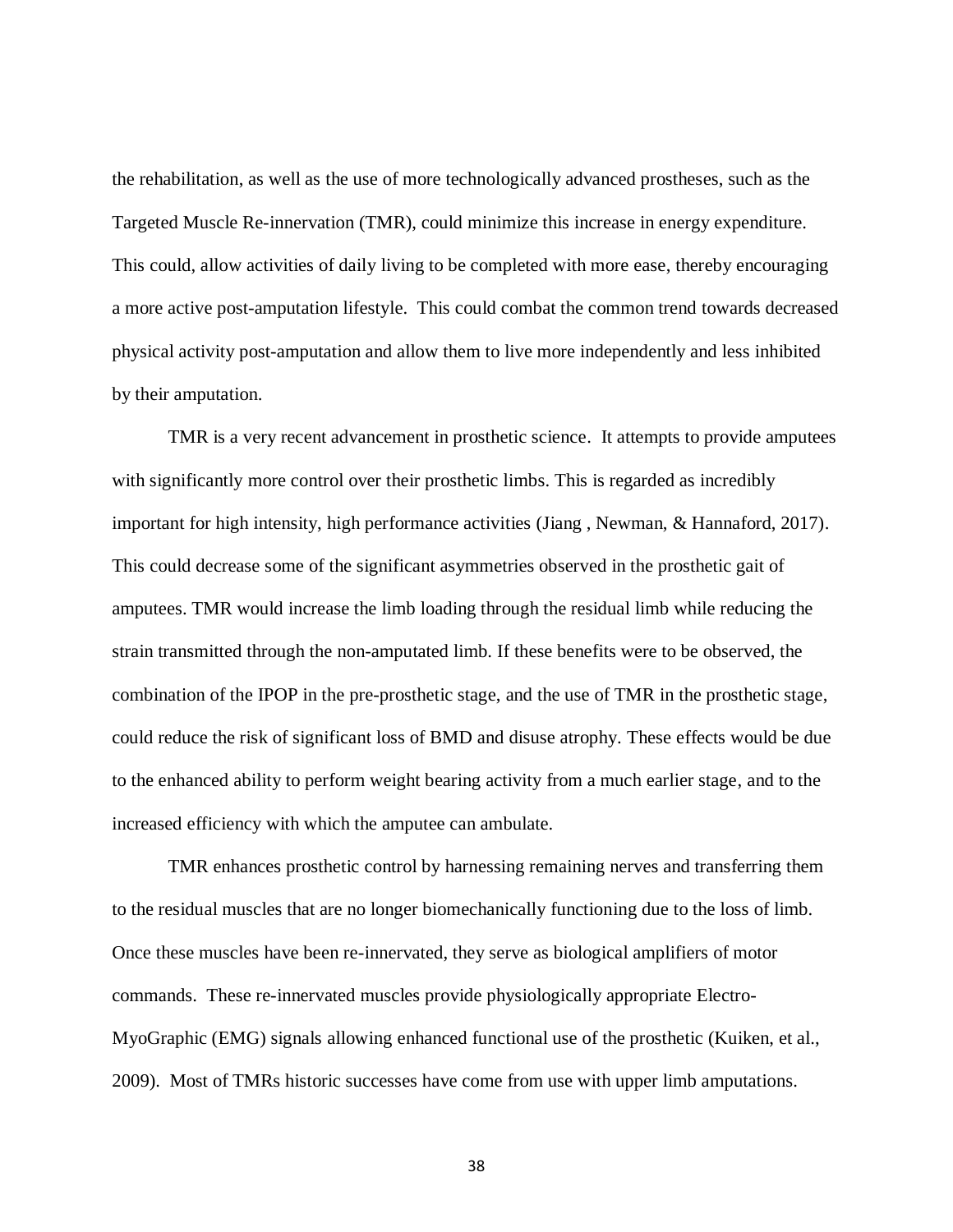Recent research has turned towards the advancement of lower limb prostheses, with some early success in transfemoral amputees. For transfemoral amputees, the re-innervated nerves will be placed in the quadriceps and hamstrings where the EMG signals will be generated and lead to control of the prosthetic knee and ankle. One study found that the accuracy of detection of attempted movement was 96% in ankle plantarflexion and dorsiflexion along with knee flexion and extension (Hargrove, et al., 2013). This technology would allow amputees more control over their prosthetic knee and ankle movements. This would allow for a more efficient gait pattern and an increased functional independence which is the purpose of this part of the rehabilitation.

In addition to these findings, it has been suggested that the EMG recordings coordinated with mechanical sensors within the prosthesis, could allow for detection between different ambulatory modes (stair climbing, walking, jogging). The sensors can detect differences in the ground surface to allow more control while ambulating on difficult footing (Souza, et al., 2014). If this new technology can provide all these benefits, it would increase the amputee's confidence, thereby encouraging more time spent ambulating. This technology could return the amputees to pre-morbid functioning with fewer limitations, a goal of this rehabilitation. By providing the traumatic transfemoral amputees the ability to utilize this technology, it is possible many could return to their previous lifestyle with fewer limitations.

If the amputee is unable to utilize this prosthesis, there may still be reasons the amputee cannot return to pre-morbid functioning just as quickly. This stage of rehabilitation, with or without the TMR prosthesis, is similar to the period following fitting of the prosthesis during which the amputee must begin to ambulate. The fitting of a prosthesis device can begin as early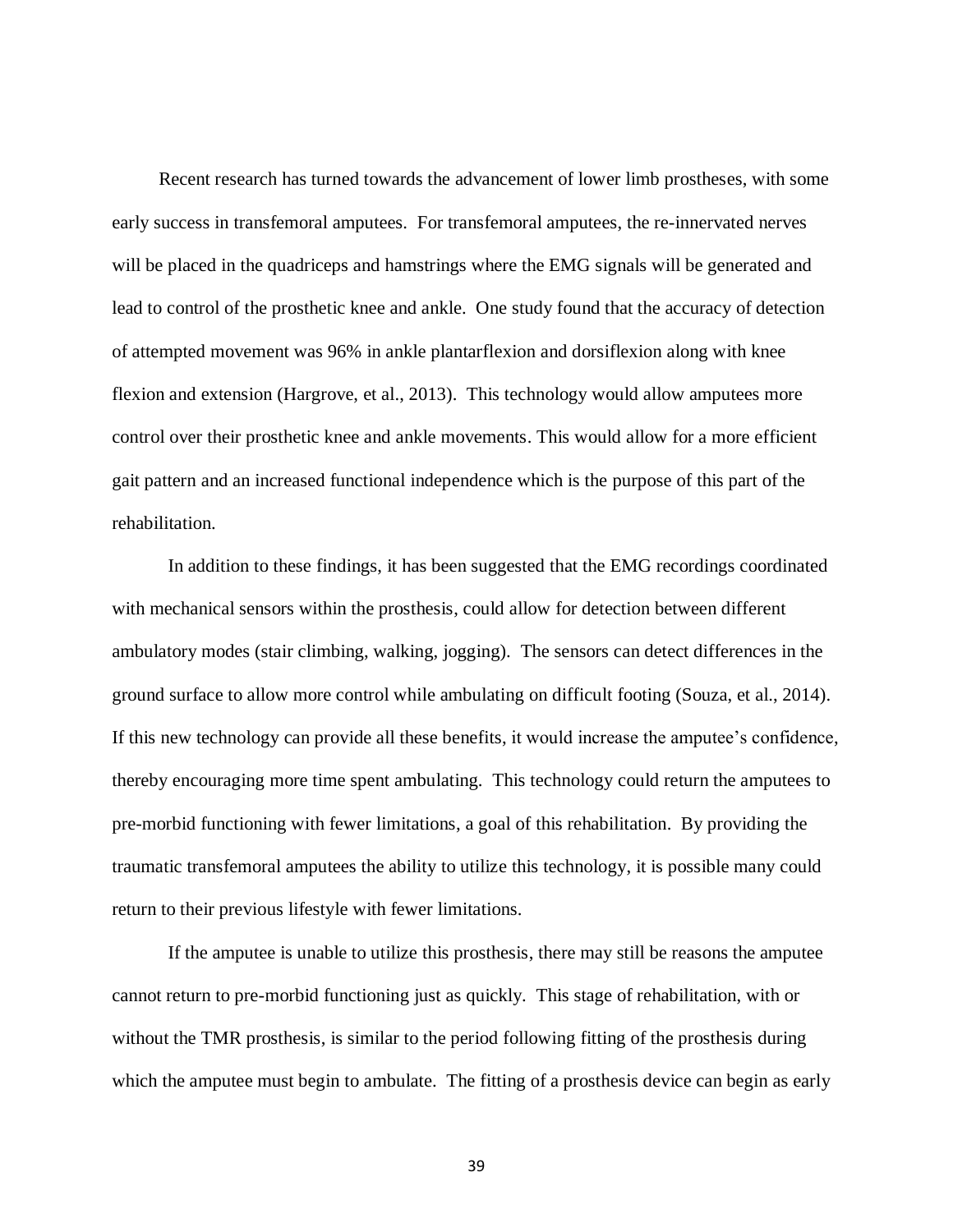as 4-5 weeks post-surgery (Kovač, et al., 2015). Early prosthetic fitting at this stage is generally because of the early provisions of rehabilitation following surgery. Early rehabilitation following surgery enhances the amputees' joint mobilization and decreases the risk of loss of BMD and disuse atrophy, often resulting in delayed recovery time (Department of veterans Affairs & Department of Defense, 2008).

Following the fitting of the prosthesis, gait training should begin as soon as possible. The amputees will have an altered sense of balance and, therefore, will have to relearn how to ambulate and mobilize their joints (Department of veterans Affairs & Department of Defense, 2008). The sooner this able to begin, the lower the likelihood of significant gait asymmetries. Thus, by allowing the amputee to develop a more efficient gait, they may reduce the amount of energy expended while ambulating (Department of veterans Affairs & Department of Defense, 2008). This training consists of a multi-component approach. It addresses rebuilding muscle strength and endurance, increasing flexibility/mobility at all joints, and cardiovascular training (Kovač, et al., 2015). Throughout the gait training, the amputee will slowly progress through each stage ensuring they have mastered each stage before progressing to the next.

The first stage of gait training simply trains the amputee to sit and stand, to ensure they have regained their sense of balance and neuromuscular control (Gailey & Clark, 1992). Following the mastering of this stage, the amputee may begin ambulation. Initially, they should ambulate with the aid of parallel bars for support. While performing these exercises, the amputees should focus on proper walking mechanics by focusing on heel strike and heel rise (Gailey & Clark, 1992). Focusing on the heel strike and raise will help to ensure the most efficient prosthetic gait mechanics possible. This will limit the uncoordinated movement of the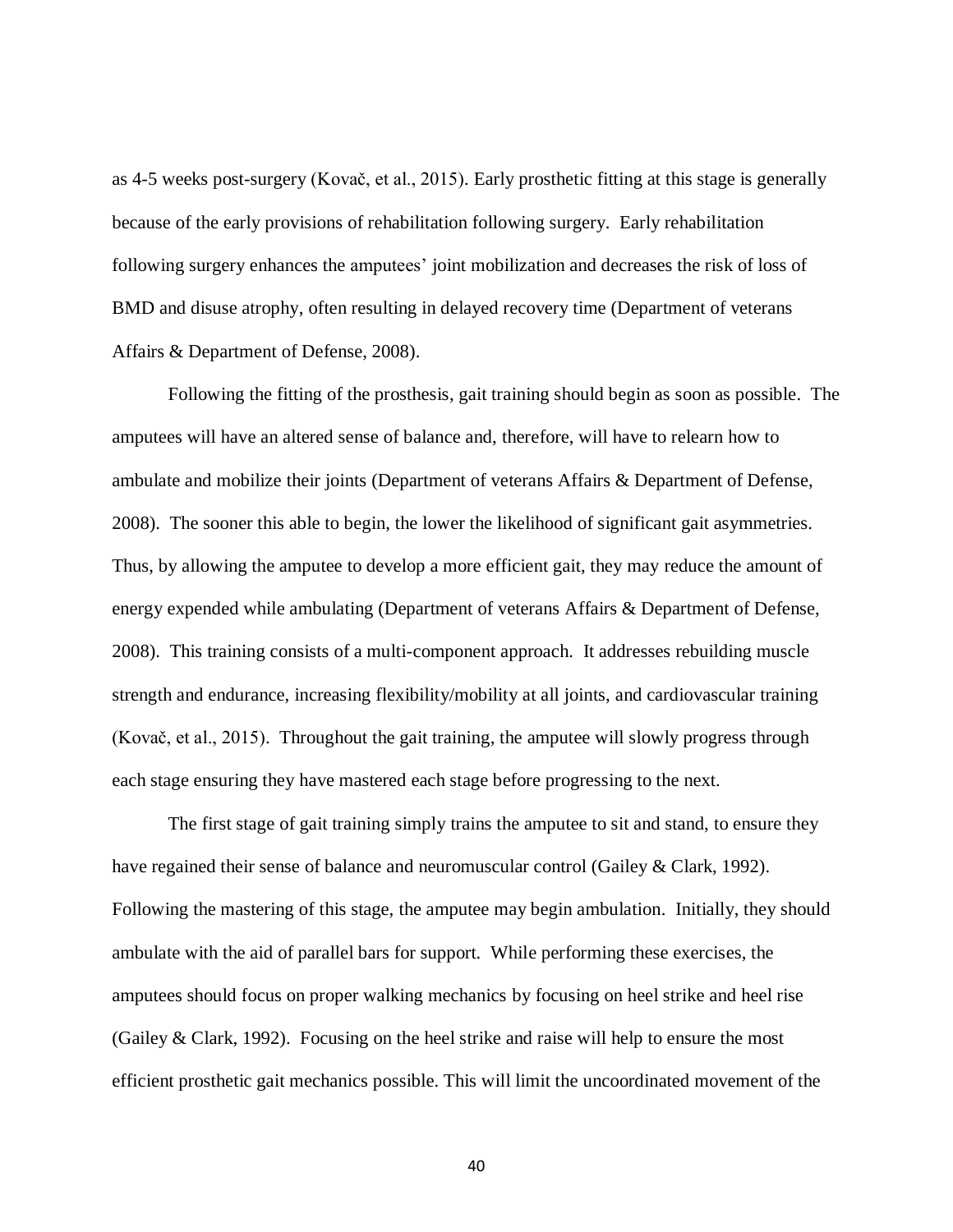prosthesis when ambulating. As the amputee progresses, the parallel bars can be removed so the amputee may ambulate on a flat surface without any aids. After mastering flat surfaces, the physiotherapist could introduce more challenging footing and obstacles to mimic the environment the amputee will experience outside of the physiotherapy room (Kovač, et al., 2015).

While the length of the typical transfemoral amputee rehabilitation is 6-8 weeks, it can vary depending on individual differences (Kovač, et al., 2015). Although the rehabilitation lasts 6-8 weeks, rehabilitation should continue. This will ensure the maintenance of an efficient gait pattern and allow the amputee to maintain a higher level of functioning for the rest of their lives. By continuing this routine, the amputee can lower the risk of disuse atrophy, loss of BMD, and fragility fractures because of their increased ability to ambulate and bear weight.

While most of this stage is governed by the amputees' ability to adjust to their new prosthesis, new technology could enhance this process and increase the amount of control they have over their prosthesis. Because this research is still relatively new, more research must be completed before it is fully implemented. However, TMR could dramatically enhance the Transfemoral amputees' ability to function independently and provide them with a muchimproved quality of life. This stage of rehabilitation must also address training the amputee to develop the most efficient gait possible. This will reduce the energy expended while reducing the strain placed on the joints. This will help minimize fragility fractures, which can be very damaging to the amputees' recovery.

Enabling the amputee to regain pre-morbid functioning is the strategic goal of the entire rehabilitation protocol. If the amputee could start rehabilitation exercises immediately post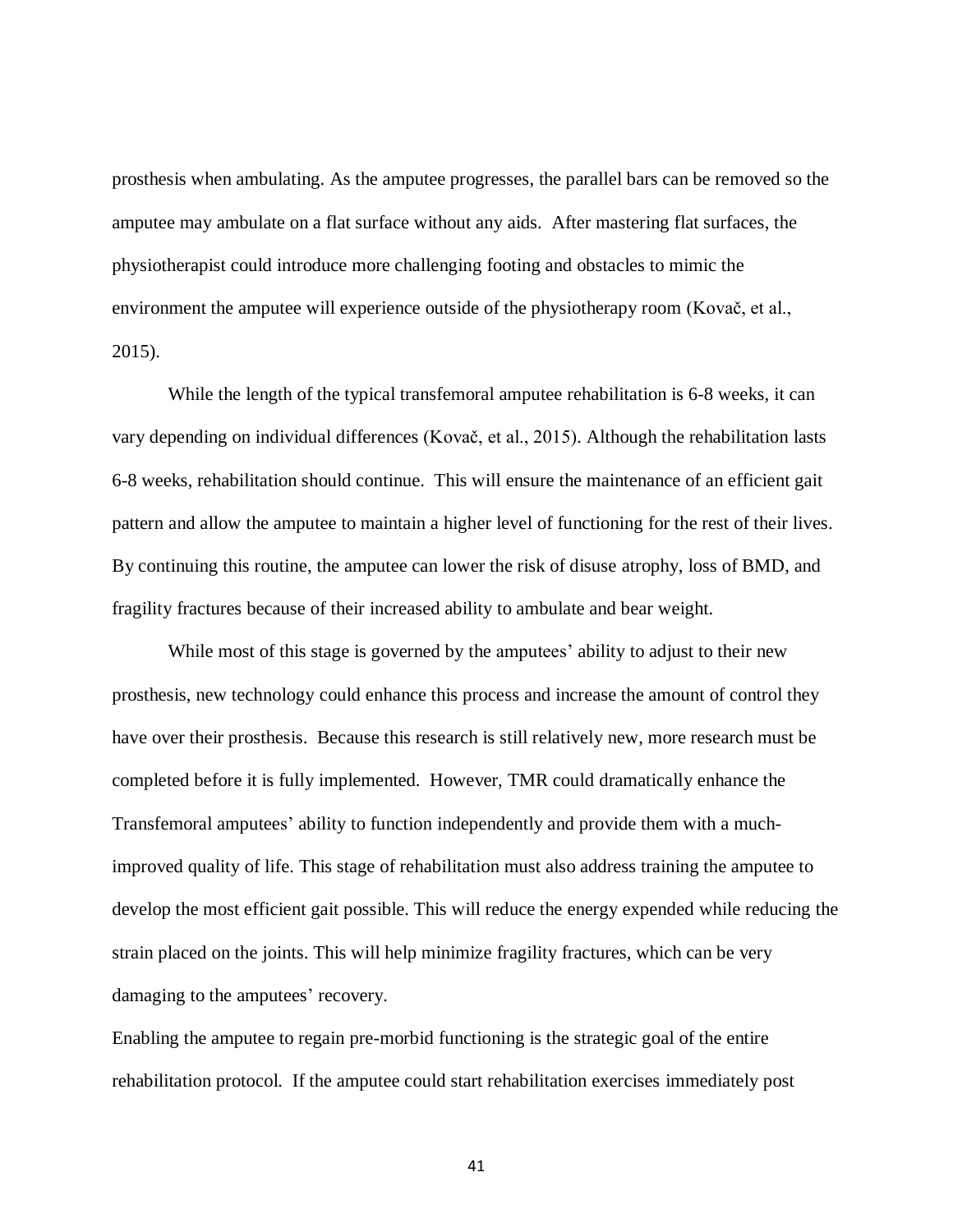operatively, while being fitted with an IPOP, the overall outcomes of rehabilitation would be more positive. The combination of the two protocols would help reduce the loss of BMD, increase joint mobility, and decrease muscle atrophy. These are some of the primary concerns when treating a traumatic transfemoral amputee with the goal of returning to high intensity exercise. These issues could be combatted by introducing these protocols. Finally, the advancement of the TMR technology for the use in lower limb amputees could provide full function of the prosthesis by allowing the artificial knee and ankle to act more naturally. This could reduce the asymmetries and difficulties normally observed in the prosthetic gait of the transfemoral amputee.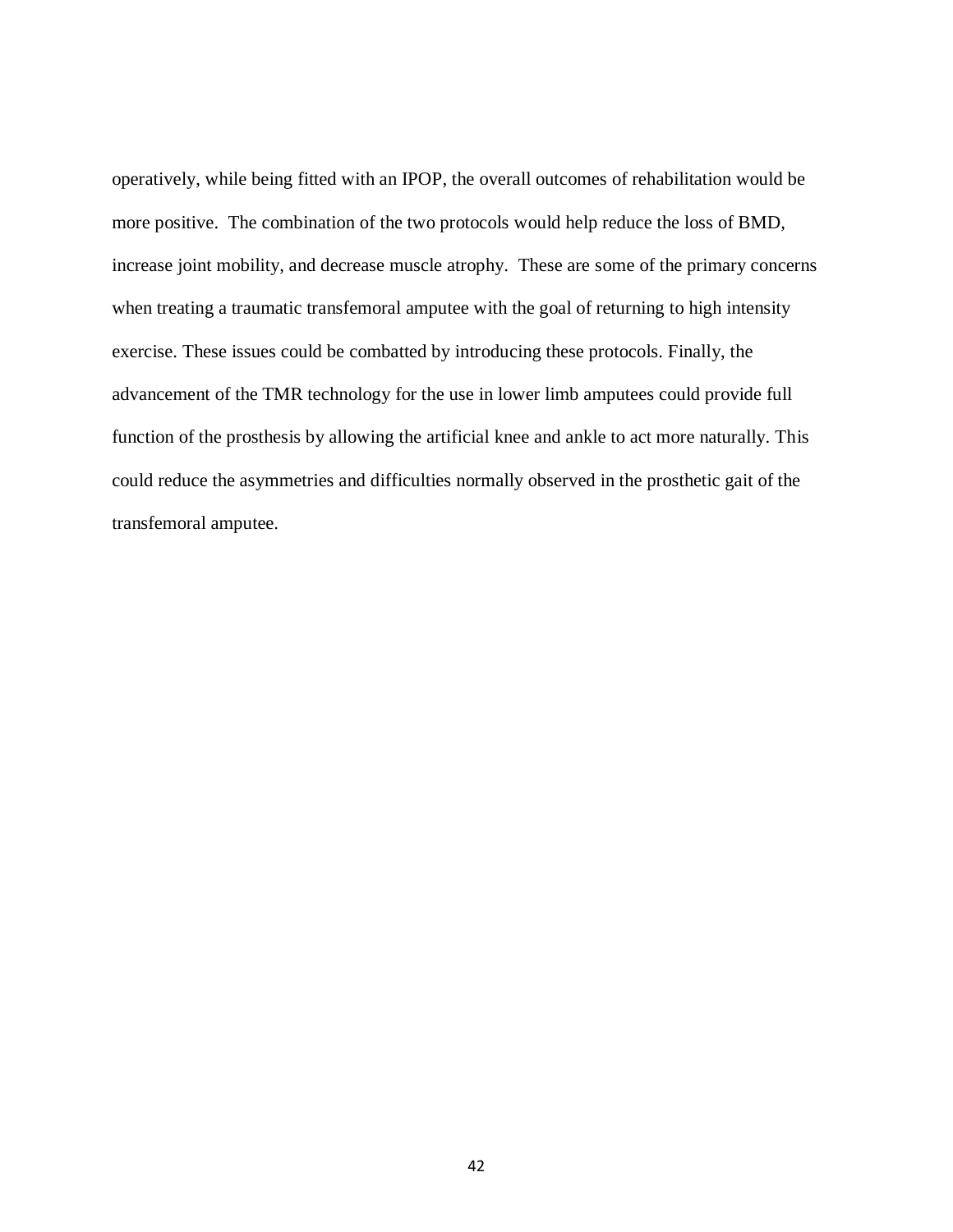## **DISCUSSION**

The purpose of this literature review has been to identify areas in which the rehabilitation of the traumatic transfemoral amputees could be enhanced. With the constant evolution of medical practices, individuals whose injuries would have proven fatal not so long ago, are now living with the loss of a limb. It is expected by 2050, the number of individuals living with an amputation within the United States will more than double, reaching approximately 3.6 million (Ziegler-Graham K. , Mackenzie, Ephraim, Travison, & Brookmeyer, 2008). Due to the everincreasing number, and the relative young age of the typical traumatic transfemoral amputee, protocols must be developed to ensure the best functional outcome for these individuals.

This review identified several issues traumatic transfemoral amputees face on their road to recovery and, possibly, how to overcome them. The main issues identified address the loss of BMD and disuse atrophy due to the significant increase in sedentary behavior post amputation. For many of the traumatic amputees, a sedentary lifestyle post amputation if far from ideal. These protocols should be developed to allow them to return to pre-morbid functioning. It has been found that 68% of transfemoral amputees suffer from significant losses in BMD which can lead to an increased risk of fragility fractures (Flint, et al., 2014). This loss of BMD is primarily due to the decrease in weight-bearing activity. Therefore, the bone remodeling process is less efficient and the bone becomes more prone to fractures at the hip joint (Sherk, Bemben, & Bemben, 2008). This would significantly delay the amputees in their recovery processes. Protocols must be put in place to lower the risk of this occurring and increase the probability of the amputee of successfully returning to high intensity exercise.

The best solution to increasing BMD and decreasing disuse atrophy is exercise. However, amputees face many barriers to exercising. Therefore, accommodations must be made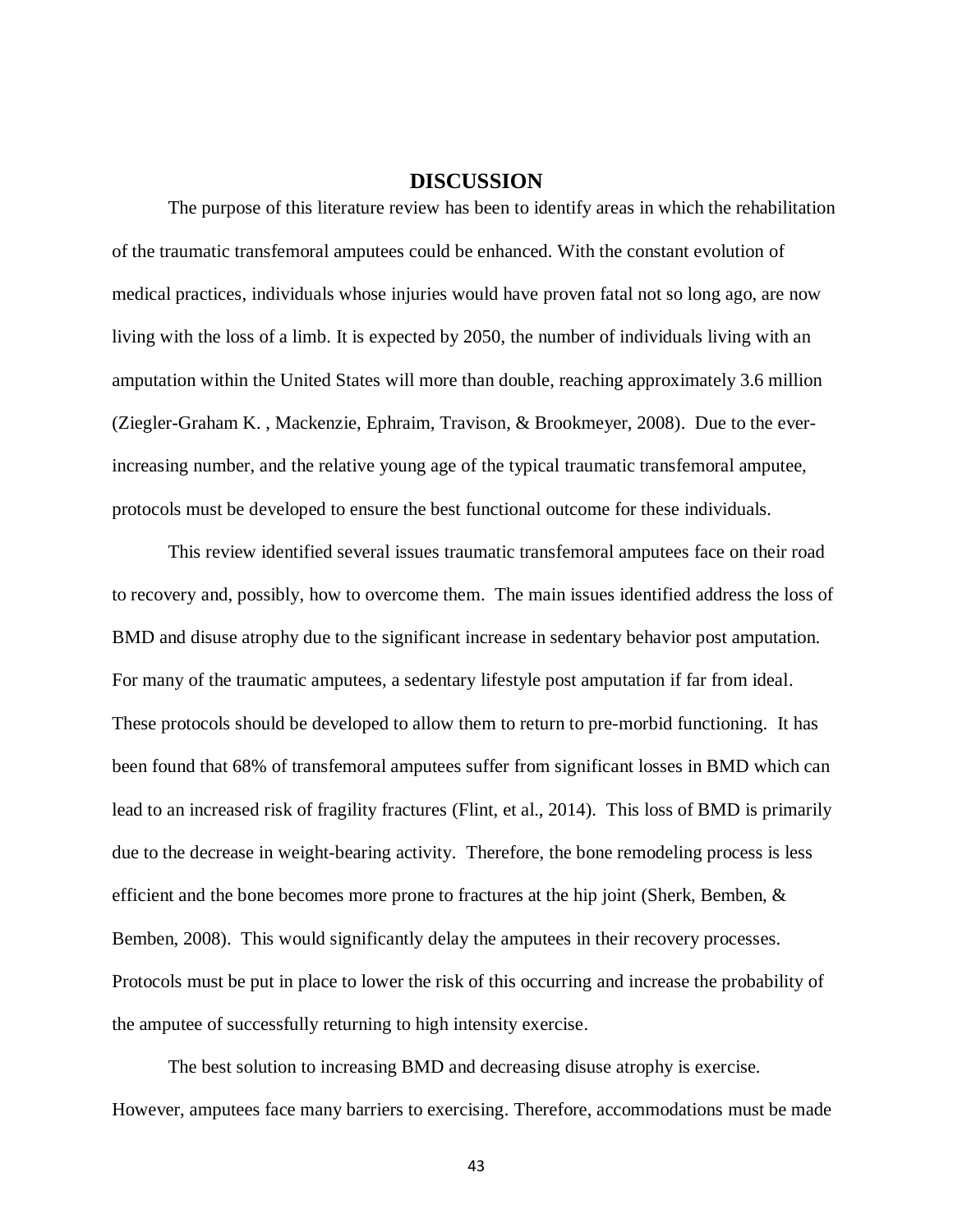allowing amputees to start physical activity at an earlier date to minimize the effects they often experience. If bearable, amputees should start joint mobility exercises immediately postoperatively to increase the range of motion at the hip joint. This will help limit any significant gait asymmetries from occurring (Benyaich, Lowe, Hafeez, & Khadir). These range of motion exercises, coupled with isometric exercises (towel squeezes and glute squeezes) help mobilize and strengthen the hip joint and strengthen the surrounding muscles (The Brigham and Womens Hospital, 2016). These exercises should occur immediately in the post-operative stage of recovery. The exercises would aid the amputee in the following stages of recovery by limiting the problems they will experience.

The use of the IPOP could decrease the time taken for the amputee to ambulate by almost half, compared to other commonly used dressings (The Brigham and Womens Hospital, 2016). Currently, the IPOP is rarely used for traumatic transfemoral amputations because of the cost compared to the soft and rigid dressings (Tintle , Keeling, Shawen, Forsberg, & Potter, 2010). However, with the benefit of decreasing the recovery time, the IPOP may work out cheaper in the long run. The IPOP could also decrease the likelihood of future complications due to gait asymmetries, loss of BMD and disuse atrophy (Smith , McFarland, Sangeorzan, Reiber, & Czerniecki, 2003).

The prosthetic stage of rehabilitation is the stage in which much more research needs to be directed. Targeted Muscle Re-innervation (TMR) is a relatively new technique that has had great success with upper limb amputees. However, very little research has been directed towards its ability to enhance the transfemoral amputee's prosthetic gait. Certain movements may become more difficult, such as walking on uneven ground and climbing stairs, due to the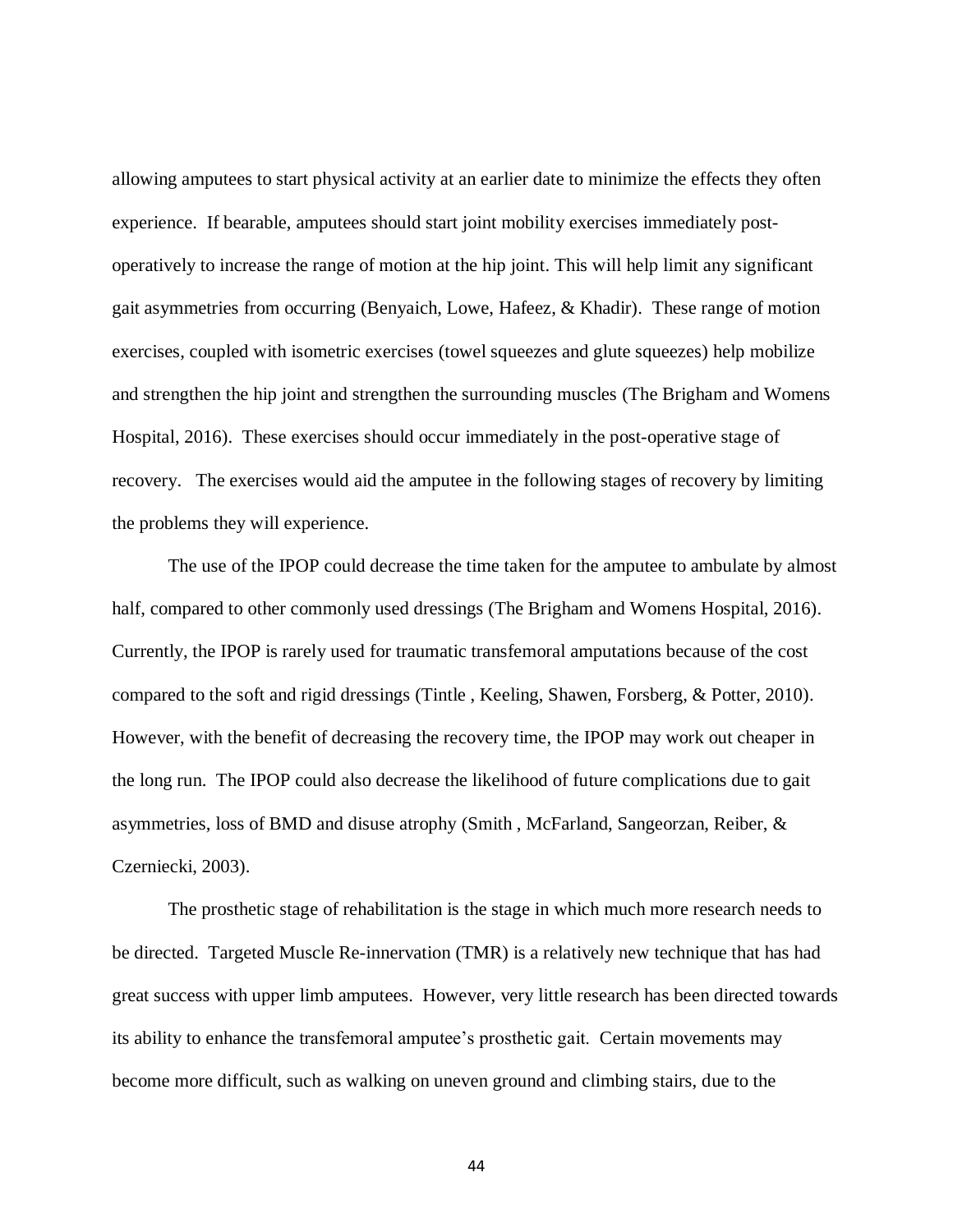difficulty experienced with control of the prosthetic ankle and knee joint. Further research should be undertaken to enhance the TMR protocol so it can also be used for lower limb amputees. TMR could provide the amputee with an enhanced functional control of the prosthesis, making ambulation significantly easier (Kuiken, et al., 2009).

In summary, this literature review identified some of the main physiological obstacles facing the amputees. Areas that could be enhanced to decrease problems often encountered were highlighted. However, this is not an all-encompassing review. Tt solely focused on a small portion of the rehabilitation of the amputee. Comprehensive rehabilitation of the amputee is not limited to the physiological recovery. Therefore, further research should address the psychological effects of amputation if these advancements are to be effective.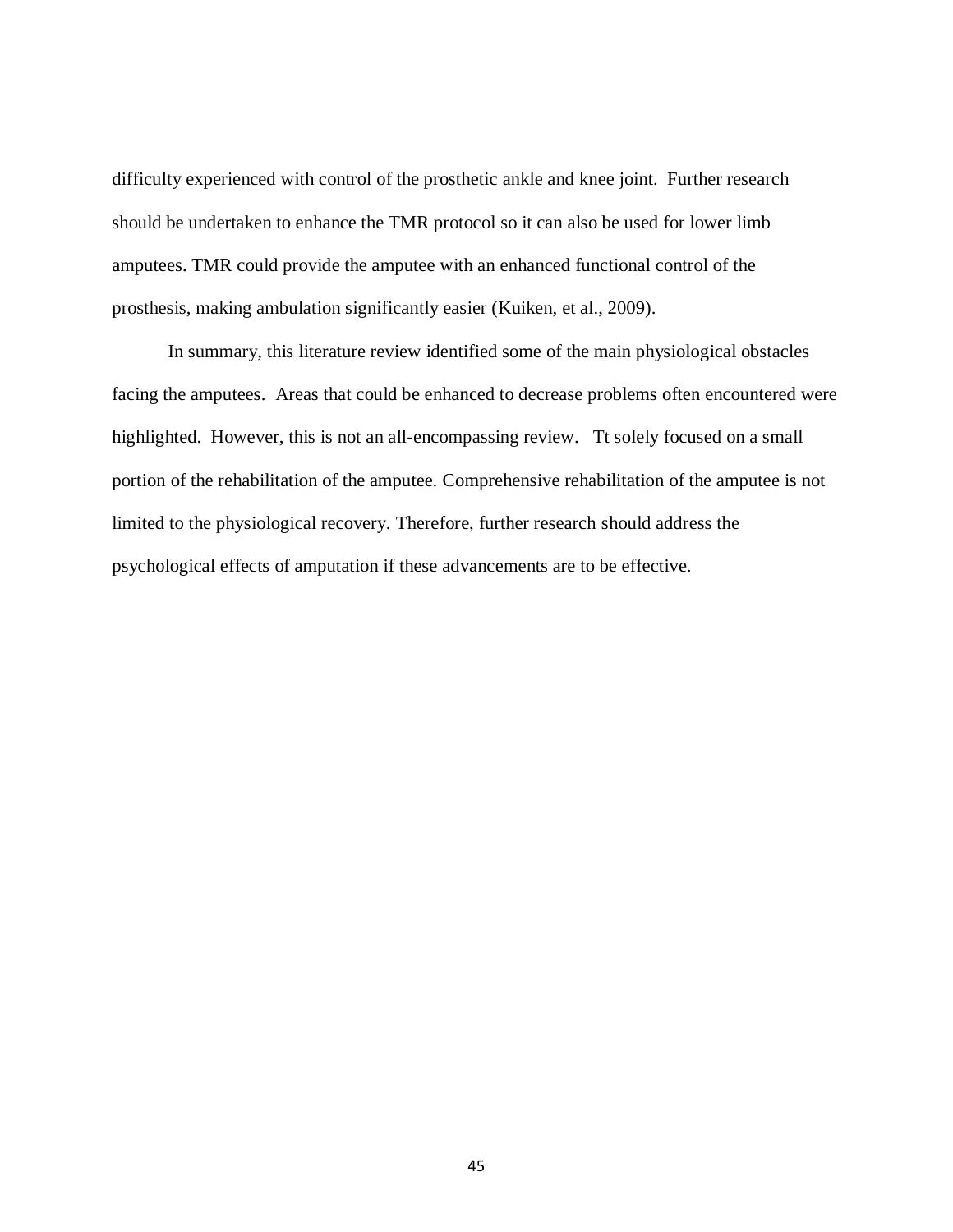## **LIMITATIONS**

There are several limitations to this literature review. Initial searches on this topic were limited and, therefore, the search parameters had to be expanded. As a result, many of the articles used reflect somewhat dated research results. This indicates a lack of recent research and suggests the need for further investigation to update current beliefs about rehabilitation of the amputees. Also, the scope of this review was relatively broad identifying several possible enhancements to current protocols. Therefore, it is possible that certain areas of research were overlooked. Finally, subjective inclusion and exclusion criteria could also have limited this review.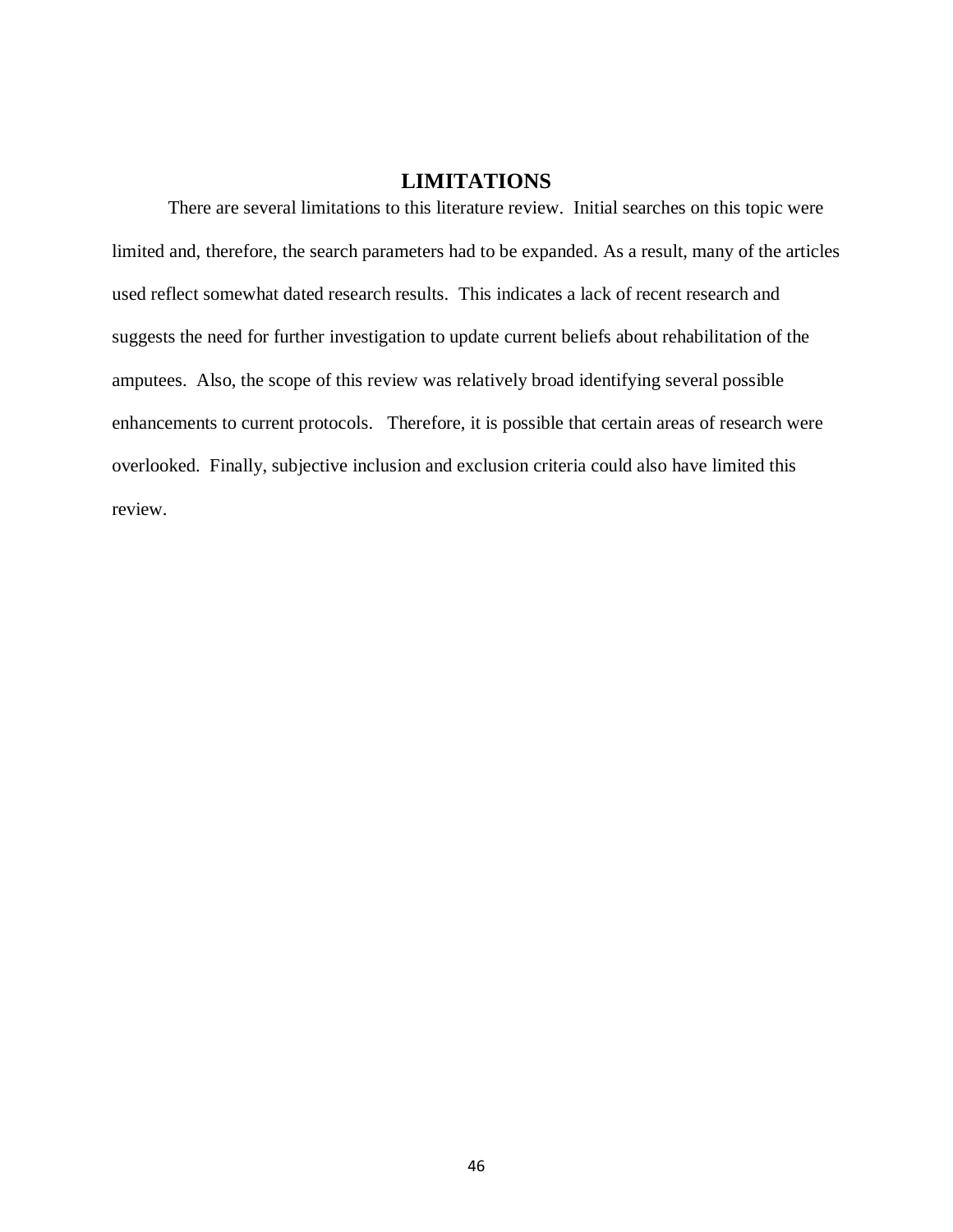## **IMPLICATIONS AND RECOMMENDATION FOR FUTURE REHABILITATION**

## Research

Further research is required for the rehabilitation of the traumatic transfemoral amputee. There are several areas future research could pursue, revealed by the limited availability of current research. While this literature review was able to identify some of the physiological issues surrounding the traumatic transfemoral amputee rehabilitation, very limited research was found on preventative measures. As a result, attention should be placed on current protocols and how to advance them to ensure the highest functional mobility outcomes.

A significant focus should be placed on Targeted Muscle Re-innervation, in light of the successes with upper-limb amputees. These successes could also be seen in lower limb amputees, making it an avenue that should be explored. Although it was beyond the scope of this literature review, the psychological aspects of amputee rehabilitation should be addressed to ensure more successful reintegration into society. This research is recommended because of the complex interaction between the psychological and physical well-being. Therefore, it should not be ignored when addressing the rehabilitation protocols.

## Practice

This review identified several areas in which enhancements could be made to improve the quality of life for the amputee post-amputation. This review focused on the three main stages of recovery and how they can be improved to decrease the risk of BMD loss and disuse atrophy. Within the post-operative rehabilitation stage, amputees should be encouraged to begin range of motion exercises and isometric exercises as early as possible to counter the effects of prolonged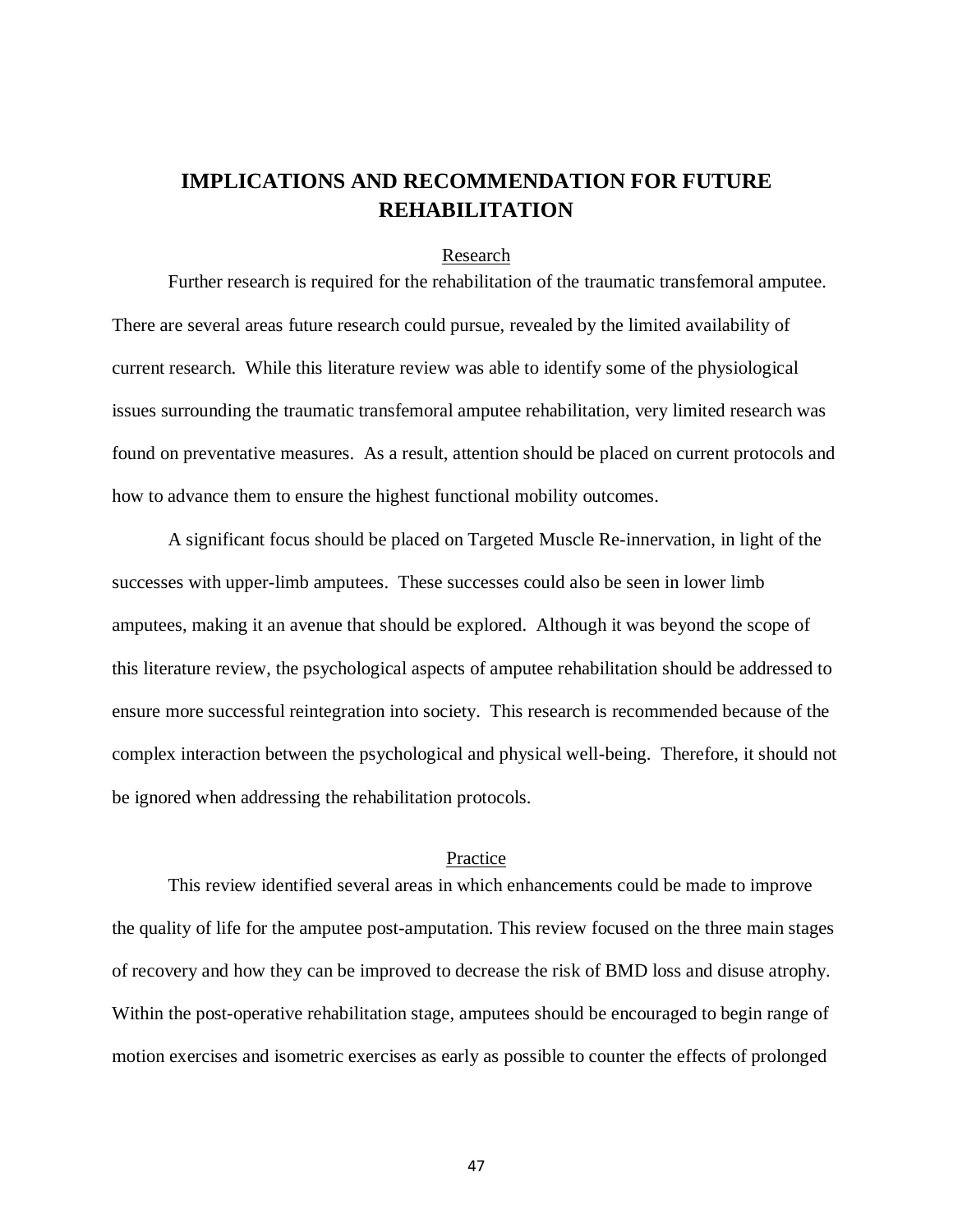bed rest. Although this may be uncomfortable, it could significantly decrease the likelihood of further co-morbidities as the amputees progresses further through their recovery.

The IPOP should be utilized more regularly because of the significant physiological benefits associated with its use when compared to other dressing types. The ability of the IPOP to reduce the time to ambulation by half should not be ignored. As a result, further education on the benefits of the IPOP should be made available, especially for the traumatic transfemoral amputee population.

Finally, the advancement of the TMR technology should be a priority for prosthetic researchers and orthopedic surgeons to enhance the traumatic transfemoral amputees' recovery. This technology could revolutionize lower limb prostheses, thereby validating the necessity for further research on this technology.

## **Conclusion**

With the ever-increasing number of amputees, specifically young amputees, further research should be directed towards enhancing the quality of post amputation life. The loss of BMD and disuse atrophy prevent many amputees' ability to return to high-impact and highintensity exercises due to the risk of fragility fractures and associated co-morbidities. This is a significant issue for amputees and needs to be addressed. Although these issues have been identified, little research has been directed towards preventative measures for these amputees. This literature review identified several areas in which further research should be directed to prevent the loss of BMD and disuse atrophy and enhance the functional mobility postamputation. Utilization of these findings to direct future research into the rehabilitation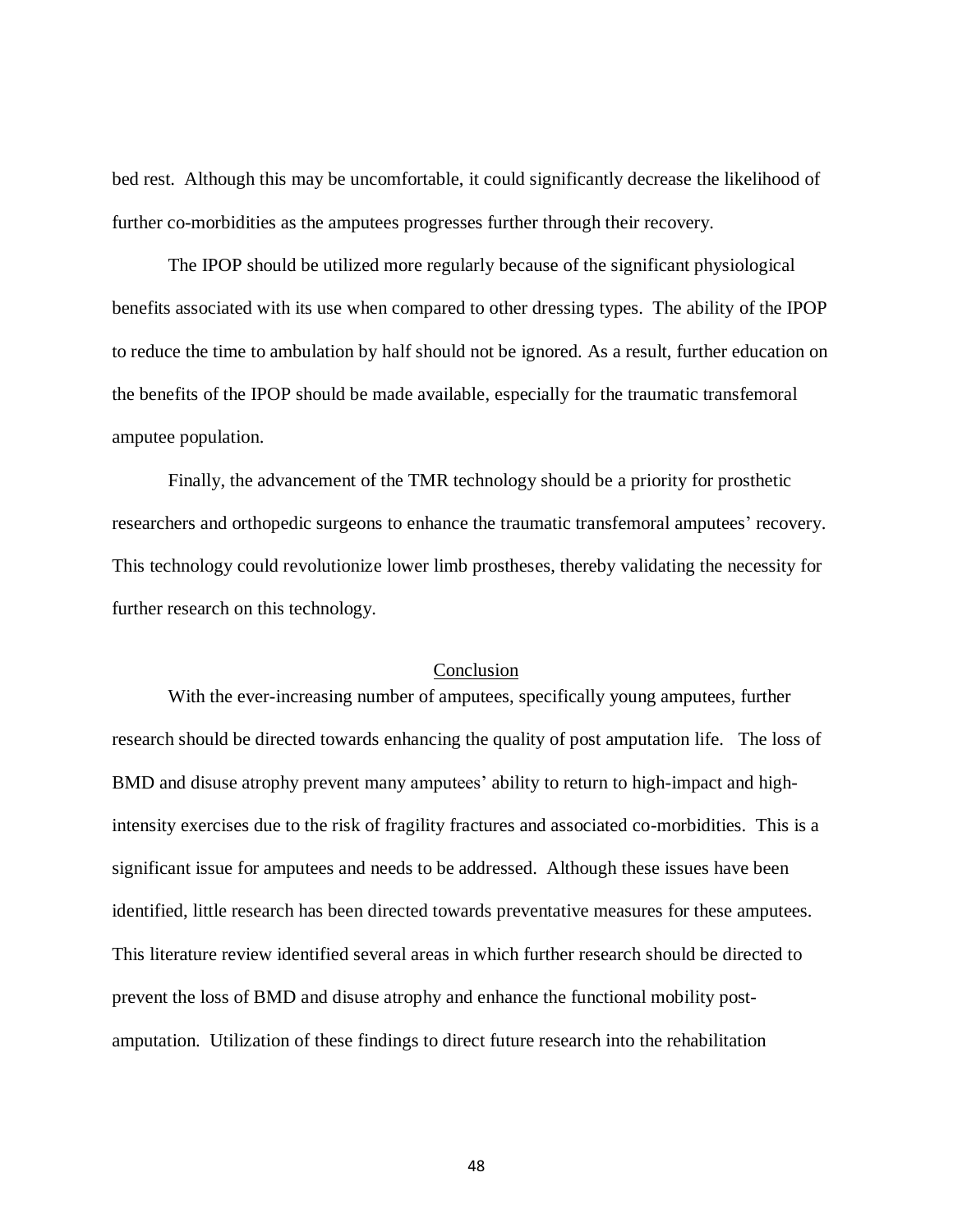protocols and educate individuals on the benefits of IPOP over other dressing types could enhance the health outcome of the traumatic transfemoral amputees.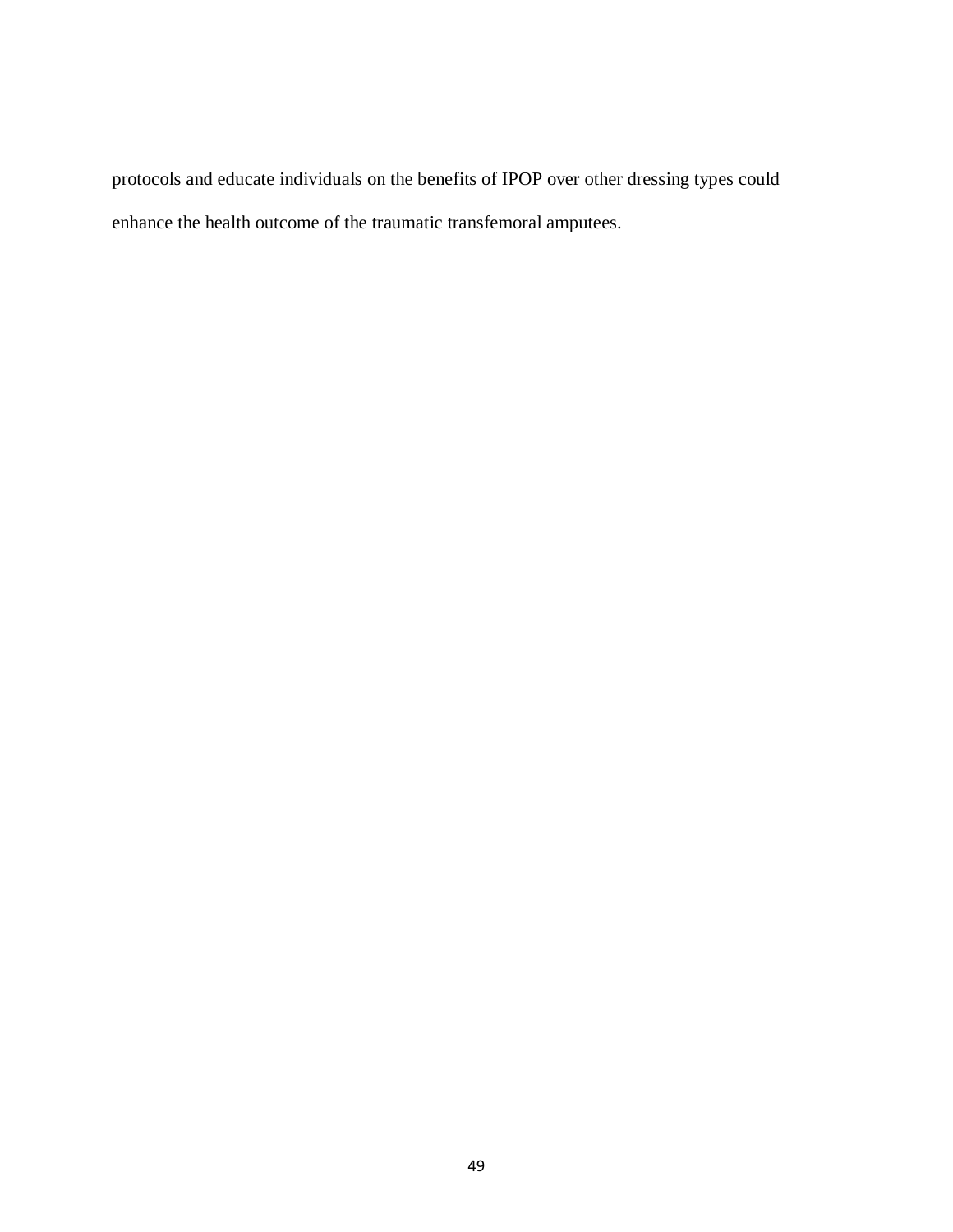## **BIBLIOGRAPHY**

- Adachi, J. (1996). The Correlation of Bone Mineral Density and Biocehmical MArkers to Fracture Risk. *Calefield Tissue International, 59*, S16-S19.
- Al-Ani, A. N., Cederholm, T., Neander, G., Blomfeldt, R., Ekström, W., Hedström, M., & Sääf, M. (2015). Low bone mineral density and fat-free mass in younger patients with a femoral neck fracture. *European Journal of Clinical Investigation, 45*(8), 800-806.
- Beck, B. R., Daly, R. M., Fiatarone singh, M. A., & Taaffe, D. R. (2016, October 31). *Exercise and Sports Science Australia (ESSA) position statment on exercise prescription for the prevention and management of osteoporosis.* Retrieved March 15, 2017, from Journal of Sports Science and Medicine in Sport : http://www.jsams.org/article/S1440- 2440(16)30217-1/abstract
- Benyaich, A., Lowe, T., Hafeez, A., & Khadir, S. A. (n.d.). *Acute post-surgical mangement of the amputee .* Retrieved September 25, 2017, from Physiopedia : https://www.physiopedia.com/Acute\_post-surgical\_management\_of\_the\_amputee
- Berg, H. E., Dudley , G. A., Haggmark, T., Ohlsen, H., & Tesch, P. A. (1991). Effects of Lower Limb unloading on skeletal muscle mass and function in humans . *Journal of applied physiology , 70*(4), 1882-1885.
- Boden, B. P., & Osbahr, D. C. (2000). HIgh Risk Stress Fractures: Evalutaion and Treatment . *Journal of the American Academy of Orthopaedic Surgeons, 8*(6), 344-353.
- Bowker, J. H. (2004). *Atlas of AMputations and Limb deficiencies: Surgical, prosthetic, and rehabilitation principles* (3rd edition ed.). (D. G. Smith , J. W. Michael, & J. H. Bowker, Eds.) Rosemont: American Academy of Orthopaedic Surgeons.
- Bragaru, M., Dekker, R., Geertzen, J. H., & Djikstra, P. U. (2011). Amputees and Sports. *Sports medicine , 41*(9), 721-740.
- Braith, R. W., Mills, R. M., Welsch, M. A., Keller, J. W., & Pollock, M. L. (1996, November). Resistance exercise training restores bone mineral densitiy in heart transplant recipients . *Journal of the American College of Cardiology , 28*(6), 1471-1477.
- Burke, M. J., Roman, V., & Wright, V. (1978). Bone and Joint Chnages in lower Limb Amputees. *Annals of the Rheumatic Diseases, 37*(4), 252-254.
- Center of Advanced Prosthesis. (2007). *Transfemoral (Above Knee) Exercise Manual.* Omaha: Advanced prosthetics.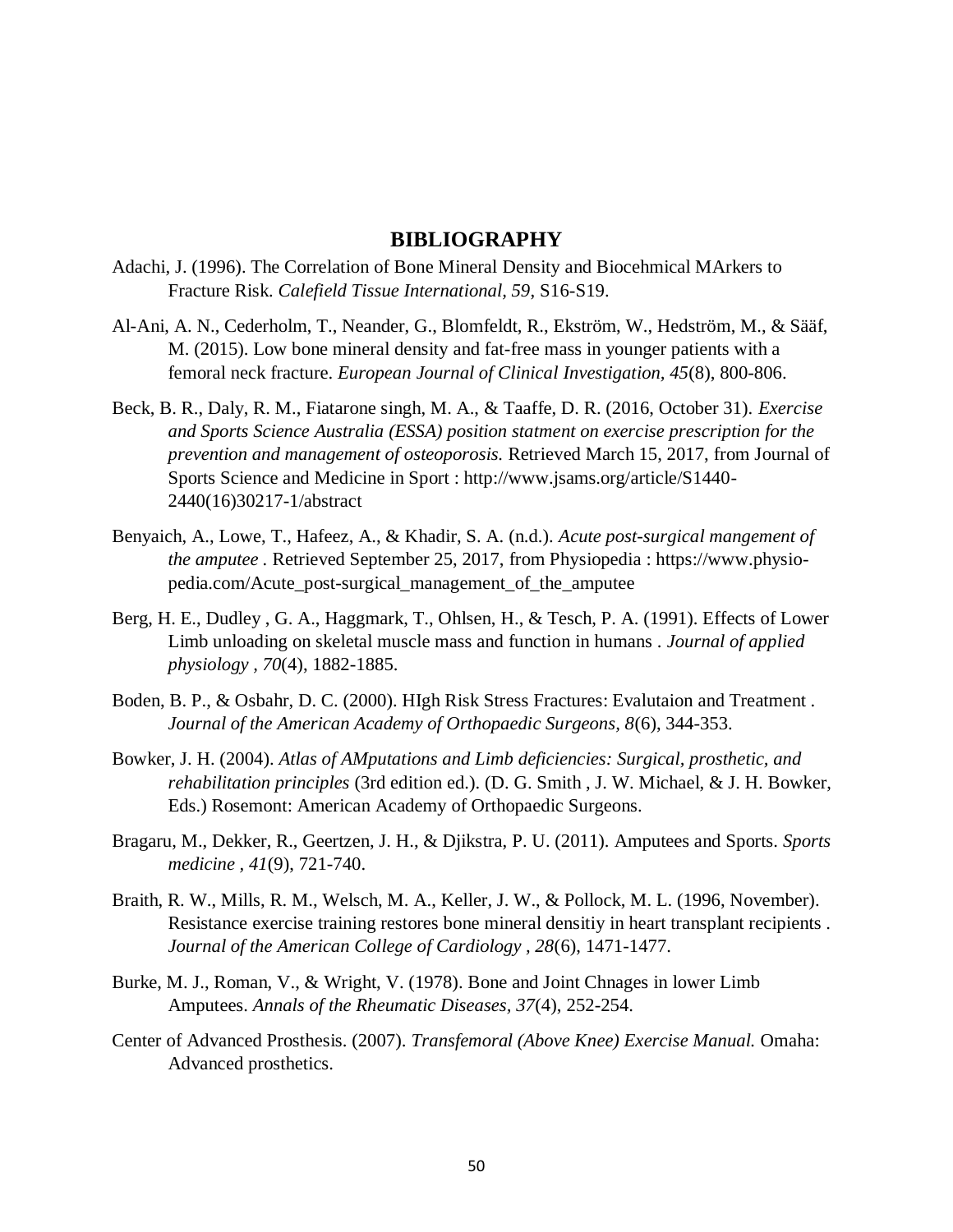- Department of Veterans Affairs, & Department of Defense. (2008). VA/DoD Clinical Practcie Guideline For Rehabiltiion Of Lower Limb Amputation . *Rehabilition of lower Limb Amputation* , 1-166.
- Deutsch, A., English, R. D., Vermeer, T. C., Murray, P. S., & Condous, M. (2005). Removable rigid dressings versus soft dressings: A randomized, controlled study with dyvascular, trans-tibial amputees. *Prosthetics and Orthotics International , 29*(2), 193-200.
- Ertl, J. P., Brackett, W. J., Ertl, W., & Pritchett, W. J. (2016, April 4). *Energy expenditure of ambulation in patients with above-knee amputations.* Retrieved April 6, 2017, from Medscape: http://emedicine.medscape.com/article/1232102-overview
- Esquenazi, A., & DiGiacomo, R. (2001). Rehabiltation After Amputation . *Journal of American Podiatric Medical Association , 91*(1), 13-22.
- Ferguson, A. D., Sperber, B., & Gomez, M. J. (2004). Psychological factors after traumatic amputation in landmine survivors: The bridge between physcial healing and full recovery. *Disability and Rehabilition , 26*, 931-938.
- Fitzsimmons, A. (2011, April 1). *Life after amputation .* Retrieved September 25, 2017, from Mobility Management : https://mobilitymgmt.com/Articles/2011/04/01/Life-After-Amputation.aspx
- Flint, J. H., Wade, A. M., Stocker, D. J., Pasquina, P. F., Howard, R. S., & Potter, B. K. (2014, April). Bone Mineral Density Loss After Combat-Related Lower Extremity Amputation. *Journal of Orthopaedic trauma, 28*(4), 238-244.
- Folsom, D., King, T., & Rubin, J. (1992, October). Lower-extremity amputation with immediate postoperative prosthetic placement . *American Journal of Surgery, 164*(4), 320-322.
- Gailey , R. S., & Clark, C. R. (1992). Physcial Therapy Management of Adult Lower-Limb Amputees. In J. H. Bowker, & J. W. Michael (Ed.), *Atlas of Limb Prosthetics: Surgical, Prosthetic and Rehabilitation Principles* (p. Chapter 23). American Academy of Orthopaedic Surgeons.
- Gailey, R., Allen, K., Castles, J., Kucharik, J., & Roeder, M. (2008, November 1). Review of secondary physcial conditions associated with lower limb amputation and long-term prosthesis use. *Journal of Reahbilitation Research and Development, 45*, 15-30.
- Gaunaurd, I. A., Roach, K. E., Raya, M. A., Hooper, R., Linberg, A. A., Laferrier, J. Z., . . . Gailey, R. S. (2013, November 7). Factors related to high-level mobility in male servicemebers with traumatic lower-limb loss. *Journal of rehabilitationresearch and development, 50*, 969-984.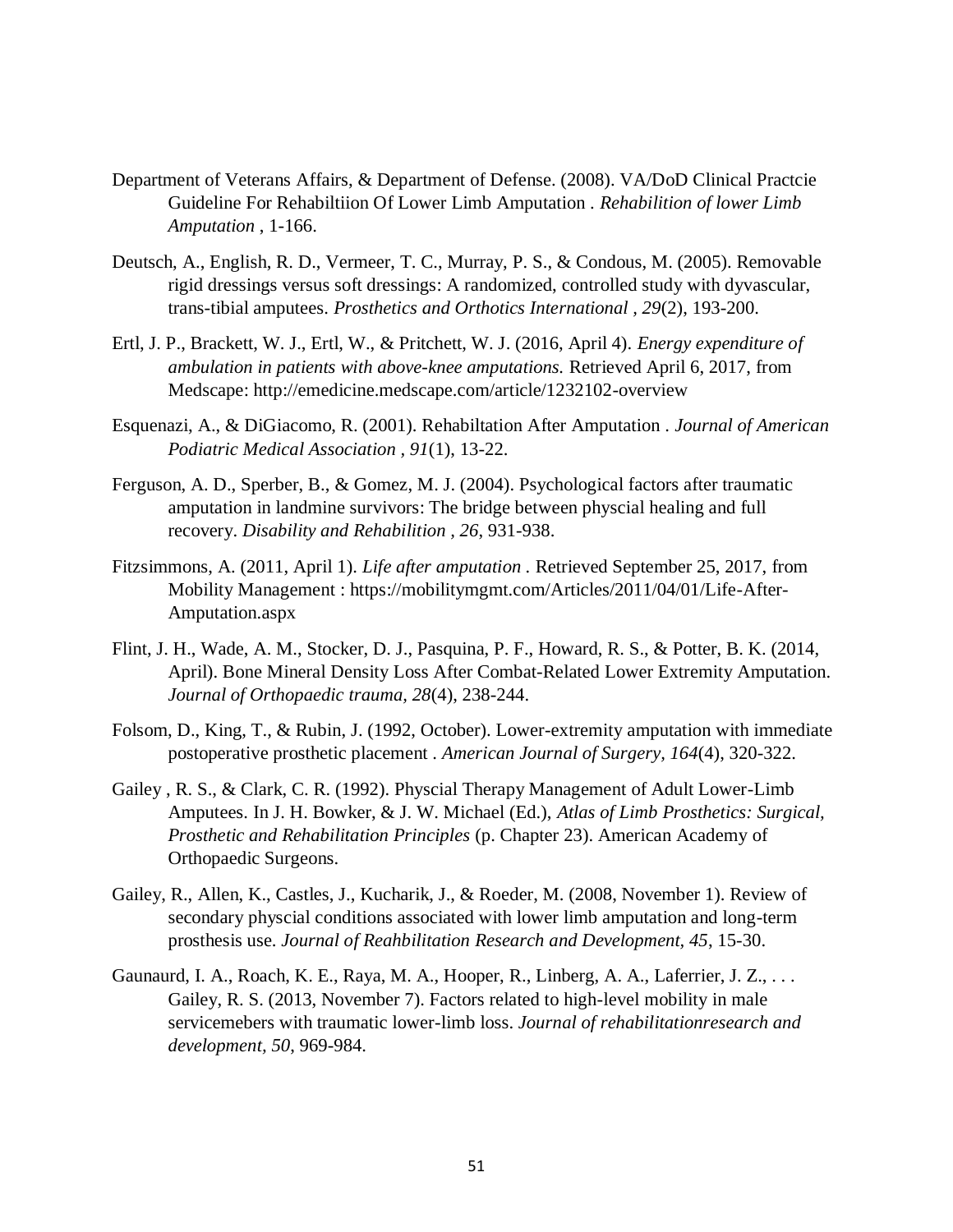- Gentleman, A. (2010, November 5). *Headley Court: Inside Britains Military Rehabilition Centre*. Retrieved Sepetmber 24, 2017, from The guardian: https://www.theguardian.com/uk/2010/nov/05/afghanistan-injured-soldiers-rehabilitation
- Goldberg, M. S. (2014). *Updated death and injury rates of U.S. Military personnel during the conflicts in Iraq and Afghanistan.* Congressional Budget Office. Washington, DC: Working Paper Series.
- Gottschalk, F. (1999, April). Transfemoral Amputation. *Clinical Orthopaedics and Related research, 361*, 15-22.
- Häkkinen, A., Sokka, T., Kotaniemi, A., & Hannonen, P. (2001, March ). A randomized twoyear study of the effects of dynamic strength training on muscle strength, disease activity, functional capacity, and bone mineral density in early rheumatoid arthritis. *Arthritish and Rheumatology , 44*(3), 515-522.
- Haldaman, K., & Glassman, S. D. (2011). Understanding the impact of limb loss in veterans. *Philadelphua College of Osteopathic Medicine*, 24.
- Hargrove, L. J., Simon, A. M., Young, A. J., Lipschutz , R. D., Finucane, S. B., Smith, D. G., & Kuiken, T. A. (2013, Sepetmber 26). Robotic Leg Control with EMG Decoding in an Amputee with Nerve Transfers. *The New England Journal of Medicine* , 1237-1242.
- Hisam, A., Ashraf, F., Rana, M. N., Waqar, Y., Karim, S., & Irfan, F. (2016). Health Realted Quality of Life in Patients with Single Lower Limb Amputation. *Journal of the college of Physicians and Surgeons Pakistan, 26*(10), 851-854.
- Hutson, C., Dillingham, T., & Esquenazi, A. (1998). Rehabilitation of the lower limb amputee. In B. Zajtchuk, *Rehabiltiion of the injured Combatant* (Vol. 1, pp. 96-100). Washington DC: Office of the Surgeon General at TMM Publications Borden Institute.
- Jansen, I., Heymsfield, S. B., & Ross, R. (2002). Low relative Skeletal Muscle Mass (sarcopenia) in older Persons Is Assocoiated with Functional impairment and physcial Disability . *Journal of the american geriatrics society , 50*(5), 889-896.
- Jiang , I., Newman, S., & Hannaford, B. (2017). *Lower-Limb TMR.* Retrieved Ocotber 4, 2017, from UW BioRobotics Lab: http://brl.ee.washington.edu/neural-engineering/past-neuralengineering-projects/lower-limb-tmr/
- Kemmler, W., Lauber, D., Weineck, J., Hensen, J., Kalender, W., & Engelke, K. (2004, may 24). Benefits of 2 years of Intense Exercise on Bone Density, Physical fitness, and Blood Lipids in early Postmenopausal Osteopenic Women. *Archives of Internal Medicine , 164*(10), 1084-1091.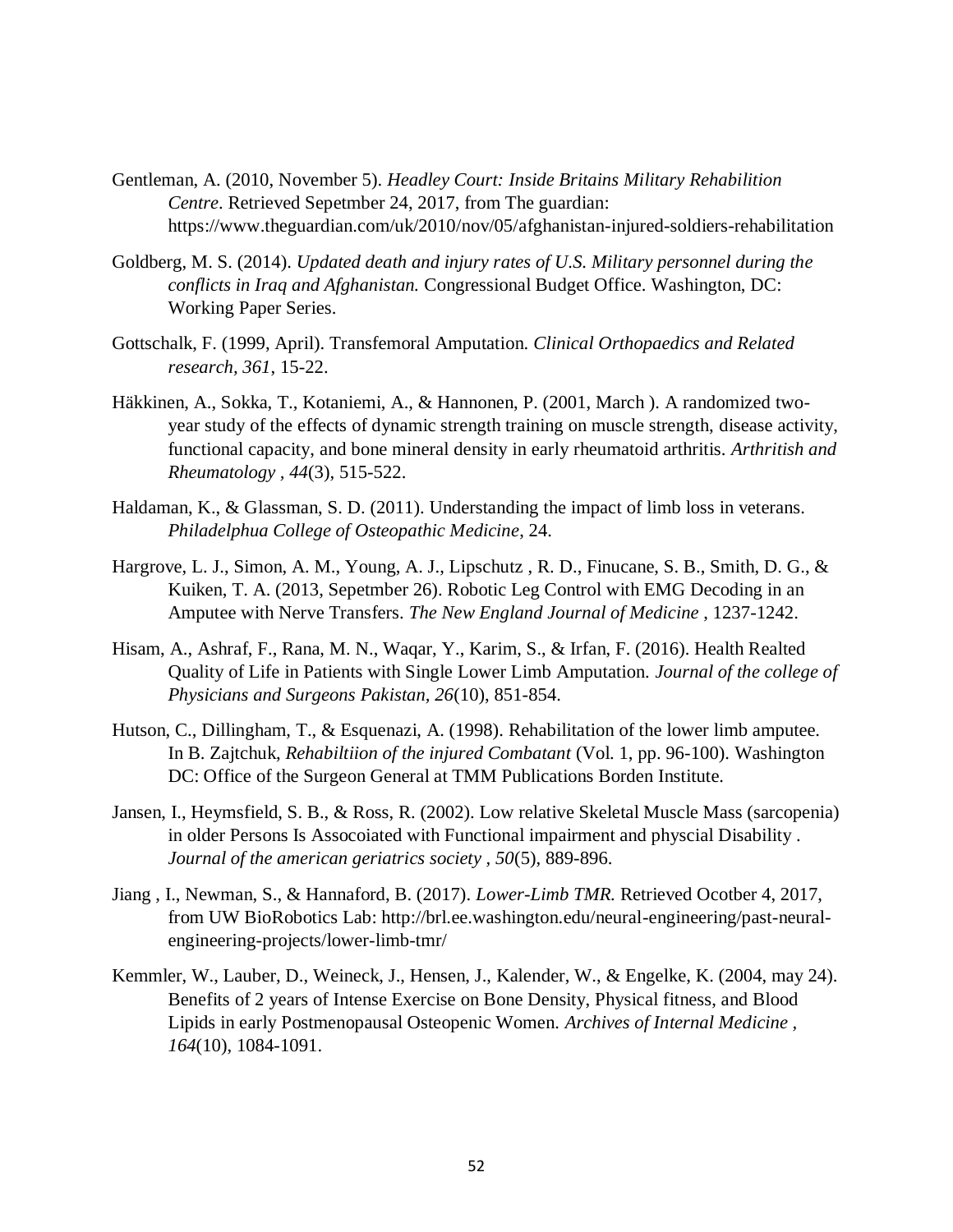- Khadir, S. A. (n.d.). *High Level Rehabilitation of Amputees*. (G. Hughes, & S. Ferreira, Editors) Retrieved april 7, 2017, from Physiopedia: http://www.physiopedia.com/High\_level\_rehabilitation\_of\_amputees
- Khadir, S., Angama, L., Aird, L., & Lowe, T. (n.d.). *Pre-fitting management of the amputee.* Retrieved September 25, 2017, from Physiopedia : https://www.physio-pedia.com/Prefitting\_management\_of\_the\_amputee
- Kinor, D., Gaussa, E., & Sutton, E. (2013, December ). Alternatives to soft dressings; A review . *Edge* , 36-41.
- Kovač, I., Kauzlarić, N., Źivković, O., Muźić, V., Abramović, M., Vuletić, Z., . . . Livaković, B. (2015, February ). Rehabiltion of lower lomb amputees . *Periodicum Biologorium , 117*(1), 147-159.
- Kowal , M., & Rutkowska-Kucharska, A. (2014, July ). Muscle torque of the hip joint flexors and extensors in physiclalay active and inactive amputees. *Biomedical human Kinetics , 6*(1), 63-68.
- Kuiken, T. A., Li, G., Lock, B. A., Lipschutz, R. D., MIller, L. A., Stubblefield, K. A., & Englehart, K. (2009, February 11). Targeted Muscle Reinnervation for Real-Time Myoelctric Control of Multifunction Artifical Arms. *Journal of American Medical Association* , 619-628.
- Leclercq, M., Bonidan, O., Haaby, E., Pierrejean, C., & Sengler, J. (2004). Study of bone mass with dual energy x-ray absorptiometry in a population of 99 lower limb amputees. *Annals of Rehabilitation and Physical Medicine, 46*(1), 24-30.
- Lips, P., Bouillon, R., van Schoor, N. M., Vanderscheuren, D., Verscheuren, S., Kuchuk, N., . . . Boonen, S. (2010). Reducing Fracture Risk with Calcium and Viatmin D. *Clinical endocrinolgy, 73*, 277-285.
- Lusardi, M. M., Jorge, M., & Nielson, C. C. (2012). *Orthotics and Prosthetics in Rehabilitation*  (3rd edition ed.). St. Louis, MIssouri : Elsevier .
- MacKenzie, E. J., Bosse, M. J., Pollak, A. N., Webb, L. X., Swiontkowski, M. F., Kellam, J. F., . . . Castillo, R. C. (2005). Long-Term Persistence Of Disability Following Severe Lower-Limb Trauma: Results Of A Seven-Year Follow-Up Study. *The Journal Of Bone And Joint Surgery, 87*(8), 1801-1809.
- Meier III, R. H., & Melton, D. (2014, February). Ideal Functional Outcomes for Amputation Levels . *Physical Medicine and Rehabilitation Clinics of North America, 25*(1), 199-212.
- Miller, W. C., Deathe, B., Speechley, M., & Koval, J. (2001). The Influence of falling, Fear of Falling, and Balance Confidence on Prosthetic Mobility and Social Activity Among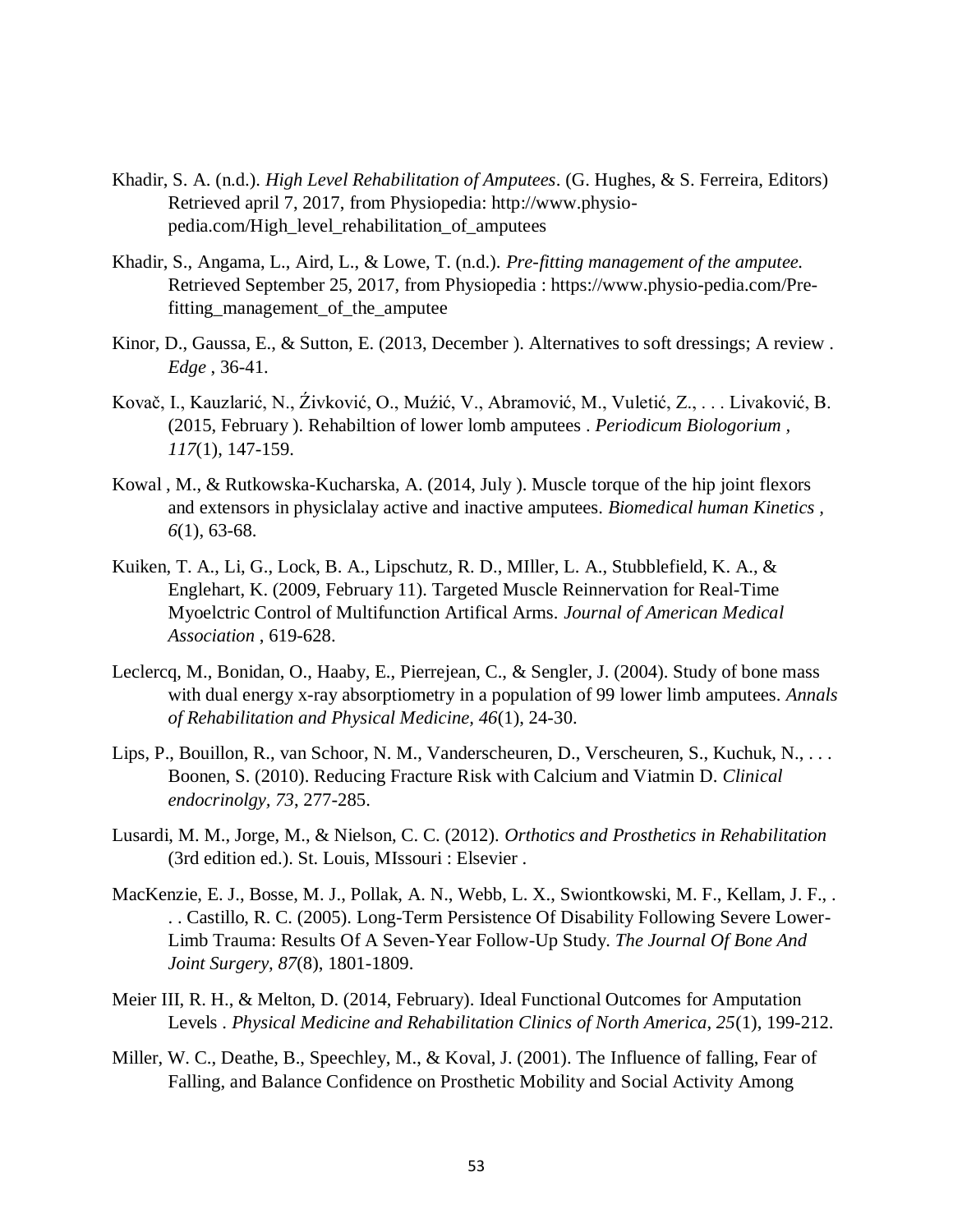Individuals With a Lower Extremity Amputation. *Physical Medicine and Rehabilitation, 82*, 1238-1244.

- NHS. (2016, May 10). *DEXA (DXA) scan- How is it Perfromed*. Retrieved March 5, 2017, from NHS Choices: http://www.nhs.uk/Conditions/DEXA-scan/Pages/How-is-itperformed.aspx
- Nilsson, M., Ohlsson, C., Odén, A., Mellström, D., & Lorentzon, M. (2012, May). Increased Physical Activity is Associated with Enhanced Development of Peak Bone Mass in Men; A Five-Year Longitudinal Study. *Journal of Bone and Mineral research, 27*(5), 1206- 1214.
- Pasquina, P. F., Miller, M., Carvalho, A. J., Corcoran, M., Vandersea, J., Johnson, E., & Chen, Y.-T. (2014). Special Consideration for Multiple Limb amputation. *Current Physical Medicine and Rehabilitation Reports, 2*(4), 273-289.
- Pauley , T., Devlin, M., & Madan-Sharma, P. (2014). A single-blind, cross-over trial of Hip abductor strength training to improve timed up and go perfromance in patients with unilateral, transfemoral amputation. *Journal of rehbailition medicine , 46*, 264-270.
- Pepper, M., & Willick, S. (2009). Maximizing Physical Activity in Athletes With Amputations. *Current sports medicine reports, 8*(6), 339-344.
- Pongratz, J. S. (n.d.). *Immediate Post-Operative Prosthesis for Early Weight-Bearing and Rehabilitation.* Retrieved from Pongratz: Orthotics & Prosthetics: http://pongratzop.com/patient-resources/clinical-information/ipop/
- Pruziner, A. L., Werner, K. M., Copple, T. J., Hendershot, B. D., & Wolf, E. J. (2014). Does Intact Limb Loading Differ in Servicemembers with traumatic Lower Limb Loss? *Clinical Orthopaedics and Related Research, 472*, 3068-3075.
- Rau, B., Bonvin, F., & Bie, R. D. (2007, September). Sort-term effects of physiotherapy rehabilition on functional perfromance of lower limb amputees . *Prosthetics and orthotocs International , 31*(3), 258-270.
- Reginster, J.-Y. (2007, August). Calcium and Vitamin D for Osteoporotic fracture risk. *The Lancet, 370*(9588), 632-634.
- Rivadeneira, F., Zillikens, M. C., De Laet, C. E., Hofman, A., Uitterlinden, A. G., Beck, T. J., & Pols, H. A. (2007, November 11). Femoral Neck BMD is a strong predictor of Hip Fracture Susceptibility in Elderly Men and Women Becasue It Detects Cortical Bone Instability : The Rotterdam Study. *Journal of Bone and MIneral Research, 22*, 1781- 1790.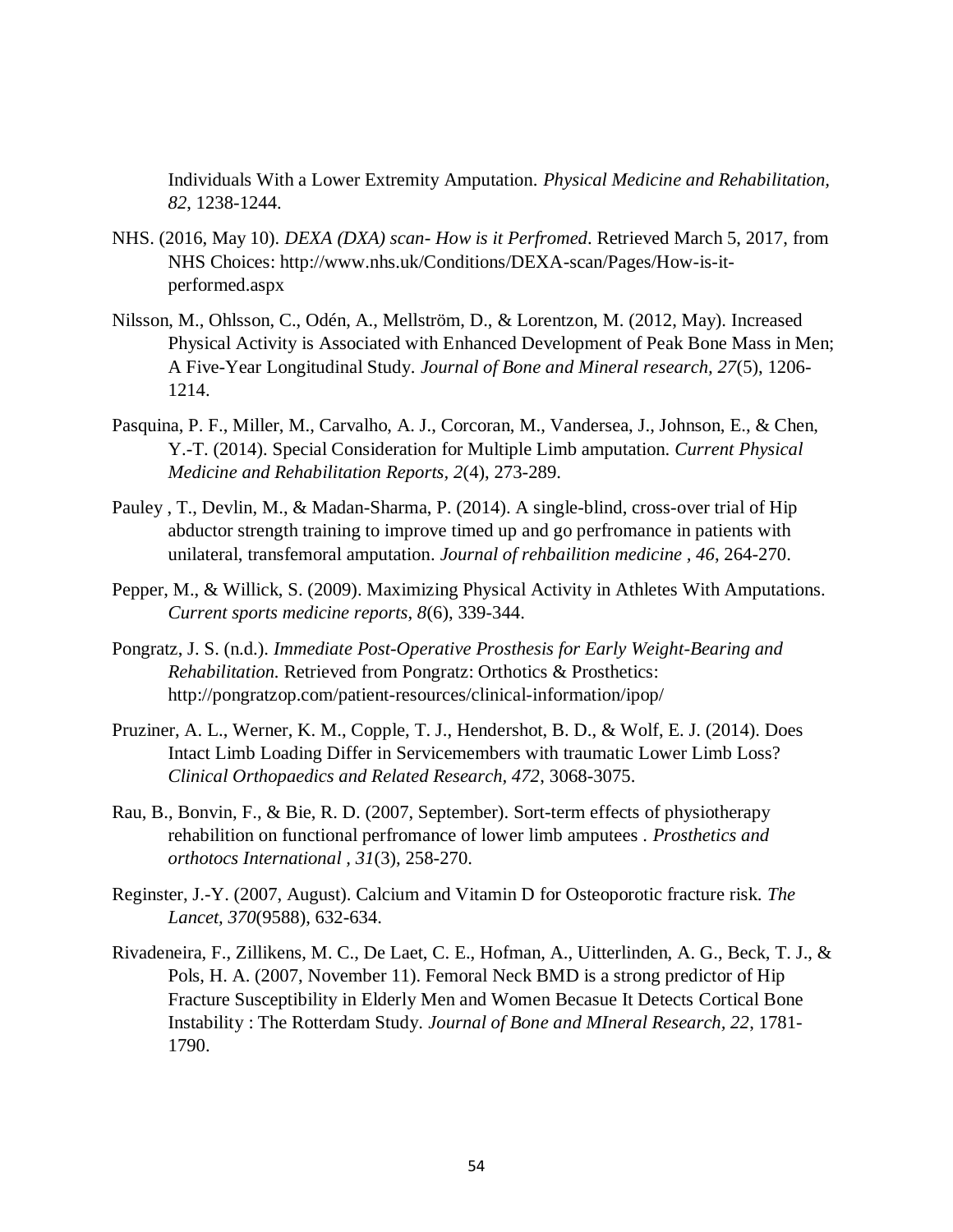- Robbins, C. B., Vreeman, D. J., Sothmann, M. S., Wilson, S. L., & Oldridge, N. B. (2009, June). A Review of the Long-Term Helath Outcomes Associated With War-Related Amputation. *Military Medicine , 174*, 588-592.
- Romito, K., & Herman, C. J. (2015, November 20). *Osteopenia- Overview*. Retrieved March 5, 2017, from WebMD: http://www.webmd.com/osteoporosis/tc/osteopenia-credits
- Rush, P. J., Wong, J. S.-W., Kirsh, J., & Delvin, M. (1994, January). Osteopenia in patients with Above Knee Amputation. *Physical medicine and rehabilitation, 75*, 112-115.
- Sherk, V. D., Bemben, M. G., & Bemben, D. A. (2008, November 9). BMD and Bone Geometry in Transtibial and Transfemoral Amputees. *Journal of Bone and Mineral Research, 23*, 1449-1457.
- Smith , D. G., McFarland, L. V., Sangeorzan, B. J., Reiber, G. E., & Czerniecki, J. M. (2003). Postoperative dressing and management strategies for transtibial amputations: A critical review . *Journal of Rehabiltation Research & Development , 40*(3), 213-224.
- Smith, É., Comiskey, C., Carroll, Á., & Ryall, N. (2011, January). A Study of Bone Mineral Density in Lower Limb Amputees at a NAtional Prosthetics Center. *Journal of Prosthetics and Orthotics, 23*(1), 14-20.
- Souza, J. M., Fey, N. P., Cheesborough, J. E., Agnew, S. P., Hargrove, L. J., & Dumanian, G. A. (2014, May). Advances in Transfemoral Amputee Rehabilitation: Early Expereince with Targeted Muscle Reinnervation. *Current Surgical reports, 2*(51).
- Statistics Brain. (2016, september 2). *Amputee statistics*. Retrieved March 4, 2017, from Statistics brain: http://www.statisticbrain.com/amputee-statistics/
- The Brigham and Womens Hospital. (2016, November 22). *Physical therapy standards of care and protcols.* Retrieved from Brigham Health: http://www.brighamandwomens.org/Patients\_Visitors/pcs/RehabilitationServices/Physica l-Therapy-Standards-of-Care-and-Protocols/General%20-%20LE%20Amputation.pdf
- Tintle , S. M., Keeling, J. J., Shawen, S. B., Forsberg, J. A., & Potter, B. K. (2010, December 1). Traumatic and Trauma-Related Amputations: Part I: General Principles and Lower-Extremity Amputations. *The Journal of Bone & Joint Surgery , 92*(17), 2852-2868.
- Turkyilmaz Ozel, A., & Kottke, F. J. (1975). Problems in Rehabilitation Following Trauma. In A. Turkyilmaz Ozel, F. J. Kottke, & S. Day (Ed.), *Trauma: Clinical and Biological aspects* (pp. 329-359). Minneapolis, Minnesota: Springer US.
- U.S. Department of Health and Human Services. (2004). The basics of Bone in health and Disease. In *Bone Health and Osteoporosis: A report of the Surgeon general* (pp. 16-32). Rockville, MD: U.S. Department of Health and Human Services.